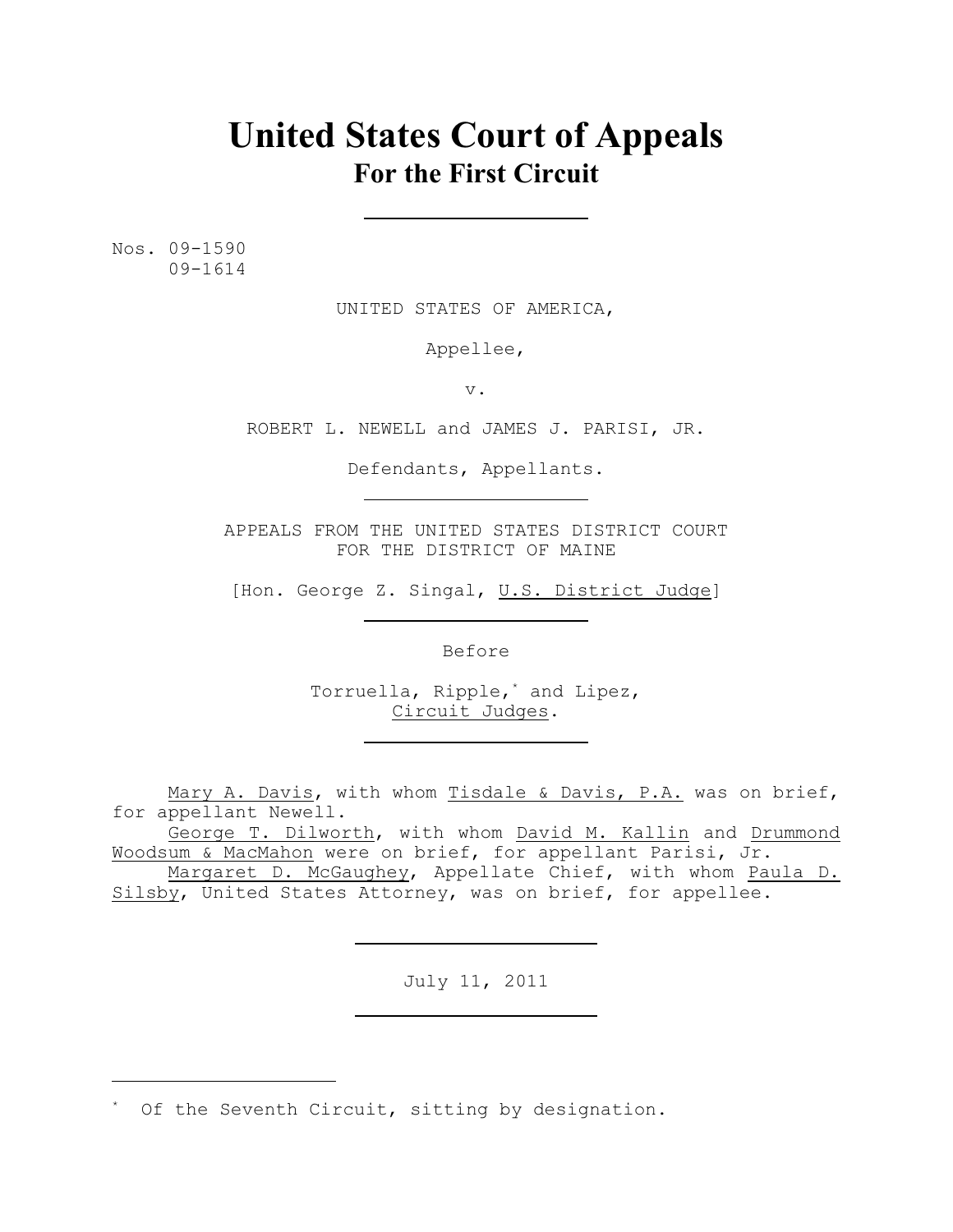**TORRUELLA, Circuit Judge.** This case stems from extensive financial mismanagement at the Passamaquoddy Tribe Indian Township Reservation (the "Tribe") in Down East Maine. Defendants Robert Newell, the former governor of the Tribe, and James Parisi, Jr., the Tribe's former finance director, were convicted for conspiracy to defraud the United States under 18 U.S.C. § 371, as well as violations of 18 U.S.C. §§ 287, 666 and 669, involving the misuse of federal grant and tribal monies. On appeal, Newell and Parisi raise a host of issues related to the federal court's jurisdiction over "internal tribal matters," the sufficiency of the evidence, the lower court's jury instructions, sentencing, and the restitution order entered against them. For the reasons explained below, we vacate Parisi's conviction on count five and remand for clarification of certain issues related to the restitution order, but otherwise affirm.

# **I.**

The following facts are drawn from the parties' filings supplemented by the record as necessary, and are presented in the light most favorable to the verdict. See United States v. Poulin, 631 F.3d 17, 18 (1st Cir. 2011).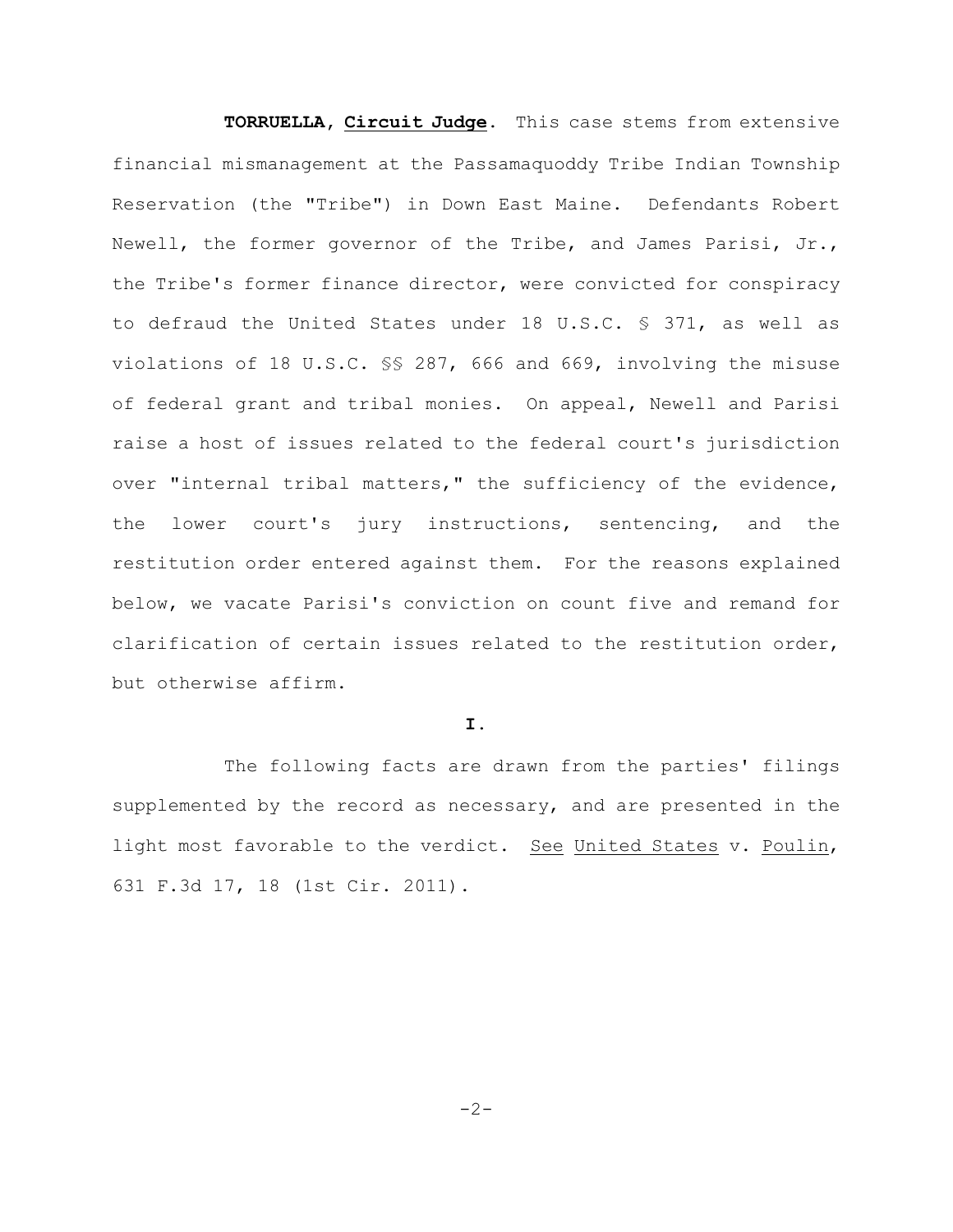#### **A. Background**

The Passamaquoddy Tribe is a federally recognized Indian tribe located in northern Maine.<sup>1</sup> The Tribe is relatively small, with fewer than seven hundred residents. It relies in large part on federal grant and contract money for its financial survival. During the period of time at issue -- roughly, September 2002 to September 2006, i.e., Newell's tenure as tribal governor -- the Tribe received between five and eight million dollars annually in federal grants and contracts.

The Tribe's political leadership consists of a governor and tribal council. In addition, the Tribe shares a 12-member joint tribal council with its sister reservation in Princeton, Maine. Council members receive no official salary, but many are employed by the tribal government in other capacities, are reimbursed for travel expenses, and receive "honoraria" that approximate a salaried employee's vacation pay. The tribal government provides administrative services to the tribal programs, including bookkeeping and accounting services.

The Tribe receives funding from the Bureau of Indian Affairs ("BIA") and the Department of Health and Human Services ("HHS") through the Indian Self-Determination and Education Assistance Act. These grants are used to fund myriad tribal

There are two Passamaquoddy reservations; this case concerns solely the Indian Township reservation located near Princeton, Maine.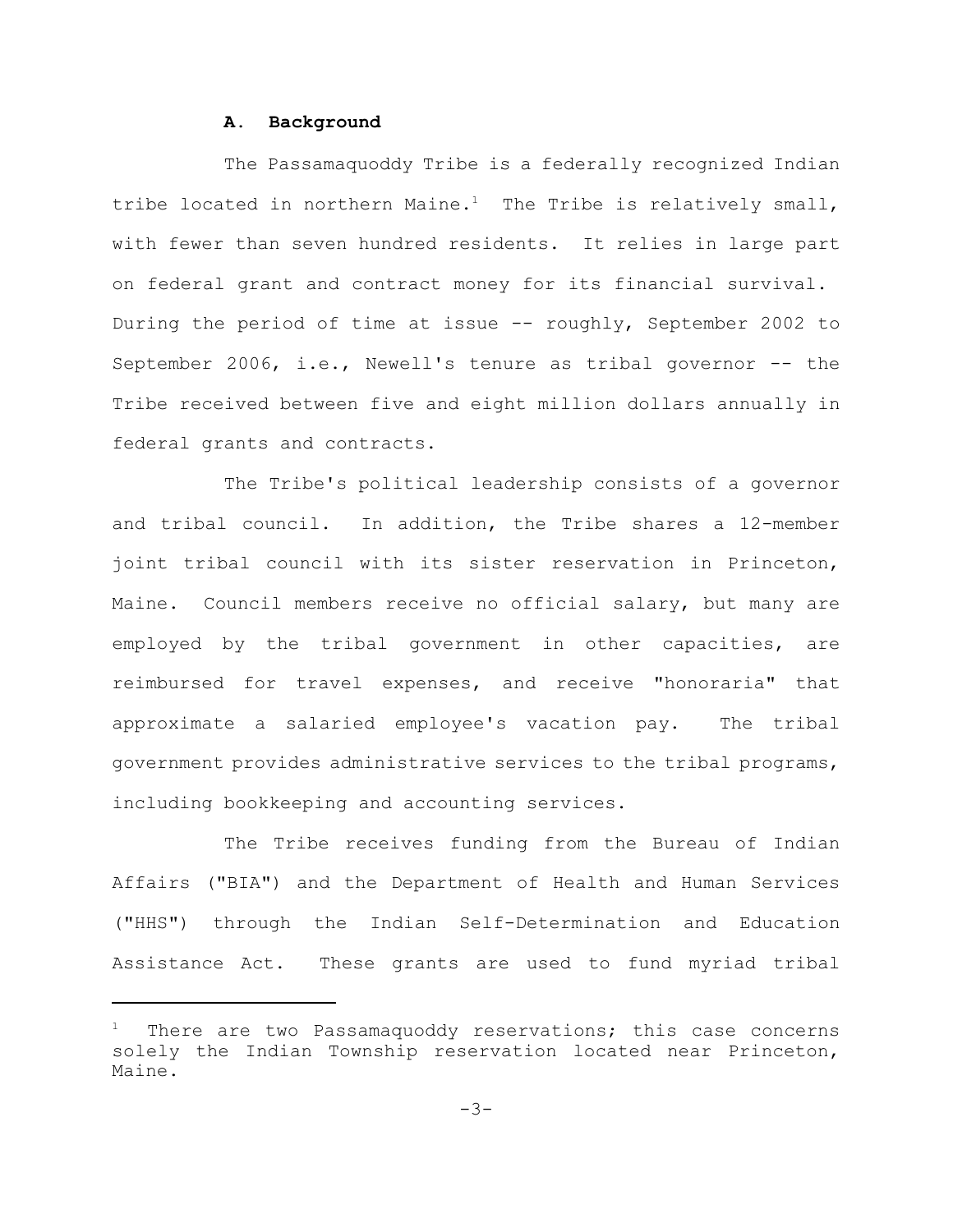services, including the police, fire, child welfare and wildlife and parks departments, the housing authority, the Tribe's courts and schools, and the Indian health center. The Tribe additionally receives funding from HHS's Substance Abuse and Mental Health Services Administration ("SAMHSA") for an HIV awareness and substance abuse prevention program. The Tribe received a Department of Justice ("DOJ") COPS program grant for police equipment and training, as well as funding from the Environmental Protection Agency ("EPA") for its environmental department and from the Department of Housing and Urban Development ("HUD") for its housing authority. Each of the federal contracts and grants included terms and conditions specifying how they were to be used. Generally, the contracts required the Tribe to use the funds to pay for allowable direct costs of the identified programs, as well as specified amounts of the indirect costs incurred by the tribal government for administrative services. The awarded funds generally could not be diverted for non-contract or grant purposes without a contract amendment or agency approval.<sup>2</sup>

In addition to the federal grants and contracts, the Tribe had income from its ownership interests "in three companies [Dragon Cement, Creative Apparel and Northeast Blueberry Company]

A tribe receiving BIA funds under a "638 contract" may <sup>2</sup> reallocate funds intended for one program to another program funded by the contract unless the funds have a separate funding code. However, BIA funds cannot be diverted to non-BIA programs.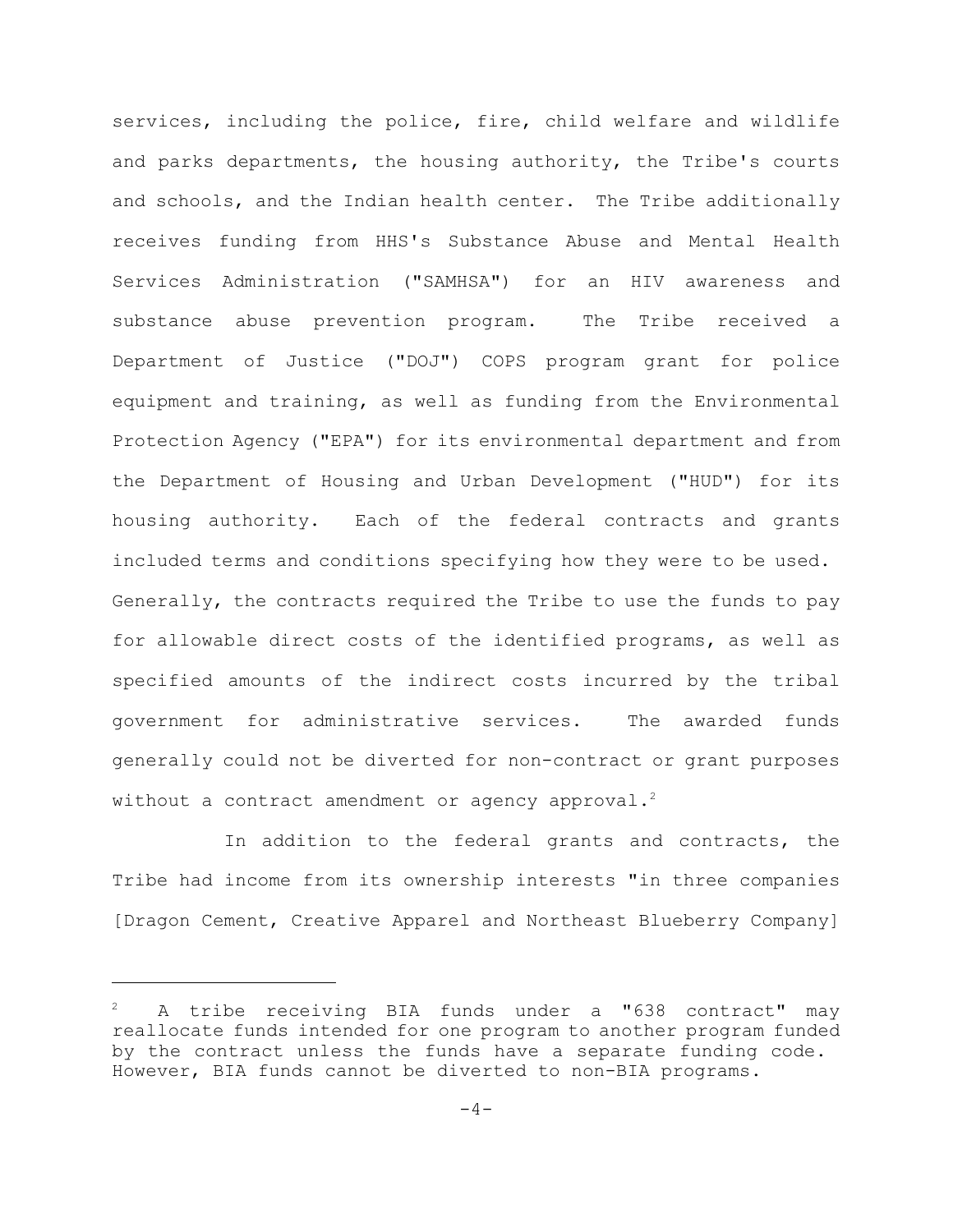that it purchased with money it received under the Indian Claims Settlement Act." This income was on the order of "several million dollars . . . annually."

Newell served as the Tribe's governor from 1986 to 1993, and again from 2002 to 2006. Newell served as his own finance director for the first year of his most recent term, but in the fall of 2003 he hired Parisi to fill the position. Parisi had worked as a banker but did not have experience with federal contracts. In addition to Parisi, the finance department was composed of several bookkeepers and a federal grant compliance officer, Linda Lewey. Despite his official job title, Parisi appeared to have had little actual authority, and would refer most questions to Newell. There is also evidence that Parisi may have been somewhat ostracized by at least some of his co-workers as he was not a member of the Tribe.

During his tenure as governor, Newell exercised extensive control over tribal governance in general, and the Tribe's finances in particular. Newell would transfer funds between the various accounts to pay for unauthorized expenses, including salaries for individuals who did not actually work for the programs that were funding them. Newell also caused the Tribe's various programs to "loan" hundreds of thousands of dollars each year to the Tribe which he then disbursed in the form of "general assistance" to

 $-5-$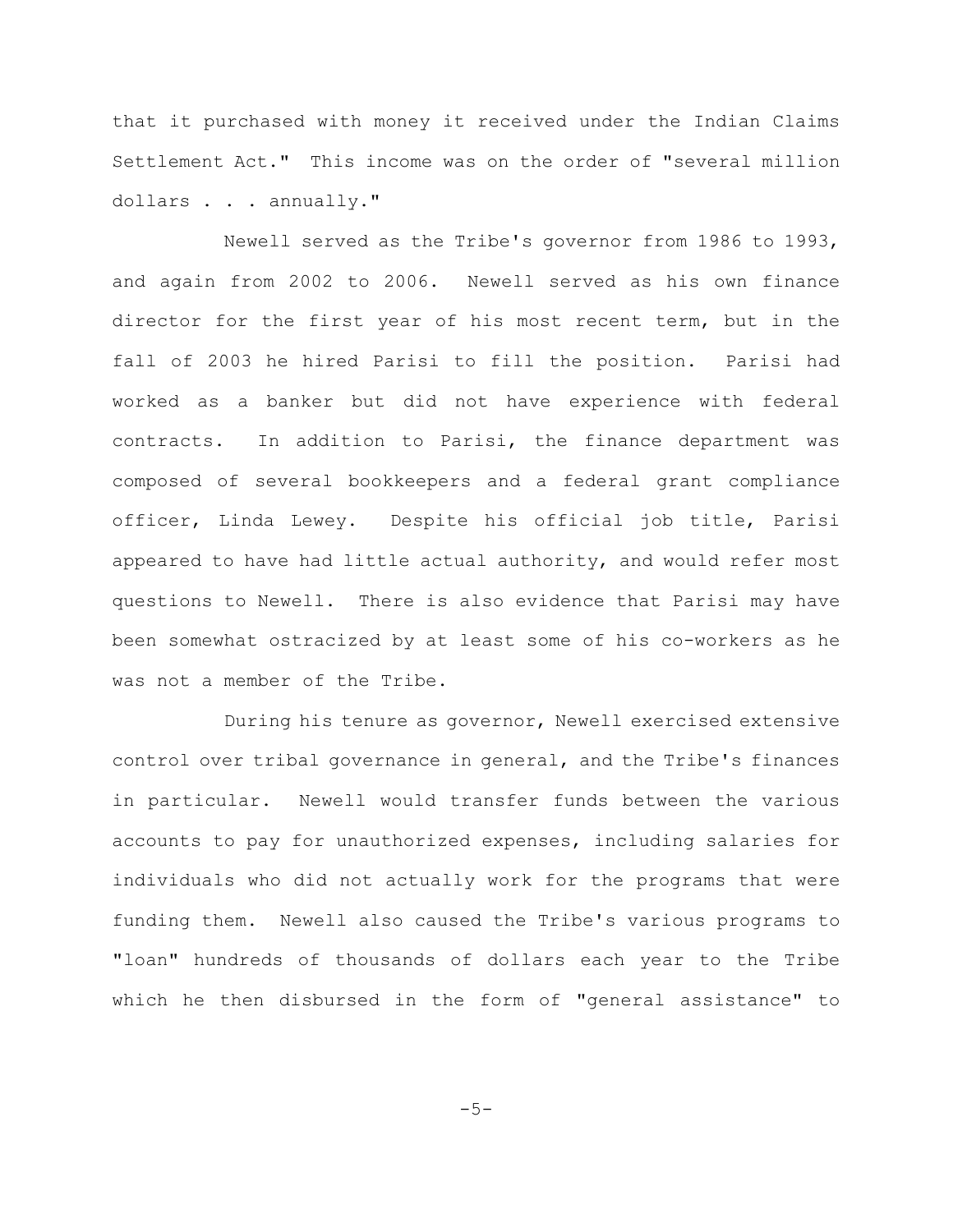Tribe members, including friends, family and political supporters.<sup>3</sup> These loans were by and large never repaid.

We now sketch briefly the details of the transactions relevant to the current appeals, leaving aside those uncontested on appeal. Our discussion is somewhat condensed in light of the large multitude of transactions, which were spread over a number of years, involved a large cast of supporting characters, several distinct funding sources, and the arcana of accounting practices for federal grants and contracts.

# **B. The financial mismanagement**

In 2003, the Tribe received a three-year, \$350,000-peryear grant from SAMHSA to fund its HIV and substance abuse program, known as the Wonahkik program. The Wonahkik program ramped up slowly. Roger Paul, the Wonahkik program coordinator, testified at trial that the program did not "get a staff to start getting things actually done" until January of 2004. As of October of 2003, the program had only spent \$86,354 of the \$350,000 grant. In September, Newell and Elizabeth Neptune, the director of the health center, wrote to SAMHSA requesting permission to carry over the remainder into the next fiscal year. In October, Faye Socobasin, the Tribe's SAMHSA bookkeeper, filed a "269" form with SAMHSA showing that the Tribe had \$236,645 in unspent grant funds. Lewey,

 $3$  The Tribe's General Assistance Office was set up to provide cash assistance and other forms of assistance to needy tribal members. All general assistance had to be approved by the governor.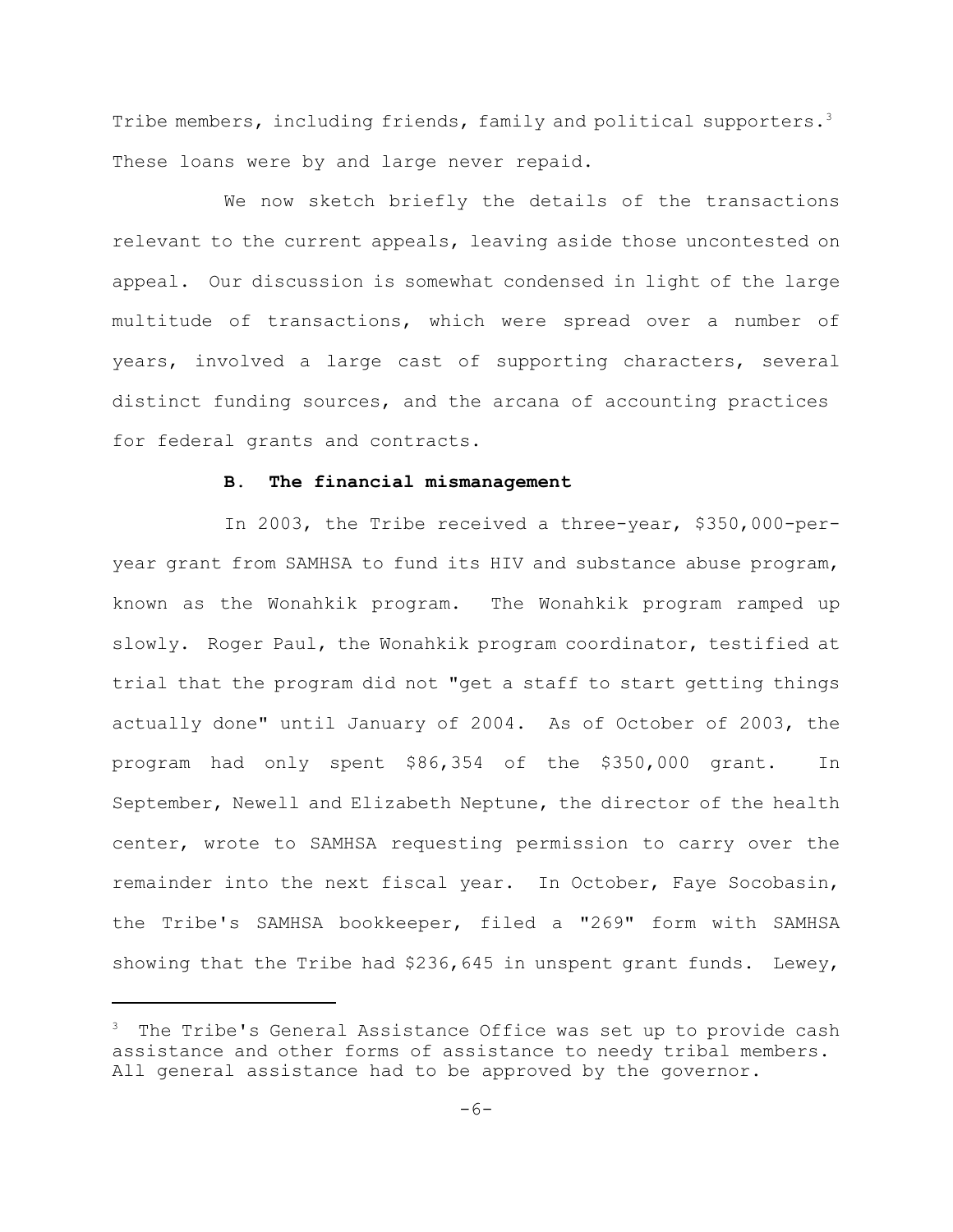the Tribe's federal grant compliance officer, signed off on the form. Parisi was hired at around this time.

In February 2004, before SAMHSA had responded to the request, Newell directed that the unspent funds be used to reimburse the Tribe for salaries it had paid to three tribal councilors despite the fact that they did not actually work for the Wonahkik program.<sup>4</sup> Newell insisted that the grant money "had to be spent," and that if the Wonahkik program wasn't going to spend it, "the Tribe would." Socobasin, at Lewey's instruction, then prepared a journal entry form for the Tribe's records indicating that the three individuals had been paid out of the SAMHSA grant on or before September 30, 2003, the last day of the fiscal year. Parisi signed the journal entry.

When SAMHSA notified the Tribe in April 2004 that it would not permit the unused funds to be rolled over, Newell wrote back, stating, among other things, that the Tribe's initial 269 report had been in error, and that the Tribe had spent an additional \$129,044 of the SAMHSA grant in salary expenditures in FY 2003. Subsequently, Socobasin prepared a revised 269 form reflecting the additional \$129,044 expenditures, again dated to appear as if they had occurred in September of 2003. Socobasin

 $4$  The individuals that Newell and Parisi paid through these grants worked for the tribal government, just not for the programs that were funded by the federal grants. In other cases, the "ghost" employees were employed at least part-time with the relevant programs.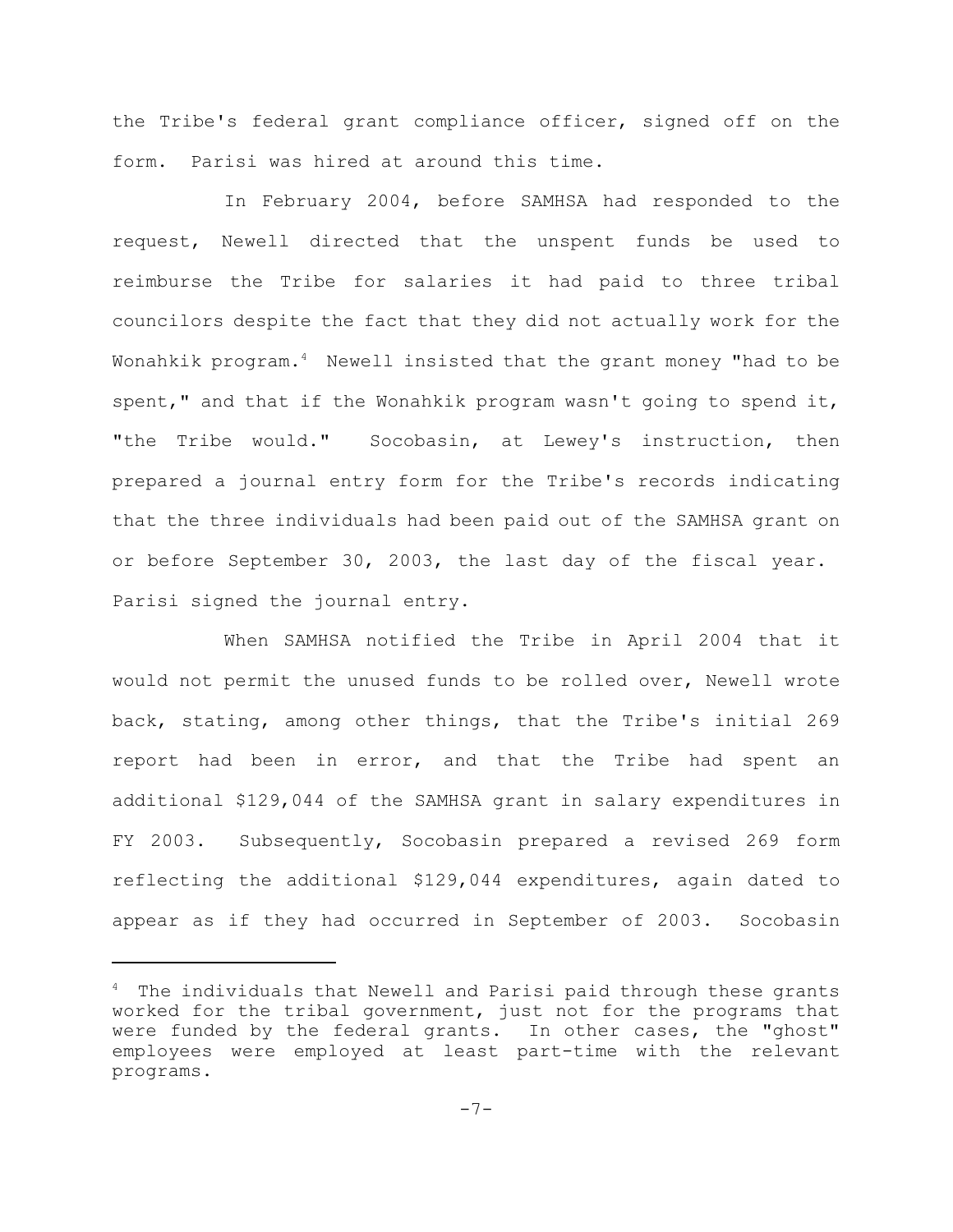refused to backdate the charges unless either Parisi or Newell approved it. Parisi, rather than Lewey, subsequently signed the revised 269 form. Newell told Socobasin that Parisi should sign the revised 269 "so we can blame it all on him." In June 2004, SAMHSA relented, and approved the Tribe's request to roll over the unused grant funds.

It was during this time that the tribal council learned that the Tribe's budget had been overspent to the tune of \$1.6 million. At a contentious council meeting, Newell admitted he had been using SAMHSA funds to pay council members, but insisted he had the authority to do so. The council voted to strip Newell of administrative authority, but backtracked when it came out that this meant they would no longer receive general assistance payments. The council insisted that subsequent checks, with the exception of payroll and housing authority checks, be signed by two council members. Undeterred and largely unimpeded, Newell was able to secure the cooperation of sympathetic council members or, in other cases, circumvent the council entirely by transferring funds through online or wire transfers.

The Tribe continued to pay the salaries of council members and other non-health center "ghost" employees with the health center's funds throughout FY 2004. Wonahkik was not the only program that saw its budget raided. Funds were "loaned" to the tribal government from the Indian Health Services ("IHS")

-8-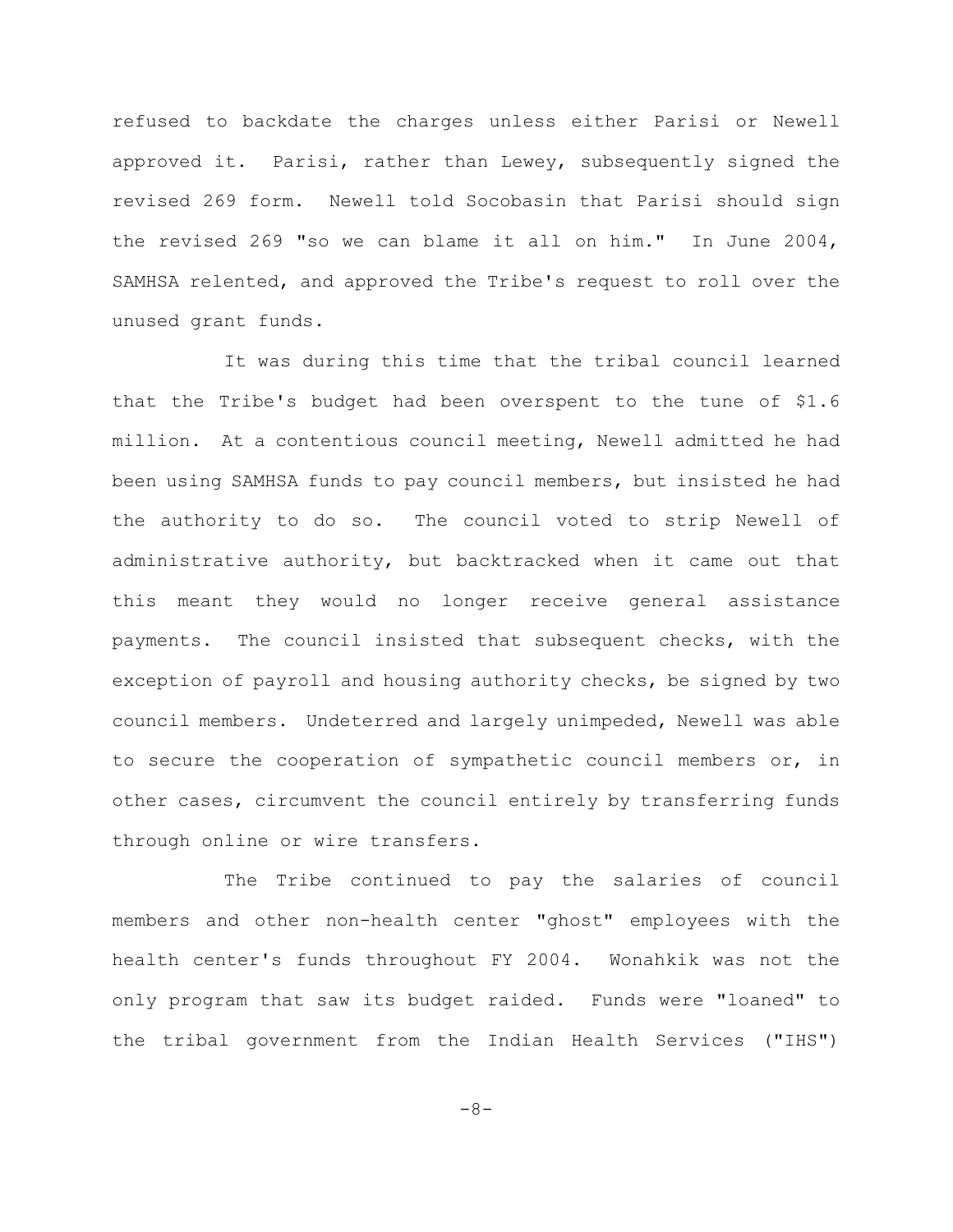contract, state Medicaid payments, and EPA and BIA grants. Several of the tribal health services administrators objected, but Newell and Parisi continued to authorize the payments. Parisi promised that the non-employees would be taken off the health center's payroll, and that the funds would be restored. When pressed by Paul about the missing funds, Parisi replied that it was "normal" for Tribes to use incoming grant money to pay pressing non-grant related bills, and to replenish the funds later with other income, an explanation that Paul conceded he found "reasonable."

Despite the earlier troubles, SAMHSA approved funding for the Wonahkik grant for a second year. This time around, however, SAMHSA required that the Tribe submit itemized claims for approved expenses. Thus, when Parisi requested \$81,779 in reimbursement from SAMHSA in February of 2005, the claim was denied because it was not correctly itemized. Parisi resubmitted correctly itemized forms to SAMHSA in March, but because the requested amount included the salaries of individuals who did not work for Wonahkik, SAMHSA ultimately refused to pay for those claims.

Neither Newell nor Parisi was accused of lining their own pockets. (Parisi appears to have been motivated mostly by a desire to retain his employment with the Tribe). Newell, however, did improperly redirect federal grant money to help friends and family. For instance, shortly after Newell took office in the fall of 2002, he refused to release funds that the BIA had awarded the Tribe

 $-9-$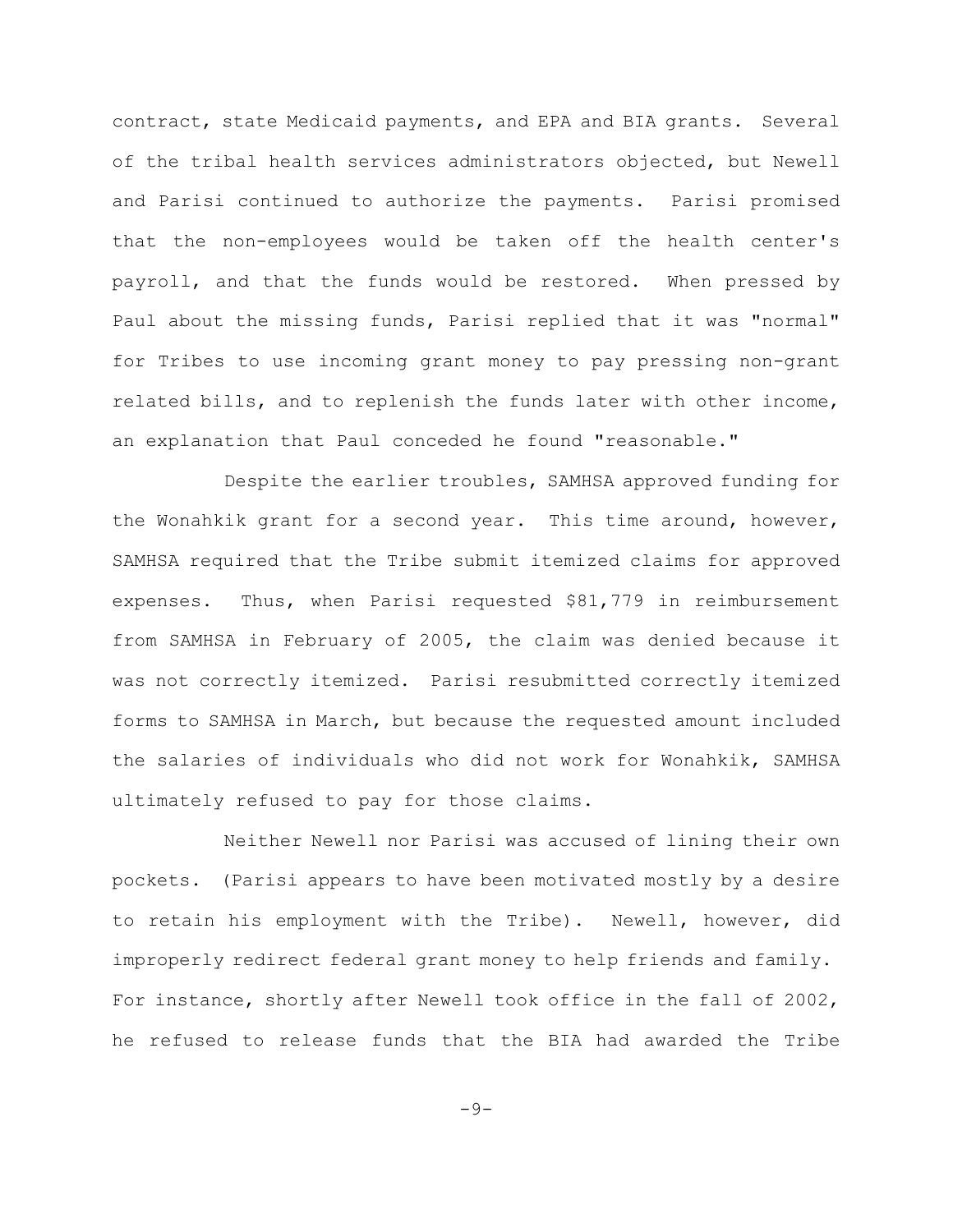through its Housing Improvement Program. Instead, he spent the money on his friends, family, and tribal council members and their families, including William Nicholas, the Tribe's current governor. Similarly, in June of 2004, Newell had Carol Roehrich, the Tribe's BIA bookkeeper, issue his son, Roger, a check for \$1020, ostensibly to reimburse Roger for the costs of attending training in Boston. Alex Nichols, Roger's supervisor, knew that Roger did not attend training in Boston and asked Roger to return the money. Newell insisted that Roger needed help, and the funds were never repaid. On other occasions, Newell dipped into Housing Authority funds for wedding donations, unspecified small loans, travel reimbursement for his son, Eric, and "general assistance" for two other Tribe members.

Despite his efforts to keep the political wheels wellgreased, by the spring of 2005, Newell was facing increasing opposition to his leadership. Several of the health center administrators -- including Roger Paul, the head of Wonahkik, and Elizabeth Neptune, the health center's director -- participated in an anti-Newell protest and went to federal investigators with their complaints. Newell responded by cleaning house, firing Paul, Neptune and three other health center administrators. Bookkeepers who protested the interfund "loans" found themselves suspended. Newell then reassured Don Payne, the new head of the health center,

 $-10-$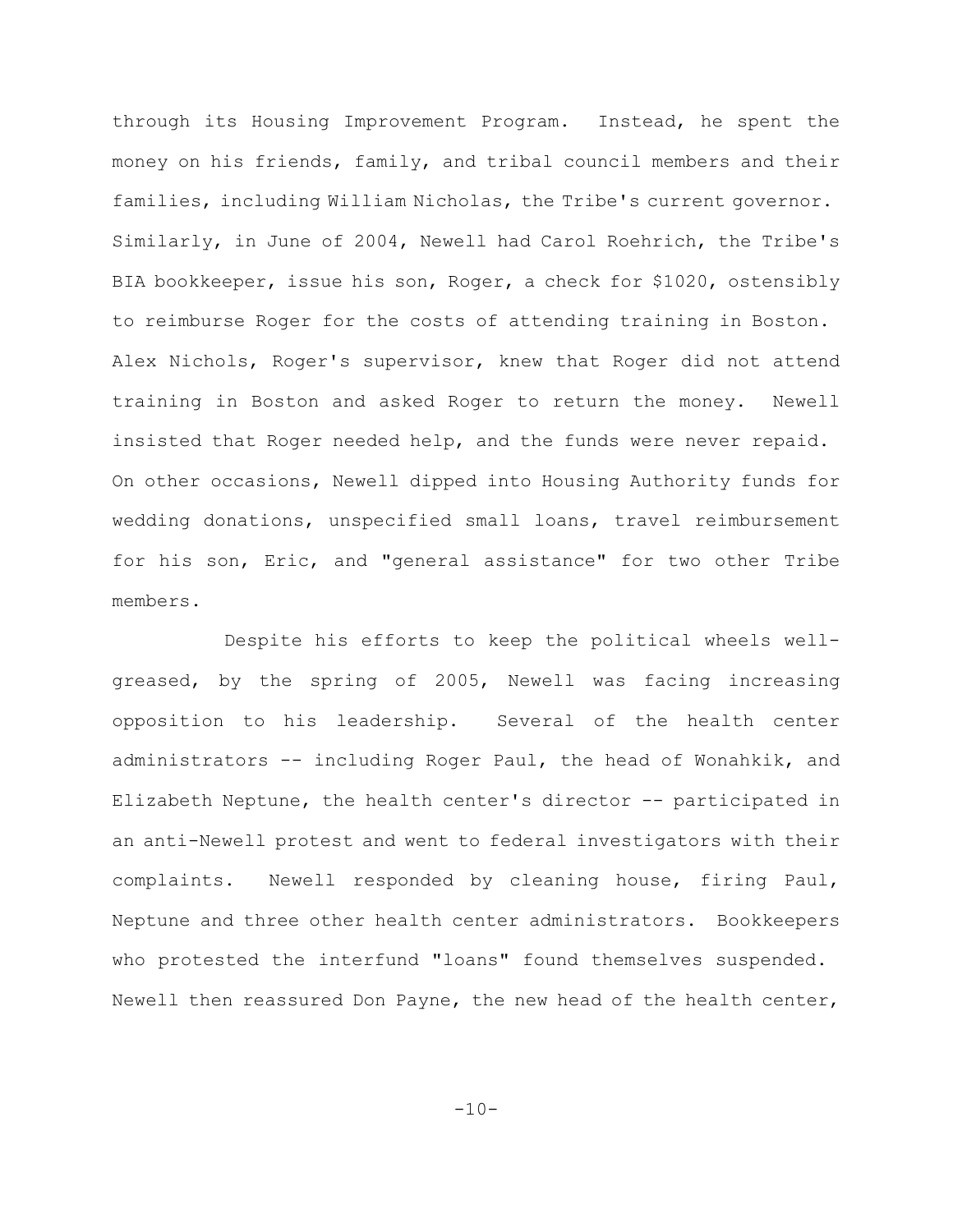that although health center funds were being used for other purposes, the funds would be restored.

The misapplication of funds continued apace, and the Tribe's financial situation deteriorated further. As of the fall of 2005, the Tribe owed \$866,000 to the BIA and IHS grants. The Tribe had budgeted \$621,000 in "tribal assistance" in FY 2005, but had spent nearly three times that amount. Newell continued to try to cover the Tribe's costs by "borrowing" money from the incoming federal grants, and Parisi continued to offer assurances to the affected programs that the funds would be repaid. Although some of the non-employees who had been drawing salaries from the grants were finally removed at this point, some remained, and others were added on.

Newell and Parisi received multiple warnings at around this time that their conduct was of questionable legality. In early 2005, the Tribe's outside auditor warned them that "pooling" federal funds was permissible, but that the funds should only be used for allowable purposes, a point reiterated by Lewey, the federal grant compliance officer, and Roehrich, the BIA bookkeeper.<sup>5</sup> Harry Schade, a former finance director for the

Ronald Smith, the Tribe's outside auditor, testified at trial that interfund transfers were a "necessary part of the business" in light of the complexity of tribal finances, and that he had advised Newell and Parisi that they were consistent with accepted government practices, provided the money was returned and accounted for within "a reasonable time frame." Smith did not specify precisely what such a time frame would be, but suggested "a week"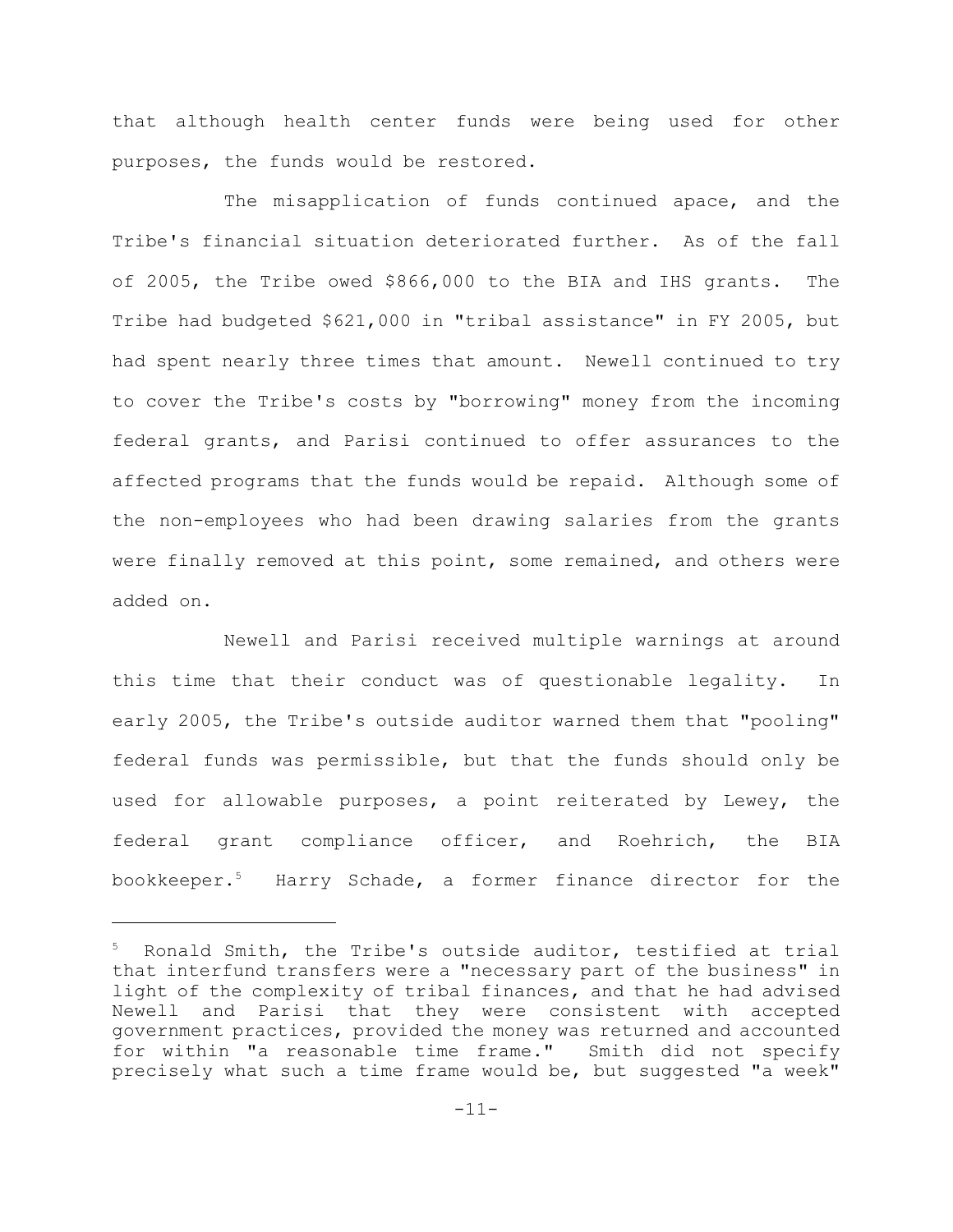Tribe, was brought back in June of 2005 to help Newell and Parisi sort out the Tribe's increasingly desperate finances. However, Schade's repeated demands that non-approved employees be taken off the health center's payroll were ignored.

Newell and Parisi were also put on notice by warnings from various federal officials. IHS officials confronted Newell and Parisi in August 2005 about delinquent audits and interfund transfers. Despite the fact that Schade and Payne had asked the IHS not to release the funds because Newell and Parisi were raiding the accounts, the IHS was satisfied with Newell and Parisi's assurances that the funds would not be misused and that they would conduct an audit. IHS then agreed to a lump sum wire transfer of \$2,000,000 for FY 2006. Within a week, over \$400,000 had been diverted to the tribal government at Newell's direction. Newell and Parisi directed the health center to "loan" the tribal government a further \$200,000 over the next two months. In a bynow-familiar scene, Schade protested and was subsequently fired. IHS officials began inquiring as to why so little of the grant funds remained, but were rebuffed by Newell.

One of the "loans" in question occurred in November of 2005. At this point in time, the Tribe, together with its sister Pleasant Point reservation, was engaged in an effort to place a referendum question on the 2007 ballot asking for approval of a

as an example.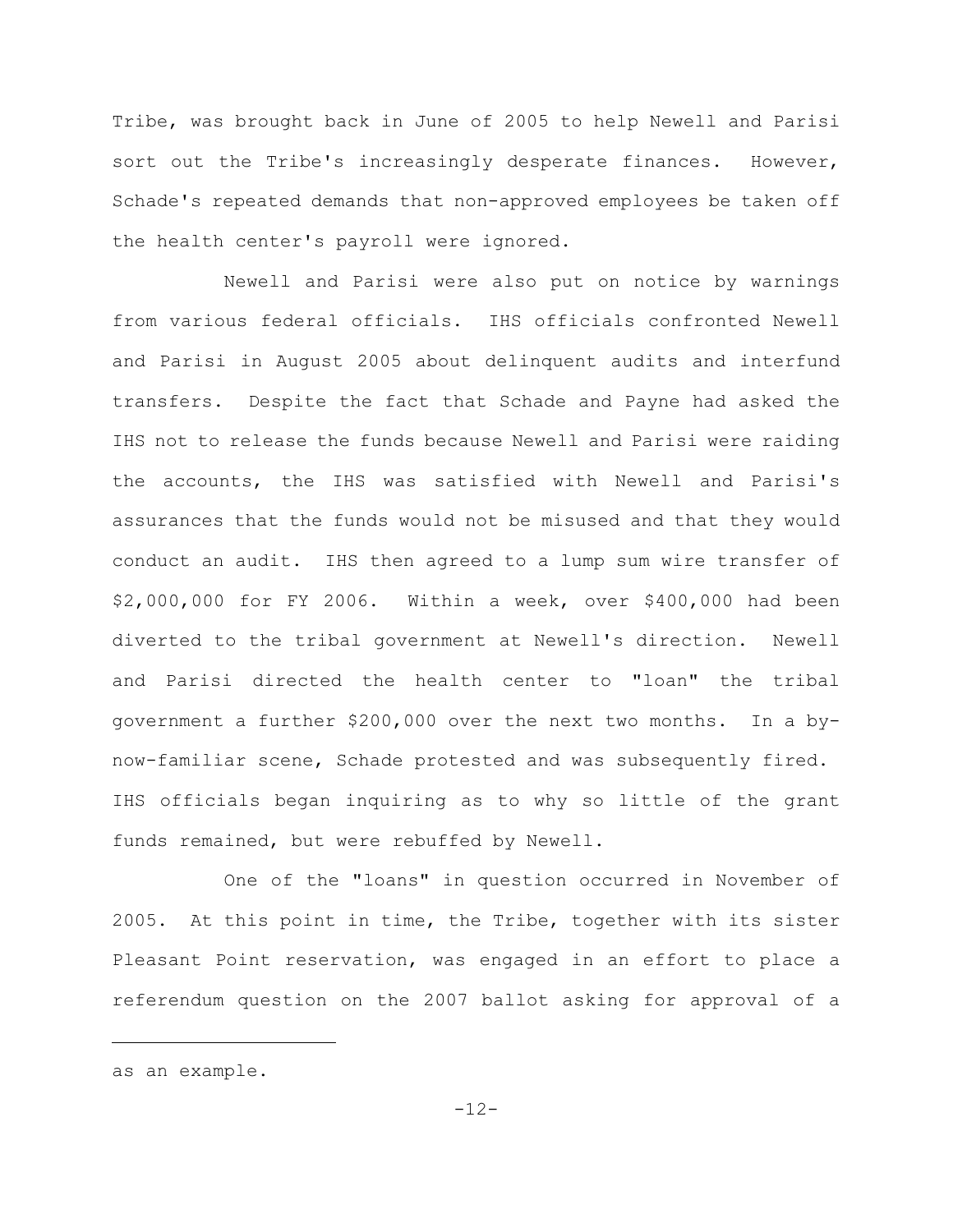combined race track and casino, otherwise known as a Racino. The Joint Tribal Council hired an outside firm to solicit the necessary signatures to ensure that the question was placed on the ballot. Newell realized that the Tribe lacked the funds to pay for its share of the expenses and so decided once again to dip into his federal slush fund, a/k/a the health center budget. Parisi transmitted Newell's request to Frances Neptune, the IHS bookkeeper, who drew up a check for \$33,000. After the payment was approved by two tribal council members, it was picked up by Joseph Socobasin, the Tribe's lieutenant governor and delivered to the Joint Tribal Council. This money was never returned to the health center.

As he neared the end of his term, Newell must have realized that the game was up, as the Tribe's financial situation had become increasingly precarious at the same time that federal investigators were closing in on him. In the spring of 2006, the situation had become so dire that in order to meet the Tribe's payroll obligations, Newell directed Parisi to transfer funds from the tribal employees' 401K account, and directed the account bookkeeper not to file the mandatory report with the company that managed the 401K program. Parisi also directed the payroll clerk to pay only net salaries, meaning that state and federal tax withholdings, 401K contributions, state garnishments for child support or back taxes, and rent (for those employees who lived in

-13-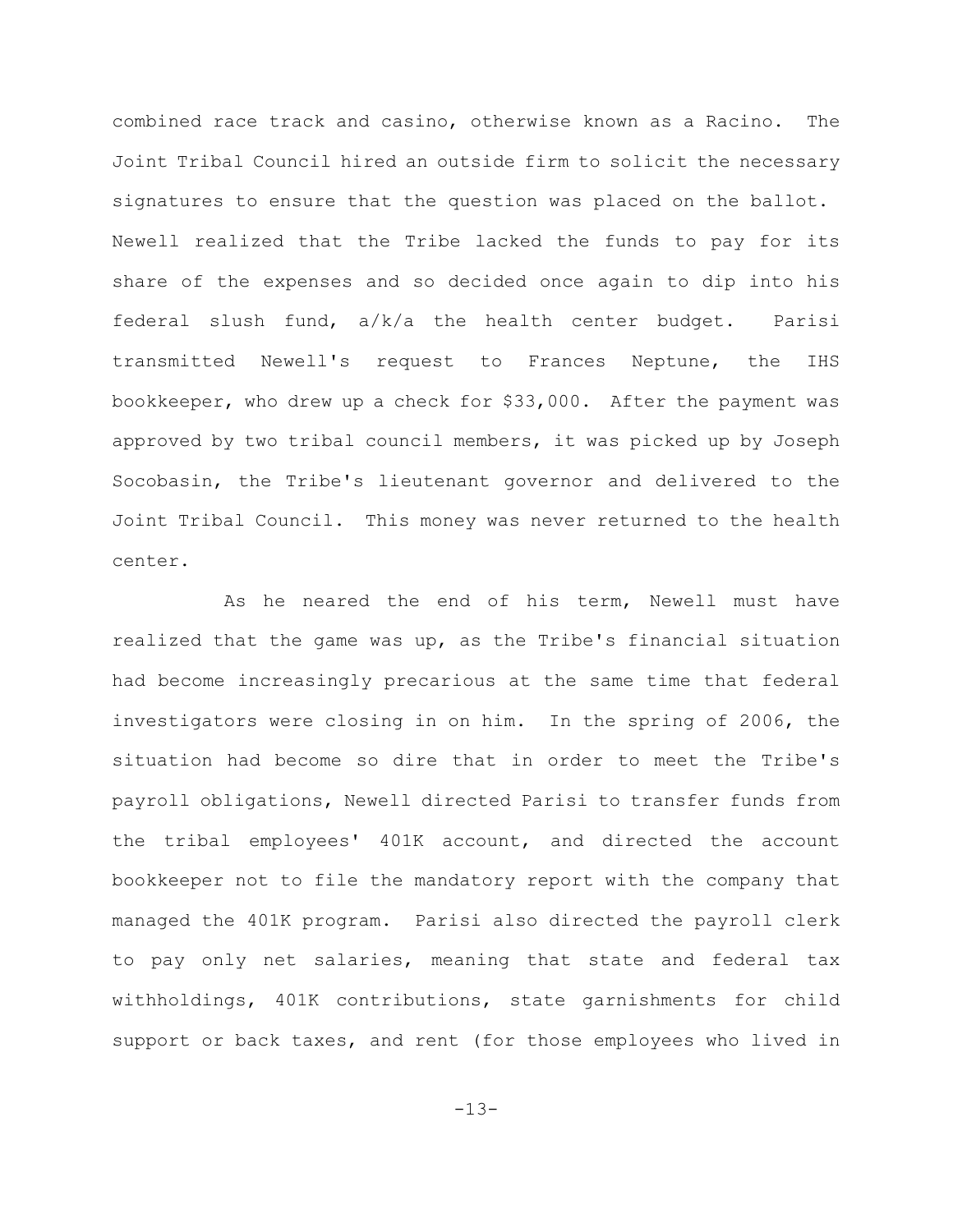HUD housing) were not paid. Among the sources tapped to cover payroll was a DOJ COPS grant for the Tribe's police department. The grant's remaining \$30,000 of unspent funds was pressed into service to meet the Tribe's payroll obligations. When Newell left office in September, after losing the election to William Nicholas, the Tribe only had enough money left to pay one person's salary -- Newell's.

When Newell stepped down as governor, "the Tribe's employees had not been paid in two weeks, worker's compensation payments had not been made, vendors and programs were owed over \$3 million, and the Tribe owed federal programs \$1.7 to \$1.8 million." In addition, the health center  $-$ - regularly raided by Newell  $-$ - had outstanding debts of approximately \$850,000. An audit subsequently revealed that the Tribe had no cash available, owed other funds approximately \$1.6 million, lost \$2 million from its general fund, and had once again overspent its general assistance budget by approximately \$1.1 million.

In the spring of 2008, Newell and Parisi were charged by indictment with thirty counts of misapplying federal funds, making false statements to federal agencies, submitting false claims, and misapplying retirement, police, housing authority and other program funds, as well as conspiracy to defraud the United States.<sup>6</sup>

For reference, a summary of the charges brought against Newell and Parisi is attached as an appendix.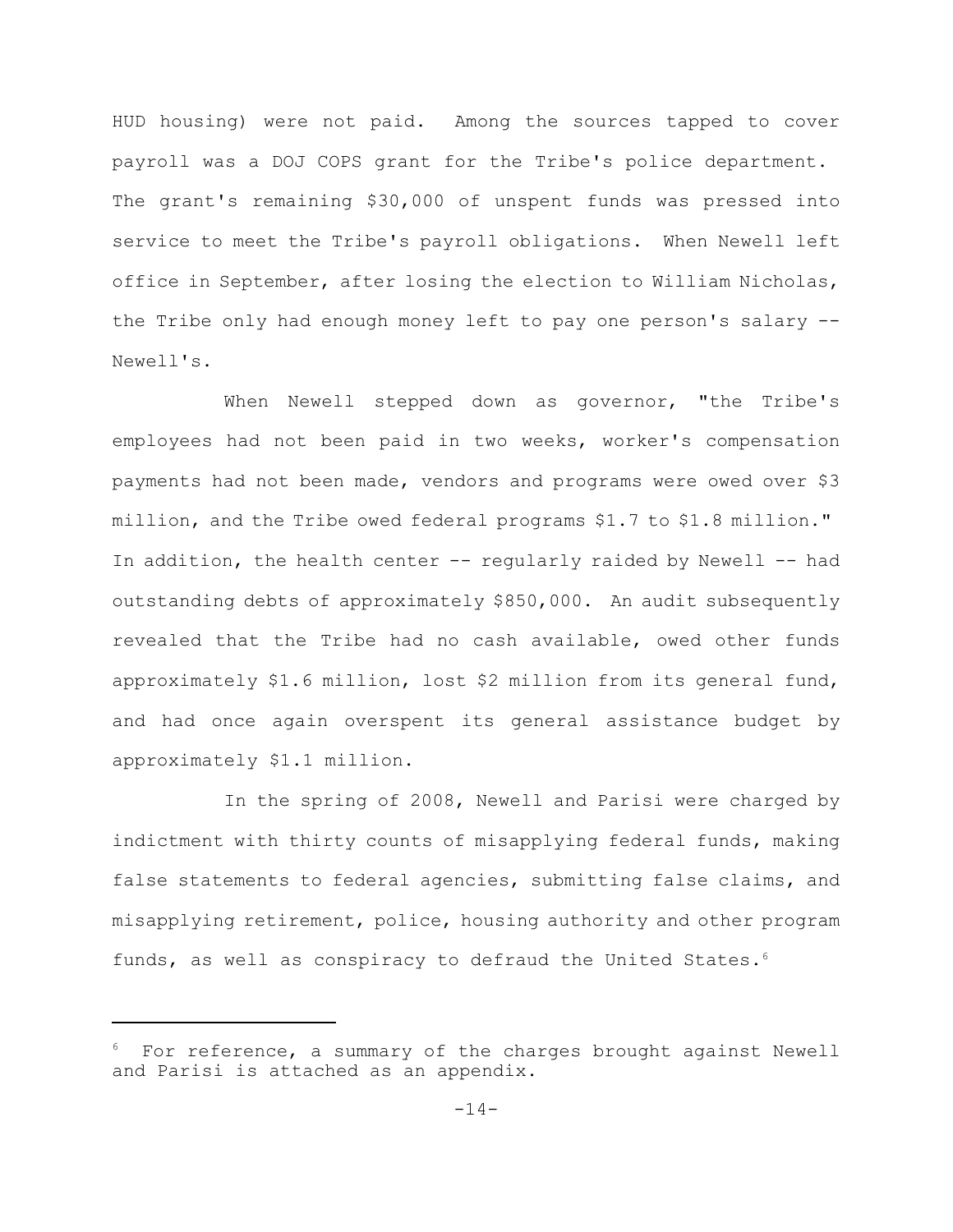## **C. Trial**

At trial, Newell argued that he believed in good faith that he had the authority to act as he did, and that his intent had been to help the Tribe's impoverished and needy residents. Parisi argued that he was an outsider who simply did as Newell instructed. The jury found Newell guilty of all counts except count 10, and found Parisi guilty of counts 1, 5, 8, 9, 11-15, 29 and 30. Both defendants moved for acquittal, and Parisi moved for a new trial. Both defendants' motions were denied by the district court.

Newell's guideline range was determined to be 151 to 188 months. The court sentenced him instead to concurrent 60 month terms on counts 2, 3, 7-9, 11, 29 and 30, and concurrent 31 month terms on counts 1, 4-6 and 12-28, followed by three years of supervised release. Parisi's guidelines range was determined to be 51-63 months. The court sentenced him to a year and a day, also followed by three years of supervised release. In addition, under the Mandatory Victim Restitution Act (MVRA), codified at 18 U.S.C. § 3663, the court imposed a restitution order of \$1,741,876.18 on Newell and  $$1,602,516.13$  on Parisi, payable jointly and severally.<sup>7</sup>

<sup>&</sup>lt;sup>7</sup> Newell's restitution order was composed of: (1) \$305,693.77 to the IHS; (2) \$195,895.35 to HHS; (3) \$782,693 to the BIA; (4) \$45,230.05 to the EPA; (5) \$30,000 to the DOJ COPS program; (6) \$23,796,96 to the Maine Office of Substance Abuse; (7) \$43,367.50 to the Tribe's retirement fund; (8) \$215,199.55 to the tribal government; and (9) \$100,000 to On Point underwriting.

Parisi's restitution order was identical, except for (4) and (8). The district court found by a preponderance of the evidence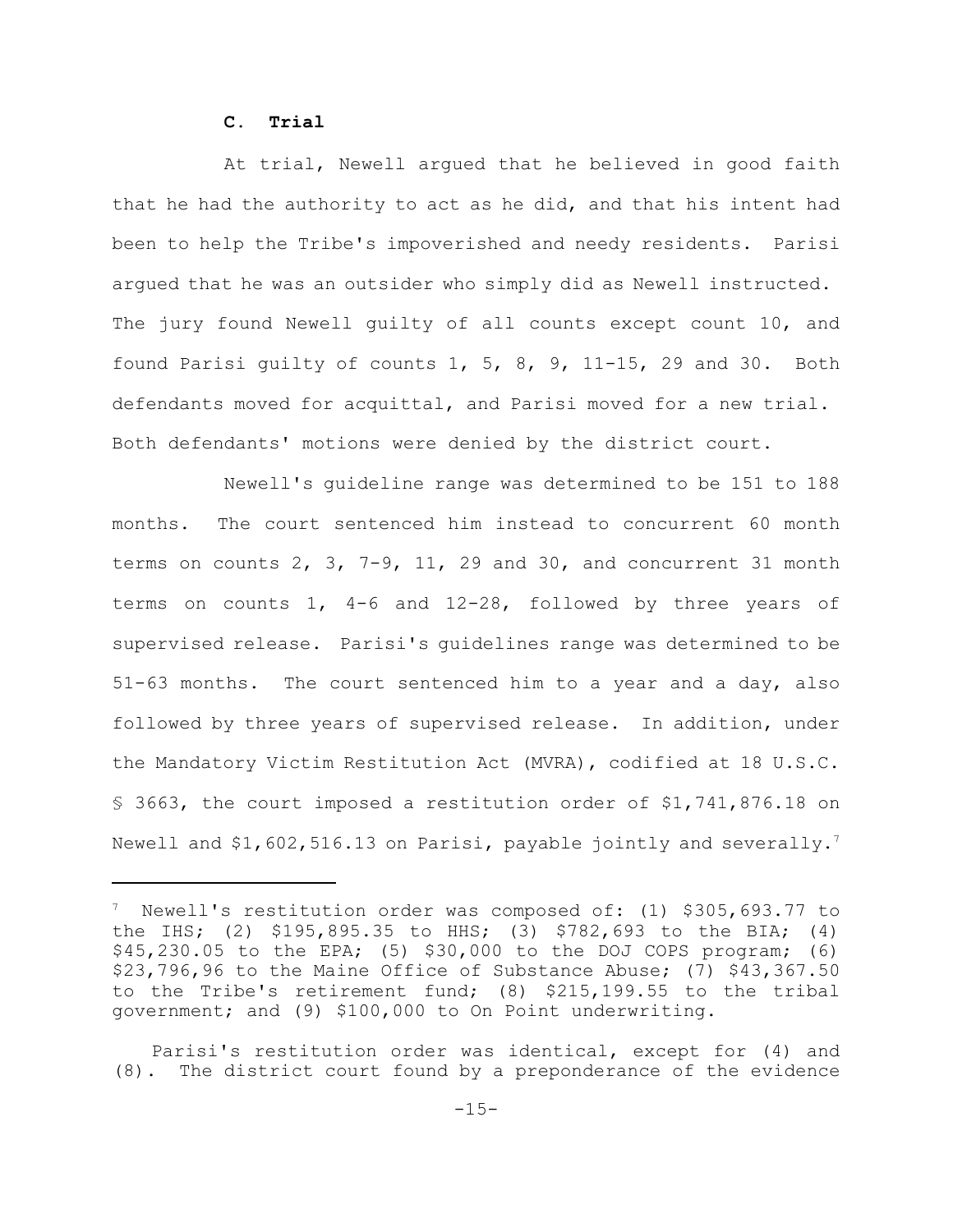This appeal followed.

## **II. Did the district court have jurisdiction?**

Newell, joined by Parisi, first contends that counts 1, 2, 29 and 30 fall outside the jurisdiction of the federal courts. Essentially, the appellants argue that the Passamaquoddy Tribe has negotiated agreements with the state of Maine and the federal government granting them exclusive jurisdiction over "internal tribal matters," and that the conduct charged in counts 1, 2, 29 and 30 should be understood as such.

We note that the parties appear to have conflicting understandings of the nature of the claim being raised. The government appears to construe the claim as one of "tribal sovereign immunity," and contends that Parisi, at least, has waived any such claim. Parisi, for his part, insists that the argument instead concerns our subject matter jurisdiction, and hence avoids the "[o]rdinary raise-or-waive rules" which the government seeks to enforce against him. See Cabán-Hernández v. Philip Morris USA, Inc., 486 F.3d 1, 5 (1st Cir. 2007).<sup>8</sup>

that Parisi was not responsible for the losses to the EPA, and deducted amounts tied to "acquitted conduct" from (8), lessening the amount he was required to pay the tribal government to \$121,069.55.

There is some support for the government's interpretation. Prior to trial, Newell presented a motion to dismiss asserting a "privilege based upon the sovereignty and sovereign immunity of the Passamaquoddy Tribe." The motion, which was ultimately denied by the district court, cited the same statutory authority to support the "tribal sovereign immunity" claim as the (allegedly)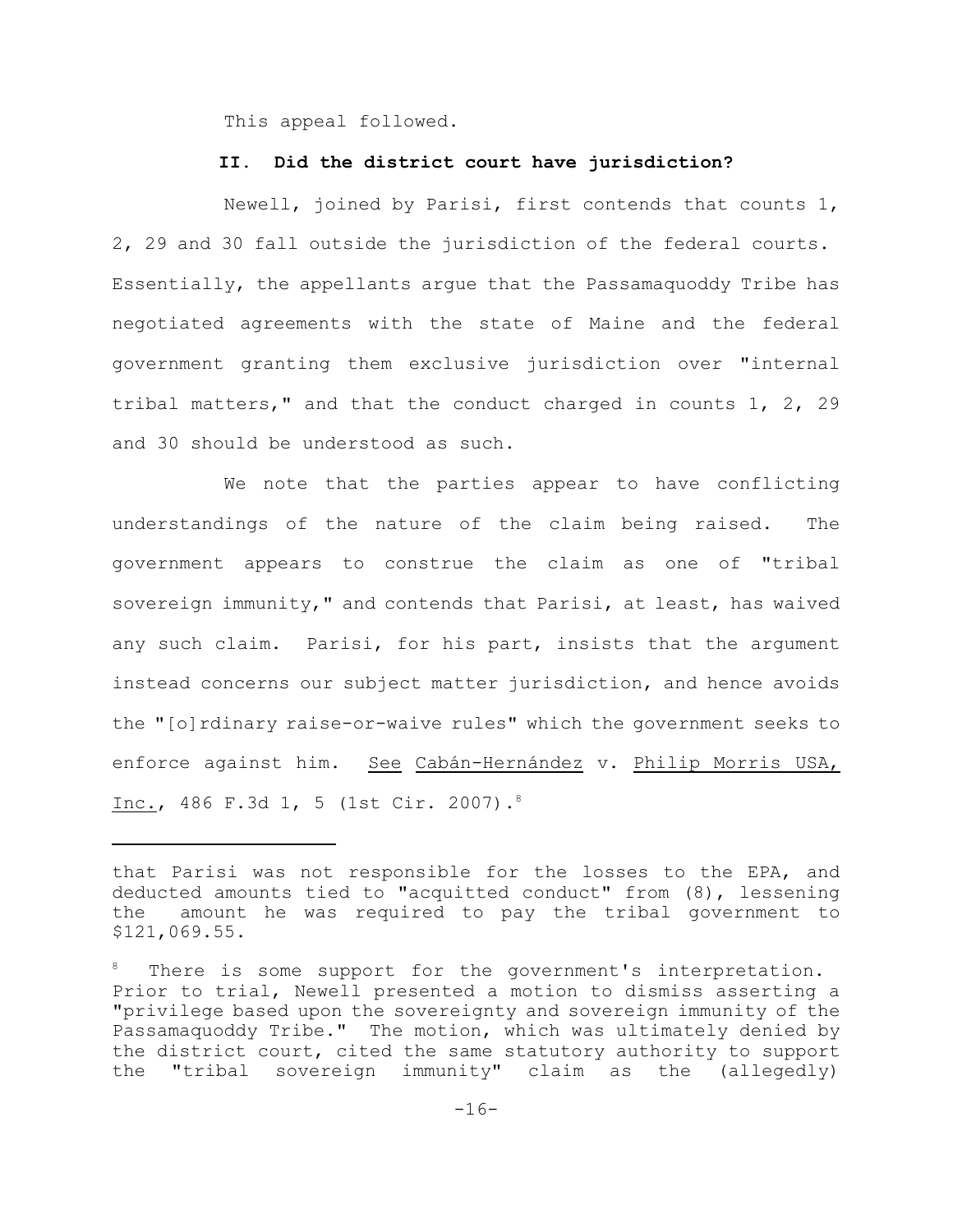As we have noted, an "objection to subject matter jurisdiction is not waivable and may be raised for the first time on appeal." F.A.C., Inc. v. Cooperativa de Seguros de Vida de Puerto Rico, 449 F.3d 185, 189 (1st Cir. 2006). Even if the same claims were presented below as a sovereign immunity defense, this does not preclude the defendants from appealing to them, now, to challenge our jurisdiction. Our review is de novo. Miller v. Nichols, 586 F.3d 53, 58-59 (1st Cir. 2009) ("The existence of federal subject matter jurisdiction . . . [is a] question[] of law, subject to de novo review in this court.").

Relations between the Tribe and the state and federal government are governed by an agreement that the parties arrived at after the Passamaquoddy filed suit in the 1970s, asserting claims to nearly two-thirds of Maine's land mass. The Tribe and the state of Maine eventually reached a settlement, in which the Tribe "in many respects gained the powers of a municipality under Maine law." Akins v. Penobscot Nation, 130 F.3d 482, 484 (1st Cir. 1997). The settlement granted the Tribe recognition under federal law as a tribe, as well as entitlement to a portion of the income from an \$81.5 million settlement fund established by Congress. See 25 U.S.C. §§ 1723-24. In exchange, the Tribe's claims to Maine's territory were extinguished, and the Tribe agreed that "with very

jurisdictional argument before us on appeal. The sovereign immunity argument presented there appears to have transmogrified into an argument anent subject matter jurisdiction here.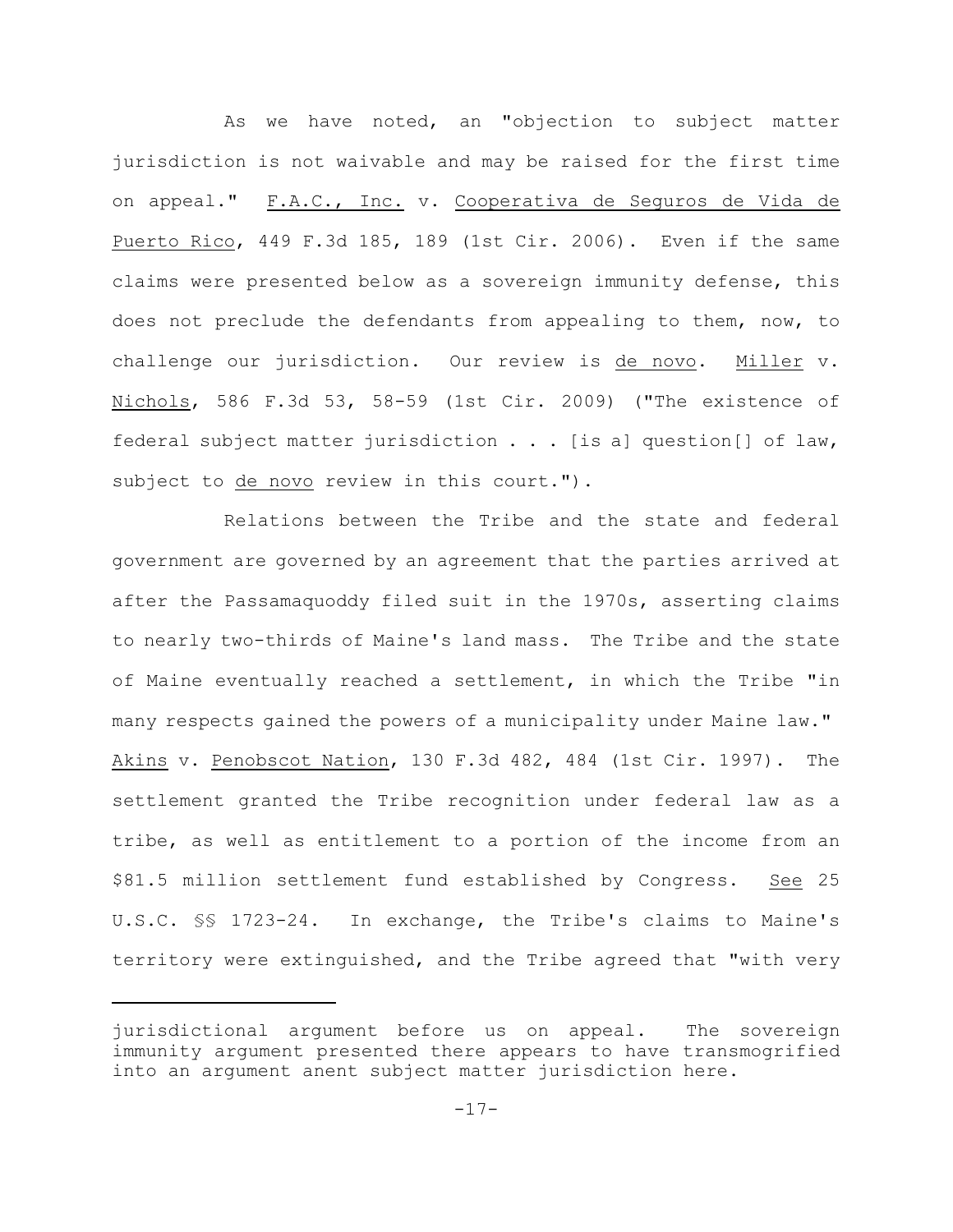limited exceptions," it was "subject to the laws of Maine." Akins, 130 F.3d at 485; see also Penobscot Nation v. Fellencer, 164 F.3d 706, 708 (1st Cir. 1999) (noting that "Maine was permitted to extend its jurisdiction over the Nation to a greater degree than most states exercise over other Indian Tribes"). The agreement between the Tribe and the state of Maine was memorialized in the Act to Implement the Maine Indian Claims Settlement, 30 M.R.S.A. §§ 6201-14 (the "Implementing Act"). The Implementing Act was subsequently ratified by Congress in the Maine Indian Claims Settlement Act, at 25 U.S.C. §§ 1721-35 (the "Settlement Act").

Section 6206 of the Implementing Act states, in material part, that "internal tribal matters, including . . . tribal organization, tribal government, tribal elections and the use or disposition of settlement fund income shall not be subject to regulation by the State." 30 M.R.S.A. § 6206. This limitation on state jurisdiction was incorporated into the federal Settlement Act by reference. See 25 U.S.C. § 1725(f) ("The Passamaquoddy Tribe . . . [is] hereby authorized to exercise jurisdiction, separate and distinct from the civil and criminal jurisdiction of the State of Maine, to the extent authorized by the Maine Implementing Act, and any subsequent amendments thereto."). We have interpreted the Settlement Act to interpose a bar to federal jurisdiction over "internal tribal matters." See Akins, 130 F.3d at 485 ("[T]he Nation in certain capacities functions as a municipality of Maine

-18-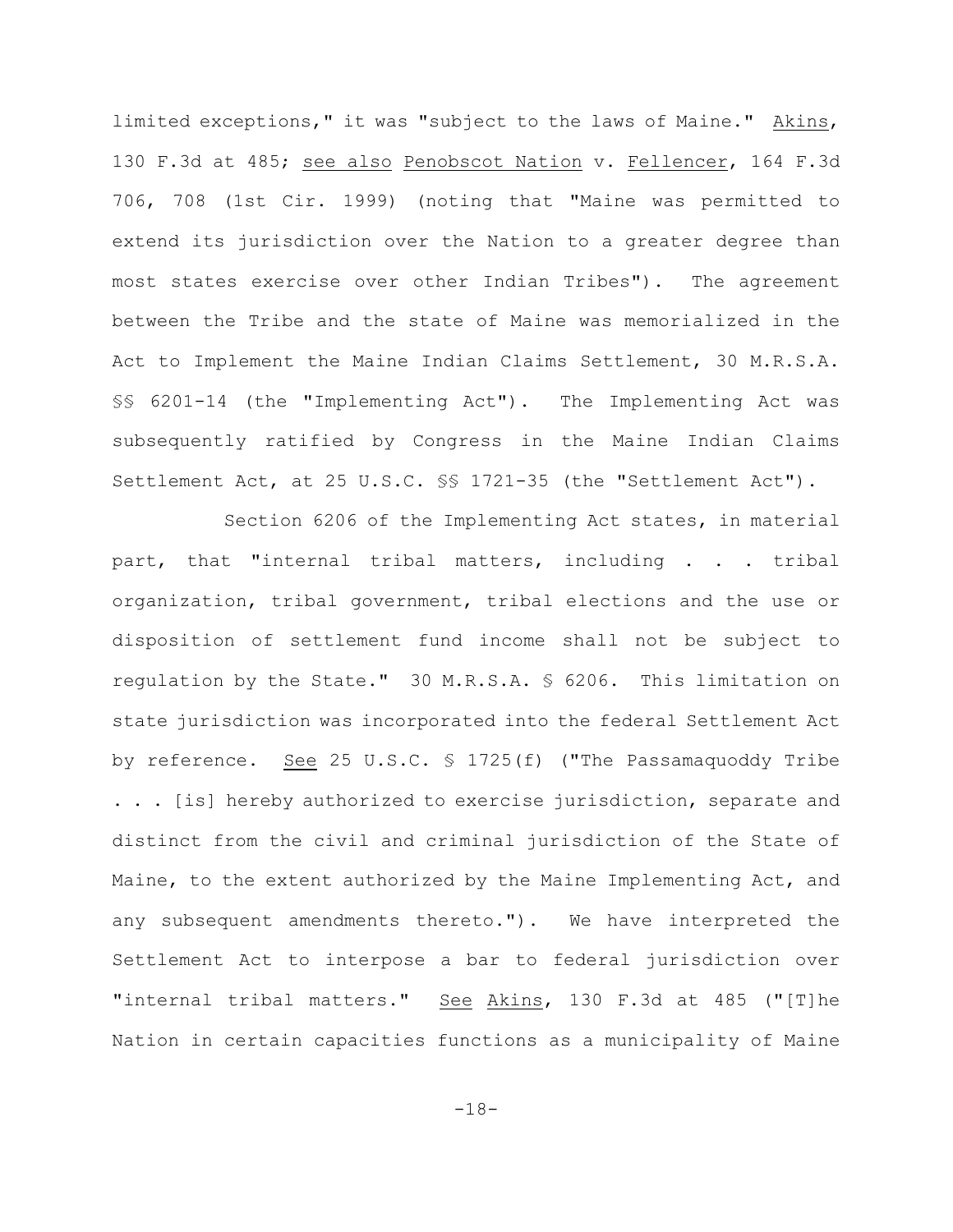and is reachable under state and federal law in that capacity, but when it functions as a tribe as to internal tribal matters, it is not.").

The operative question is, accordingly, whether the conduct alleged in counts 1, 2, 29 and 30 constitute "internal tribal matters." Newell's argument is that the government's attempt to enforce 18 U.S.C. § 666(a)(1)(A) against him reaches "internal tribal matters" because "the allocation of tribal money amongst tribal accounts only affects tribal members, not nonmembers" and concerns only matters of "tribal organization, tribal government, and the use or disposition of settlement fund income."<sup>9</sup> He argues that "[f]ederal jurisdiction over these allegations would be contrary to the purpose of the Settlement Acts, which is to allow the Tribe to handle internal tribal matters, particularly internal government matters."

Section  $666(a)(1)(A)$  reads: "Whoever, if the circumstance described in subsection (b) of this section exists -- being an agent of an organization, or of a State, local, or Indian tribal government, or any agency thereof, embezzles, steals, obtains by fraud, or otherwise without authority knowingly converts to the use of any person other than the rightful owner or intentionally misapplies property that is valued at \$5000 or more, and is owned by, or is under the care, custody, or control of such organization, government, or agency . . . shall be fined under this title, imprisoned not more than 10 years, or both." 18 U.S.C. § 666 (a)(1)(A). The referred to circumstance is "that the organization, government, or agency receives, in any one year period, benefits in excess of \$10,000 under a Federal program involving a grant, contract, subsidy, loan, guarantee, insurance, or other form of Federal assistance." Id. § 666(b).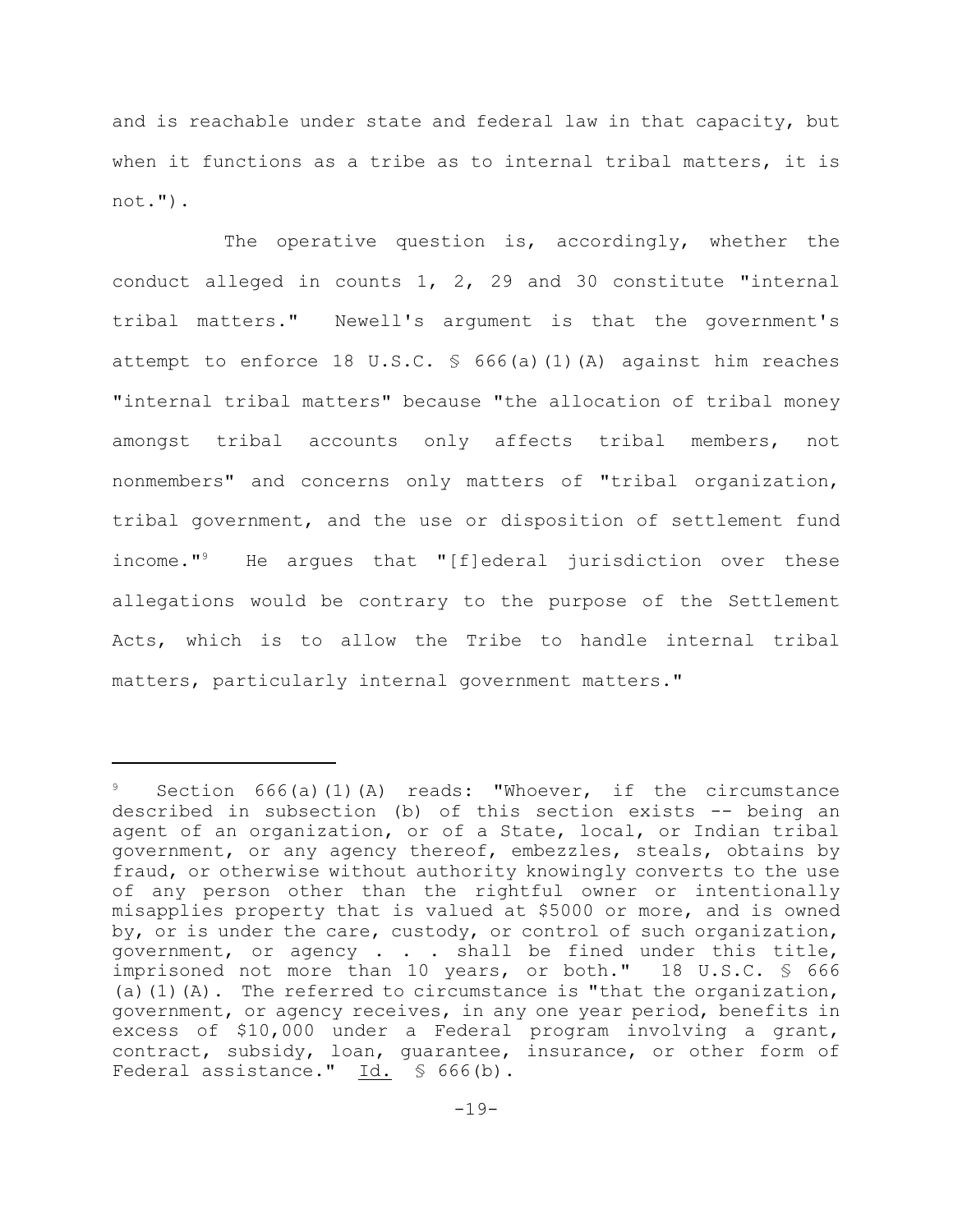Not surprisingly, Newell neglects to mention that Congress specifically exempted the Tribe from several federal criminal statutes in the Settlement Act -- but that § 666 is not one of those exempted. See 25 U.S.C. § 1725(c). Indeed, Congress specifically included Indian Tribes within the ambit of  $\frac{1}{5}$  666(a), which explicitly applies to agents of "Indian tribal government." These observations suggest that assertion of federal jurisdiction over counts  $1$ ,  $2$ ,  $29$  and  $30$  was not improper.<sup>10</sup>

However, Newell has alleged only that "tribal income includes," and that the "statute reaches" settlement fund income, but has not provided any more precise explanation of how counts 1, 2, 29 and 30 do so. What is evident is that these counts contain specific allegations of conspiracy to defraud the United States and the intentional misapplication of the Indian Township Housing Authority's Project Income and NAHASDA accounts, the Tribe's BIA 638 contract, the tribal employees' retirement fund, and a DOJ COPS grant. It is possible that some of these sources (perhaps the Tribe's retirement funds and/or the Housing Authority's Project Income account) were made up of settlement fund income. But we simply cannot say from the record whether this is so. Moreover, because Newell did not raise this issue below, there are no relevant factual findings.

We have never considered whether there might, on some facts, be a conflict between  $\S$  666(a)(1)(A) and 30 M.S.R.A.  $\S$  6206. In light of the undeveloped factual basis for the claims, we do not decide the issue today.

 $10$  We do not say that there could never be a challenge to the enforcement of § 666(a)(1)(A) against the Penobscot or Passamaquoddy Tribes. Although conditioned on the receipt of federal funds,  $\frac{1}{5}$  666(a)(1)(A) does not actually require the misapplied funds to themselves be federal funds. The jurisdictional question would thus be more difficult if the indictment alleged misapplication of settlement fund income, the use or disposition of which is specifically exempted by the Implementing Act. See 30 M.S.R.A. § 6206 ("[T]he use or disposition of settlement fund income shall not be subject to regulation by the State.").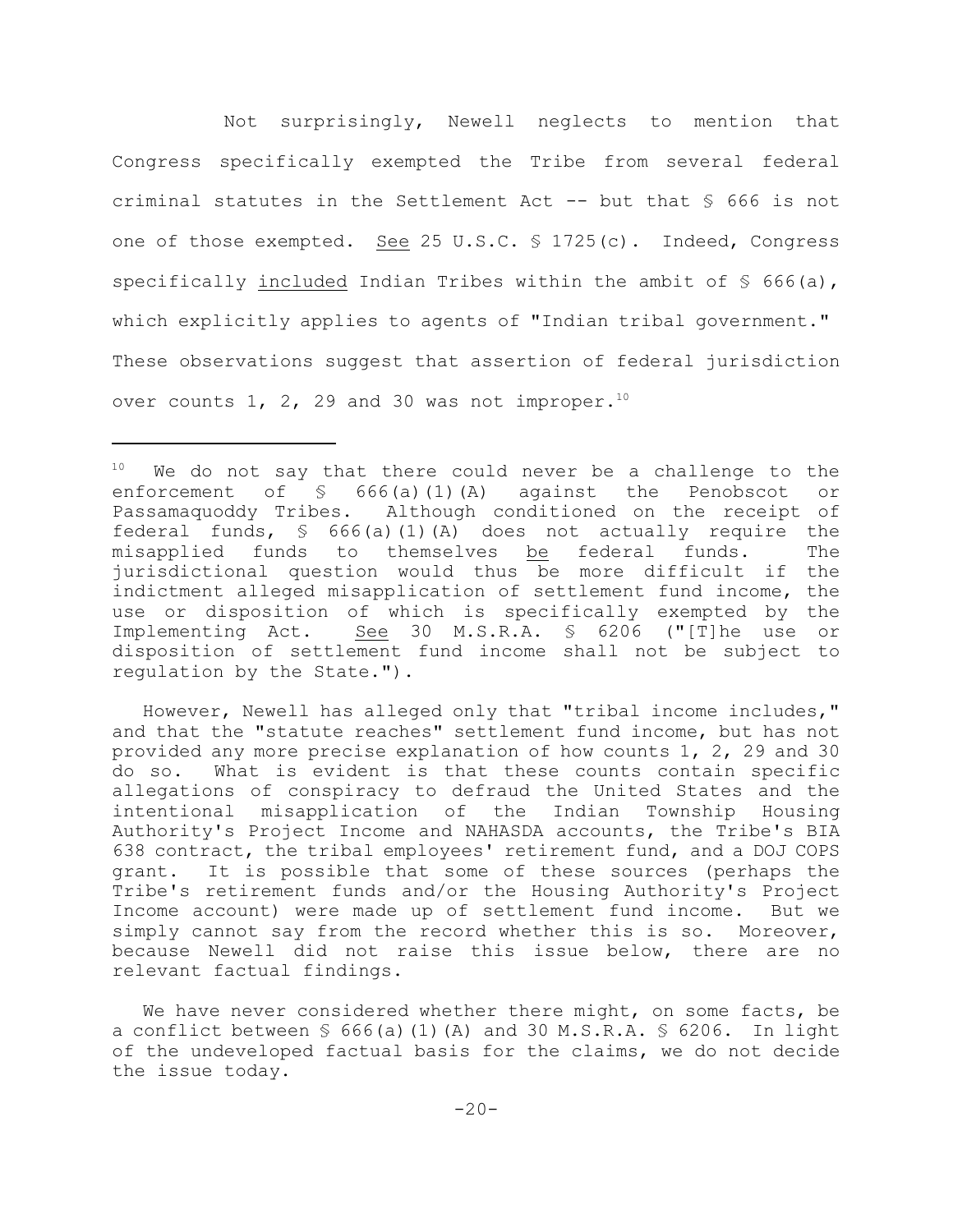Although "tribes generally retain the right to selfgovernment, [they] are nonetheless subject to federal criminal jurisdiction of both a specified and more general nature." United States v. Boots, 80 F.3d 580, 593 (1st Cir. 1996) (internal citations omitted). In Boots, the defendants were accused, inter alia, of defrauding the Passamaquoddy Reservation of the honest services of their police chief by attempting to bribe him. One of the defendants claimed that he should have been acquitted "in deference to tribal sovereignty." Id. at 592. We rejected this claim, noting that the violations he was charged with "are not specific to Native Americans, but rather are of general applicability," and that even if such crimes "may involve 'an independent federal interest to be protected,' . . . it is unclear that one is required." Id. at 593 (internal citations omitted).

Conspiring to defraud the United States and misapplying federal funds are, like the crimes defined by the wire fraud statute at issue in Boots, crimes of general applicability. Therefore, even were we to accept Newell's claim that there is no federal interest in how the Tribe transfers its money between its accounts, it is not clear that any "peculiarly federal interest" is in fact required for such a statute to apply to the Tribe. Id., 80 F.3d at 593. Moreover, a less tendentious description of Newell's conduct would in any case suggest that there may well be a relevant federal interest, viz. an interest in ensuring that federal grants

-21-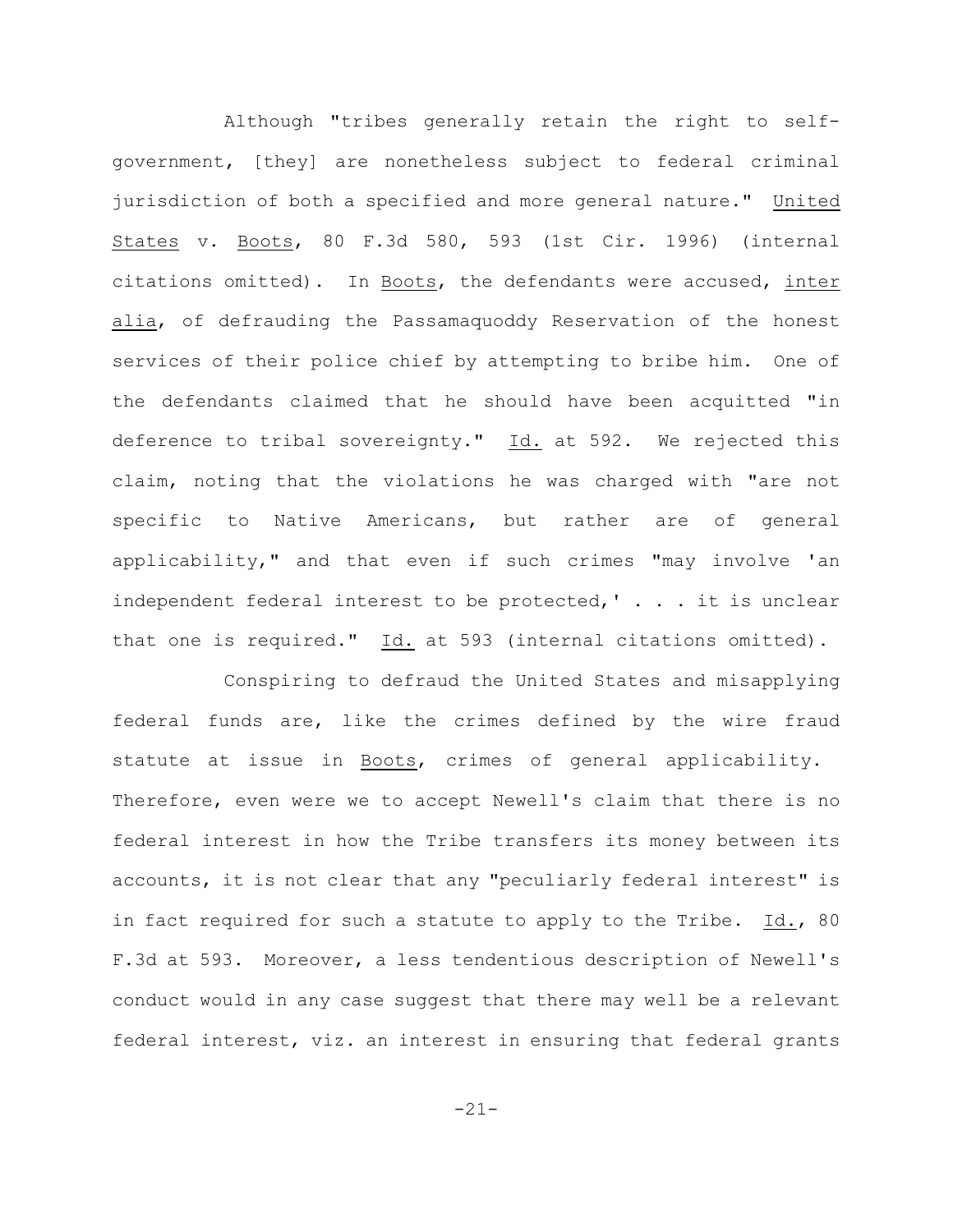and contracts are spent in the way the government intends them to be spent. As the Supreme Court has held, when federal agencies spend taxpayer dollars, Congress has an interest in ensuring that this money is "not frittered away in graft or on projects undermined when funds are siphoned off." Sabri v. United States, 541 U.S. 600, 605 (2004) (rejecting claim that  $\frac{1}{5}$  666(a)(2) -- the anti-bribery portion of the statute at issue here -- required proof of a nexus between the federal funds received and the alleged bribe). When "money can be drained off here because a federal grant is pouring in there  $\ldots$  . [i]t is certainly enough that the statutes condition the offense on a threshold amount of federal dollars defining the federal interest."  $Id.$  at 606. Congress presumably agreed that there was such an interest when it made § 666(a) explicitly applicable to Indian tribal governments. Moreover, despite rather mysterious invocations of tribal selfgovernance, Newell has not managed to explain how holding him, qua governor of a Tribe that received millions of dollars a year in federal financial assistance, criminally responsible for extensive misuse of federal funds would interfere with a "right integral to self-government." Boots, 80 F.3d at 593.

Finally, in Akins, a case about a tribe's timber harvesting policies, we emphasized five factors that were "strong considerations" to take into account in deciding whether a dispute about tribal practices constitutes an internal tribal matter.

-22-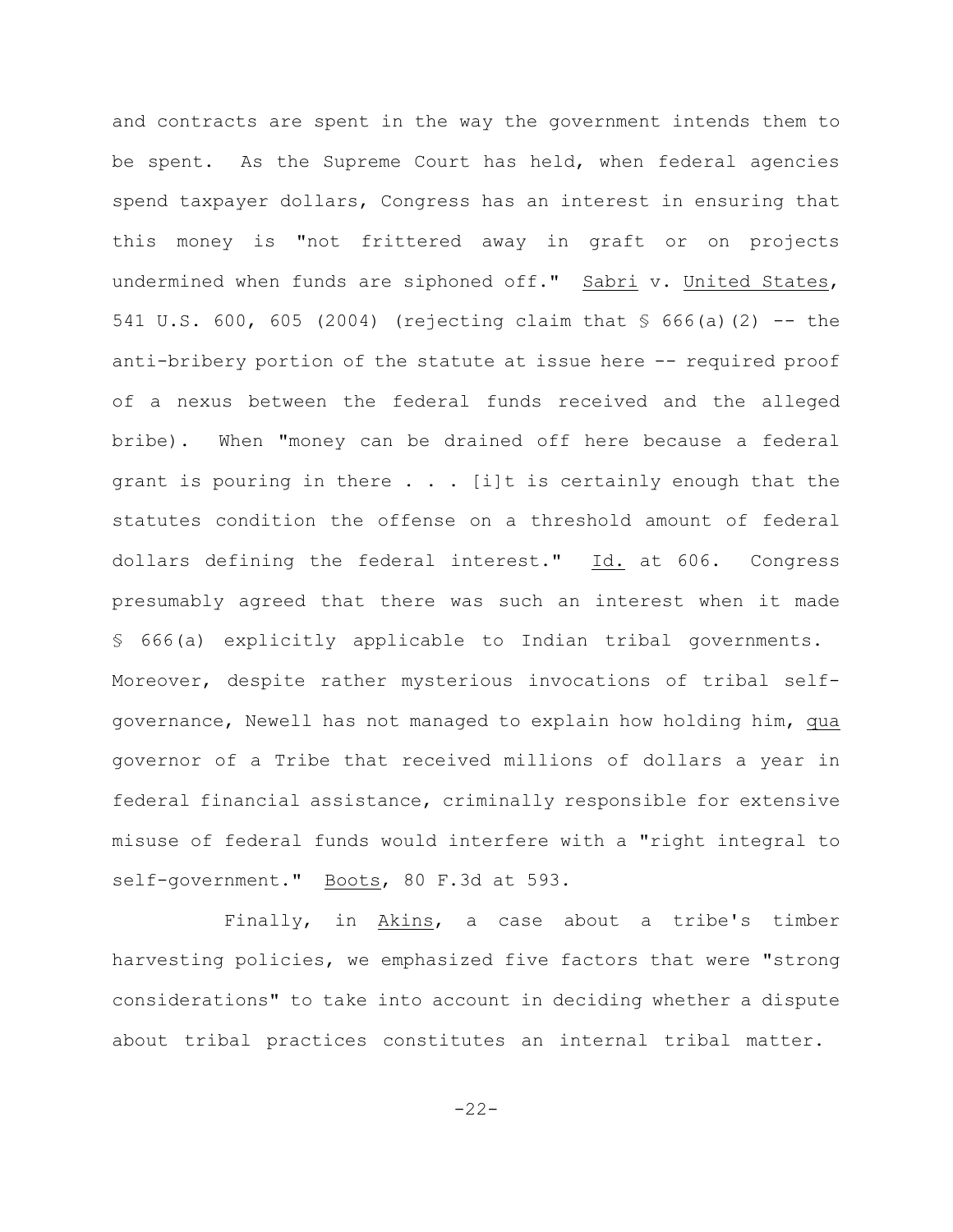Akins, 130 F.3d at 486-87. These factors are (1) whether the practice in question "purports to regulate only members of the tribe," or if "the interests of non-members" are "at issue"; (2) whether it "regulates the very land that defines the territory of the Nation"; (3) whether it concerns the use of a natural resource derived from the land; (4) whether it "implicate[s] or impair[s] any interest of the state of Maine"; and (5) whether construing the challenged practice as an internal tribal matter "is consistent with prior legal understandings." Id. at 486-87. Applying these factors to the current case reveals the following. First, the interests of non-members -- at the very least, those of the federal agencies in ensuring that the funds they award are properly spent -- are clearly implicated. Second, the funds at issue include state funds (count 10 alleged misuse of state Medicaid funds). Finally, as our discussion has just indicated, prior legal understandings support our finding that the challenged conduct does not constitute an internal tribal matter.<sup>11</sup>

Because the conduct alleged in counts  $1, 2, 29$  and 30 involves mismanagement of federal grants and contracts, which are subject to regulations that the Tribe is not free to ignore, we hold that the conduct alleged in these counts do not constitute internal tribal matters. We emphasize that the case before us

 $11$  The other two Akins factors  $-$ - whether the practice concerns the Tribe's use of its lands, or natural resources from the lands -- do not apply here.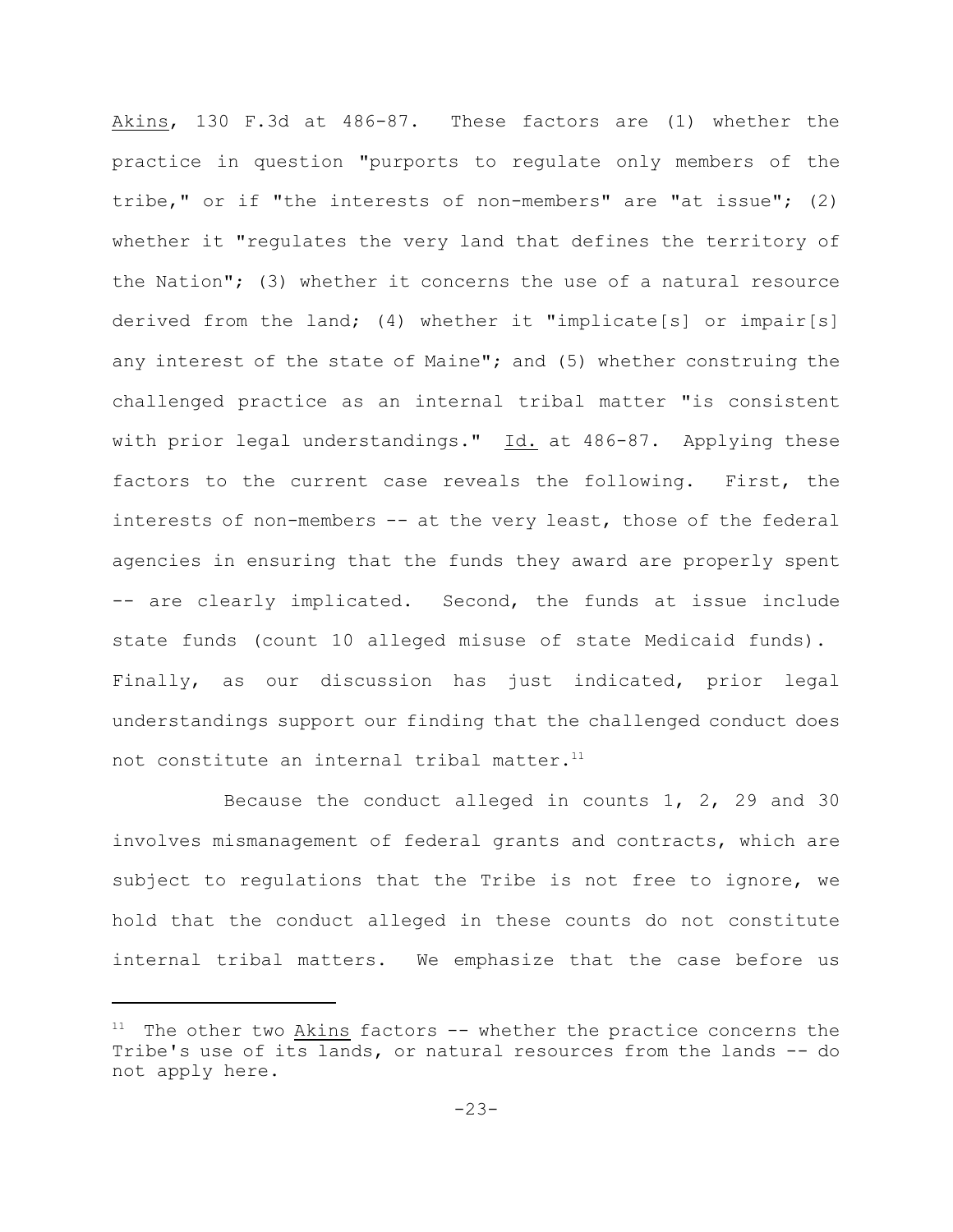rests on malfeasance involving federal grant money, in which the federal interest is clear. It would be a different case if the counts attempted to apply § 666 to mismanagement of settlement fund income. We express no opinion as to whether such a prosecution would or would not implicate the internal tribal matters exception to federal jurisdiction under the Implementing and Settlement Acts.

## **III. Was the evidence sufficient?**

We now turn to Parisi's contentions that the evidence failed, in several key respects, to sufficiently support the jury's verdict. "We review a sufficiency claim de novo, drawing all reasonable inferences in favor of the verdict to determine whether a rational jury could find each element of the crime beyond a reasonable doubt." United States v. Scott, 564 F.3d 34, 39 (1st Cir. 2009).

# **A. Count 1**

Parisi challenges the sufficiency of the evidence supporting his conviction under count one, for conspiracy to misapply government property in violation of 18 U.S.C. § 666(a)(1)(A), and to misapply the funds and assets of a health care program, in violation of 18 U.S.C.  $\frac{1}{5}$  669.<sup>12</sup> To prove its case,

 $12$  The governing conspiracy statute is 18 U.S.C. § 371, which reads, in pertinent part, "If two or more persons conspire either to commit any offense against the United States, or to defraud the United States, or any agency thereof in any manner or for any purpose, and one or more of such persons do any act to effect the object of the conspiracy, each shall be fined under this title or imprisoned not more than five years, or both."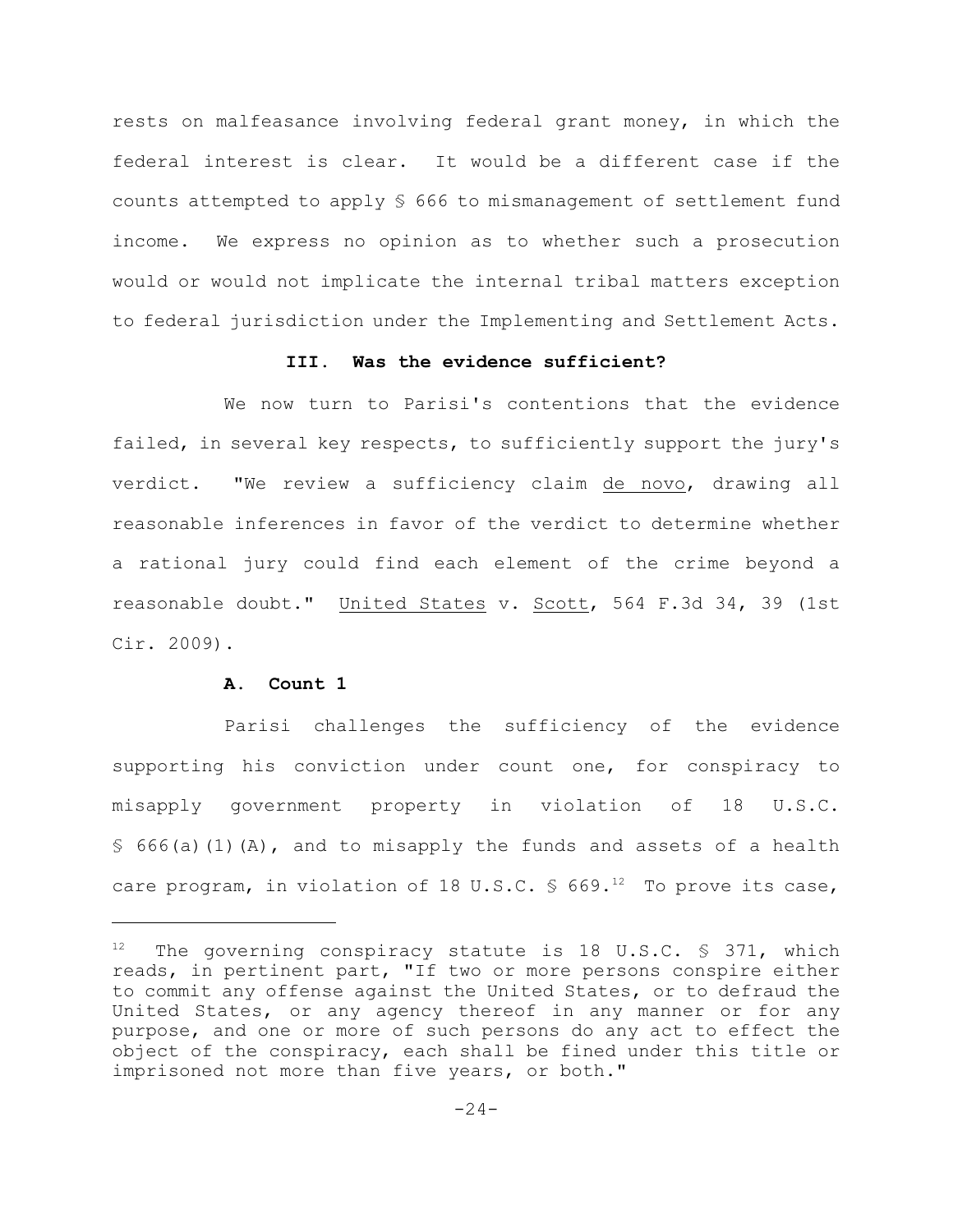the government had to show beyond a reasonable doubt that "(1) a conspiracy existed; (2) the defendant knew of and voluntarily participated in the conspiracy; and (3) there was an overt act in furtherance of the conspiracy." United States v. Muñoz-Franco, 487 F.3d 25, 45 (1st Cir. 2007).

Parisi challenges his conspiracy conviction under heading (1). Parisi argues that a conspiracy consists of an agreement between two or more individuals to disregard or disobey the law, United States v. Drougas, 748 F.2d 8, 15 (1st Cir. 1984), and that simply doing what his employer asked of him was insufficient to establish such an "agreement." The question is thus whether the evidence was sufficient to allow a rational jury to conclude, beyond a reasonable doubt, that Parisi and Newell came to an agreement to "disregard or disobey" §§ 666(a)(1)(A) and 669, i.e., the statutes prohibiting the misapplication of government funds generally and the funds and assets of a health care benefit program specifically.

We have noted in similar circumstances that "[a] formal agreement [between co-conspirators] is not required; rather '[t]he agreement may be shown by a concert of action, all the parties working together understandingly, with a single design for the accomplishment of a common purpose.'" Muñoz-Franco, 487 F.3d at 45-46 (internal citation omitted) (quoting Am. Tobacco Co. v. United States, 147 F.2d 93, 107 (6th Cir. 1944)). In that case,

-25-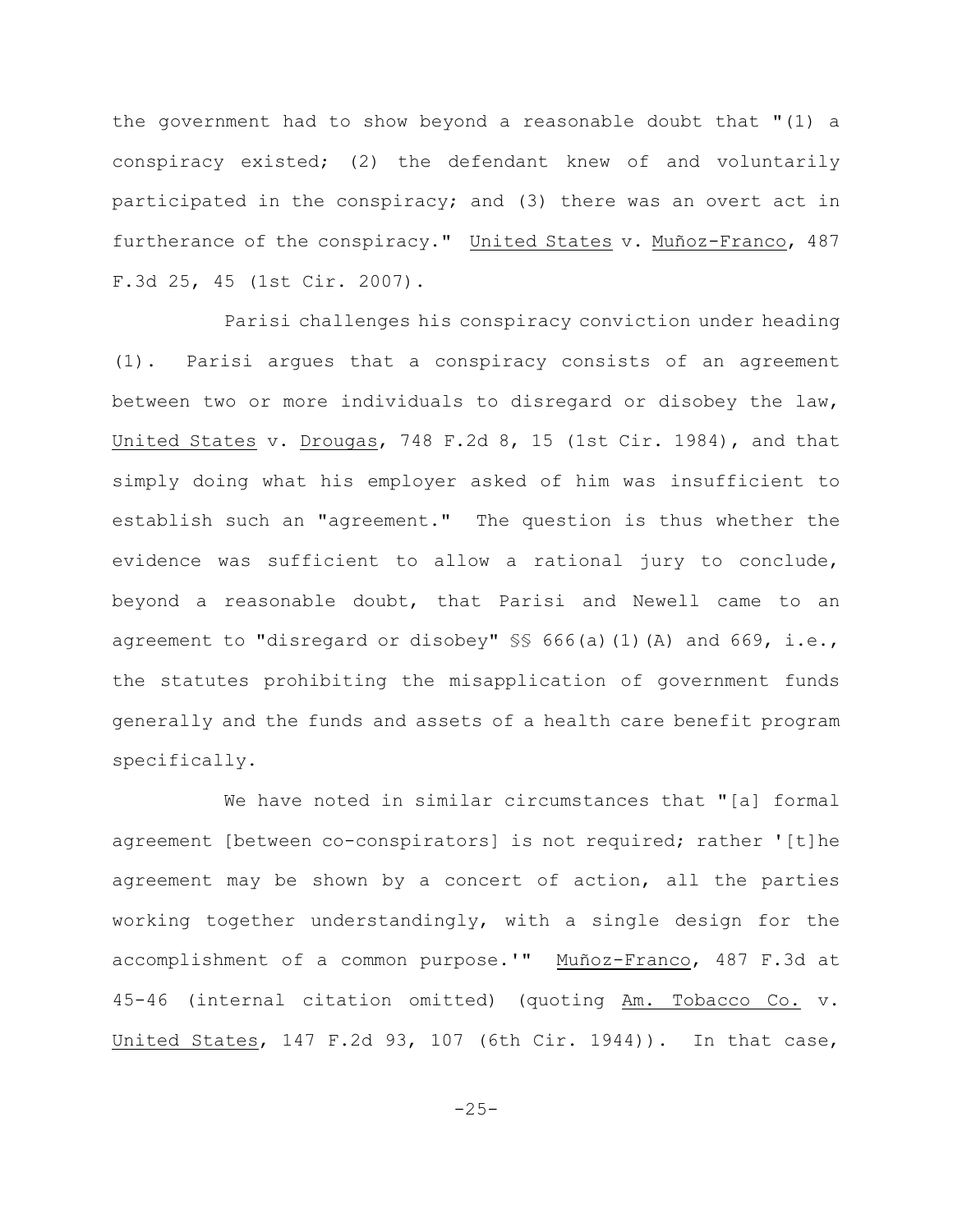employees of a bank and a development company were convicted for conspiring under 18 U.S.C. § 371 to commit bank fraud, misapply bank funds and make false entries in the books and records of the bank. Id. at 45. We dismissed their sufficiency of the evidence challenge, noting that the two bank officials "directly supervised" and "worked closely with" the developer's loans, that the developer and his employee "submitted many certifications for work not yet completed," that one of the bank officials "repeatedly approved" those certifications, that the same bank official "met frequently" with the developer's employee regarding the status of their business ventures, and that the bank officials failed to disclose material information to the bank's Board of Directors. We held that this was sufficient to allow a jury to infer an agreement among the four defendants to defraud the bank. Id. at 46.

The nature of the evidence in this case is similar. The evidence presented at trial showed, for instance, that Newell channeled money from the accounts of various federally funded programs into non-approved uses. These "interfund transfers" were recorded as "loans," and while some were ultimately repaid, others were not. Some of these expenditures went toward paying payroll and general assistance, as well as the salaries of "ghost employees," individuals who either no longer worked at the various grant-funded programs, or did not work for the time claimed. Parisi signed off on financial status reports filed with the

 $-26-$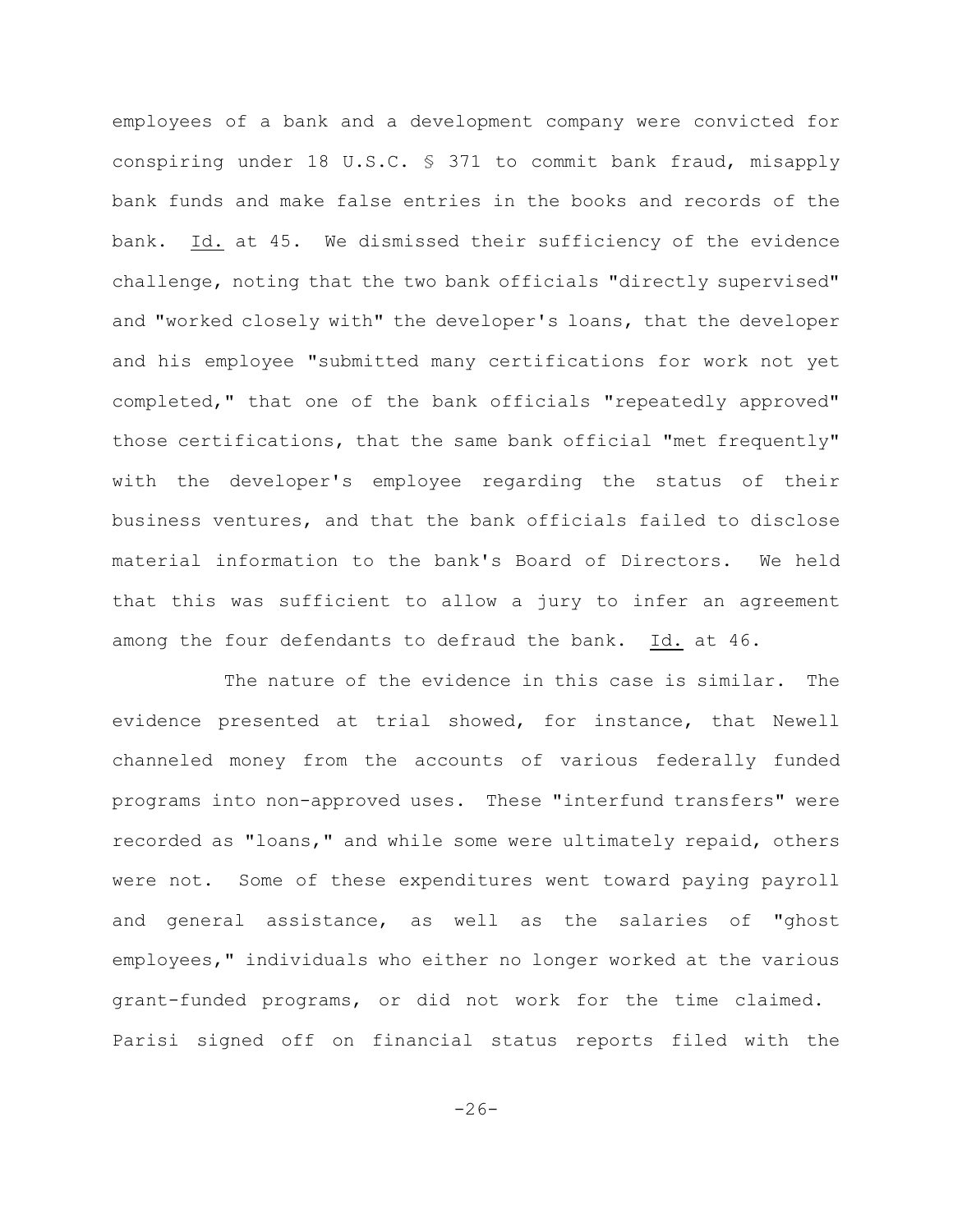federal agencies that were funding the programs, certifying that the money was spent in accordance with the grant's terms. Parisi was well aware that the grant money could not be used indiscriminately; indeed, he was repeatedly told as much by the fund administrators themselves. Nevertheless, Parisi continued to divert federal grant funds, including funds provided by SAMHSA intended for the Tribe's health center, to payroll and tribal government expenses. Parisi promised bookkeepers at these federally-funded programs that the ghost employees would be removed from payroll, but that did not happen. Similarly, Parisi assured the manager of the Tribe's health center (funded by federal SAMHSA grants) that the diverted funds would be repaid, although very little ultimately was. This conduct persisted for a period of nearly three years.

The evidence presented against Parisi was sufficient to establish that even if there was no express agreement with Newell, nonetheless there was an implied or tacit agreement. Newell ordered that federal funds be misapplied and Parisi saw that they were. This was the requisite "concert of action" evincing a "common purpose." See Muñoz-Franco, 487 F.3d at 45-46. We will not disturb the jury's verdict as to count one.<sup>13</sup>

 $13$  Parisi insists that he was not conspiring with Newell but rather "merely doing what Newell instructed him to do." This misconstrues the issue. The issue is not why Parisi may have agreed to participate in Newell's schemes; it is whether he so agreed. The answer to that question is not affected one way or the other by the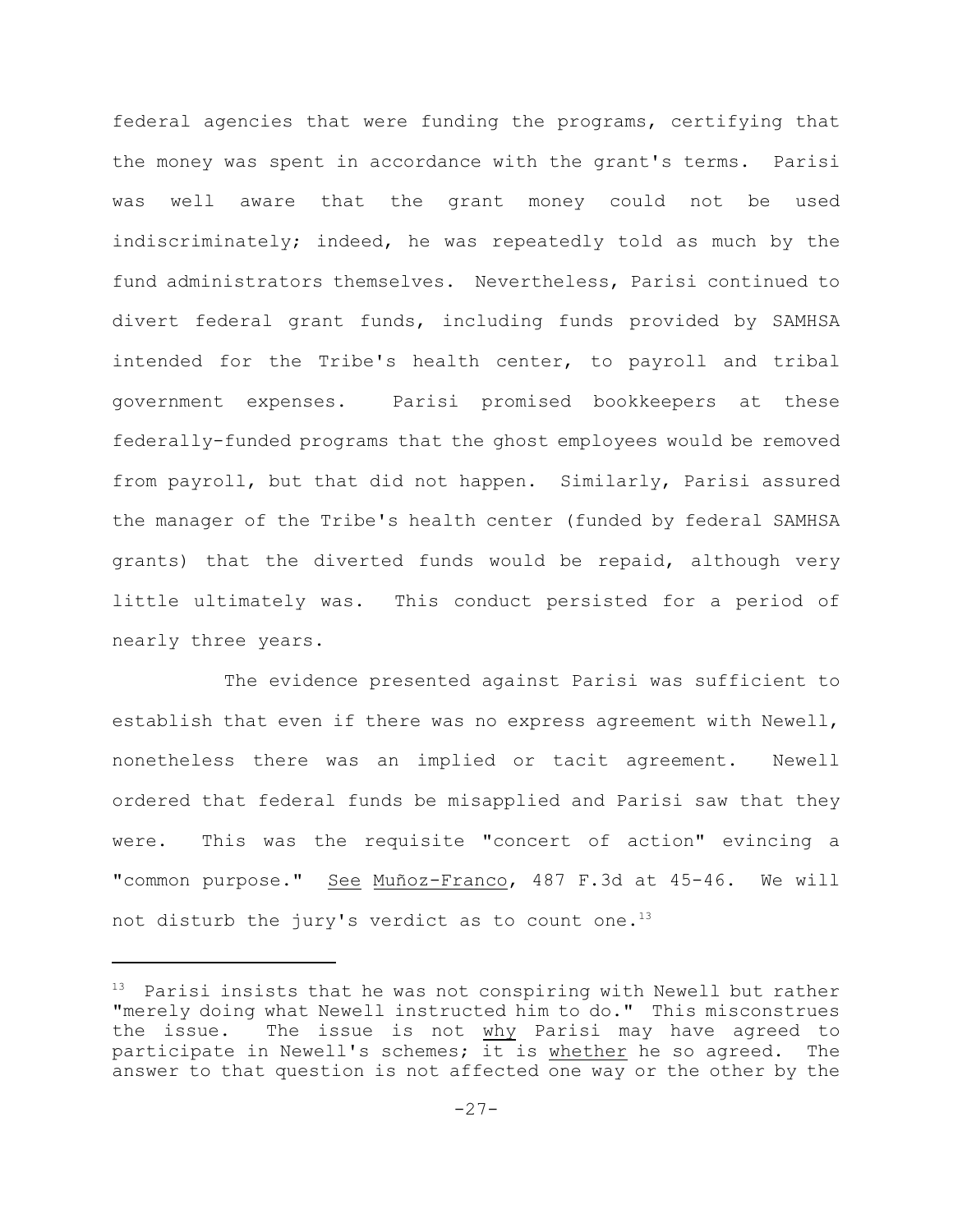## **B. Count 5**

Parisi next contends that he was improperly convicted under count five, which alleged that he made a materially false statement with regard to how \$215,599.43 of a SAMHSA grant intended for the Tribe's Wonahkik substance abuse and HIV prevention programs was spent. Parisi signed and submitted a "financial status report" with HHS claiming this amount was spent in accordance with grant purposes. In reality, \$129,044.67 was spent to pay "ghost employees" -- Dennis Tomah, Sr., Dana Newell, and John Stevens -- who did not work for those programs during the relevant time period. Parisi's claims on appeal are, first, that the government's evidence did not prove that his submission was "knowing[] and willful[]" as required by 18 U.S.C.  $\Im$  1001(a)(2) and, second, that the form was in any case not "material" as it was improperly filled out.<sup>14</sup>

"To establish a violation of 18 U.S.C. § 1001, the government must prove that the defendant knowingly and willfully made or used a false writing or document, in relation to a matter

observation that Parisi's only reason for being involved was because he was employed by the Tribe.

<sup>&</sup>lt;sup>14</sup> Section 1001(a)(2) provides that "[e]xcept as otherwise provided in this section, whoever, in any matter within the jurisdiction of the executive, legislative, or judicial branch of the Government of the United States, knowingly and willfully . . . (2) makes any materially false, fictitious, or fraudulent statement or representation . . . shall be fined under this title, imprisoned not more than 5 years or . . . or both."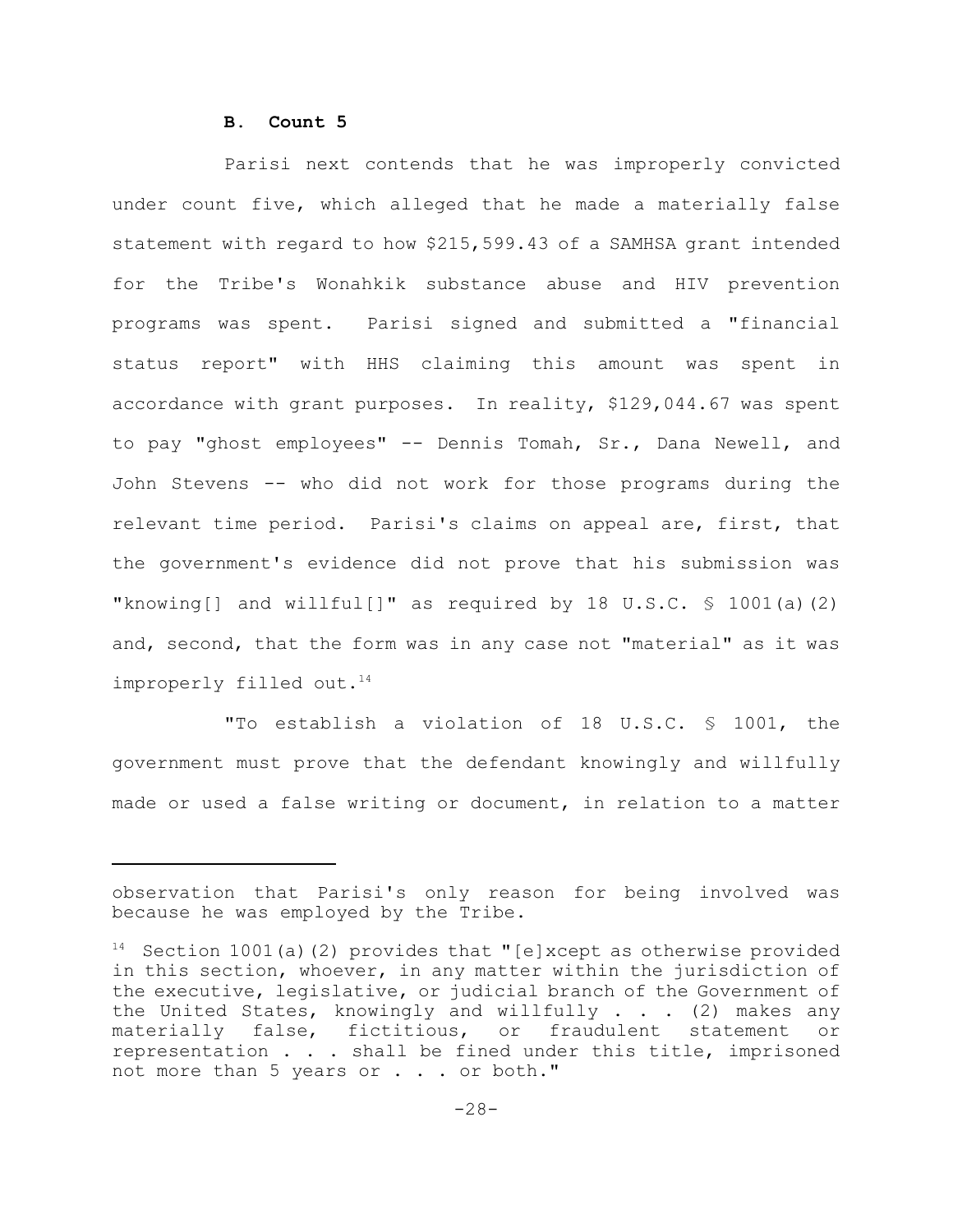within the jurisdiction of the United States government, with knowledge of its falsity." United States v. McGauley, 279 F.3d 62, 69 (1st Cir. 2002). "Willfulness . . . means nothing more in this context than that the defendant knew that his statement was false when he made it or . . . consciously disregarded or averted his eyes from its likely falsity." United States v. Gonsalves, 435 F.3d 64, 72 (1st Cir. 2006).

Parisi contends that the government produced no evidence showing that he knew that Tomah, Newell and Stevens had not worked in the Wonahkik program during the specified time. The form referenced a period of time prior to Parisi's employment at the reservation, and the jury acquitted Parisi of actually misapplying those particular funds (count three).

An examination of the trial transcript reveals the following: at trial, Faye Socobasin (the tribal bookkeeper who actually filled out the form that Parisi later signed) was asked by the prosecutor if she had conversed with "either" Parisi or Newell about the inappropriate use of the funds. She said she had, and the prosecutor continued, "so you did have a conversation with Robert Newell about this?" to which she replied, "Yes." The prosecutor then asked if she discussed the matter with Parisi, and she replied that "with Jim Parisi, I -- what I can remember is I just did the 269 [the financial status report] and told him that it

-29-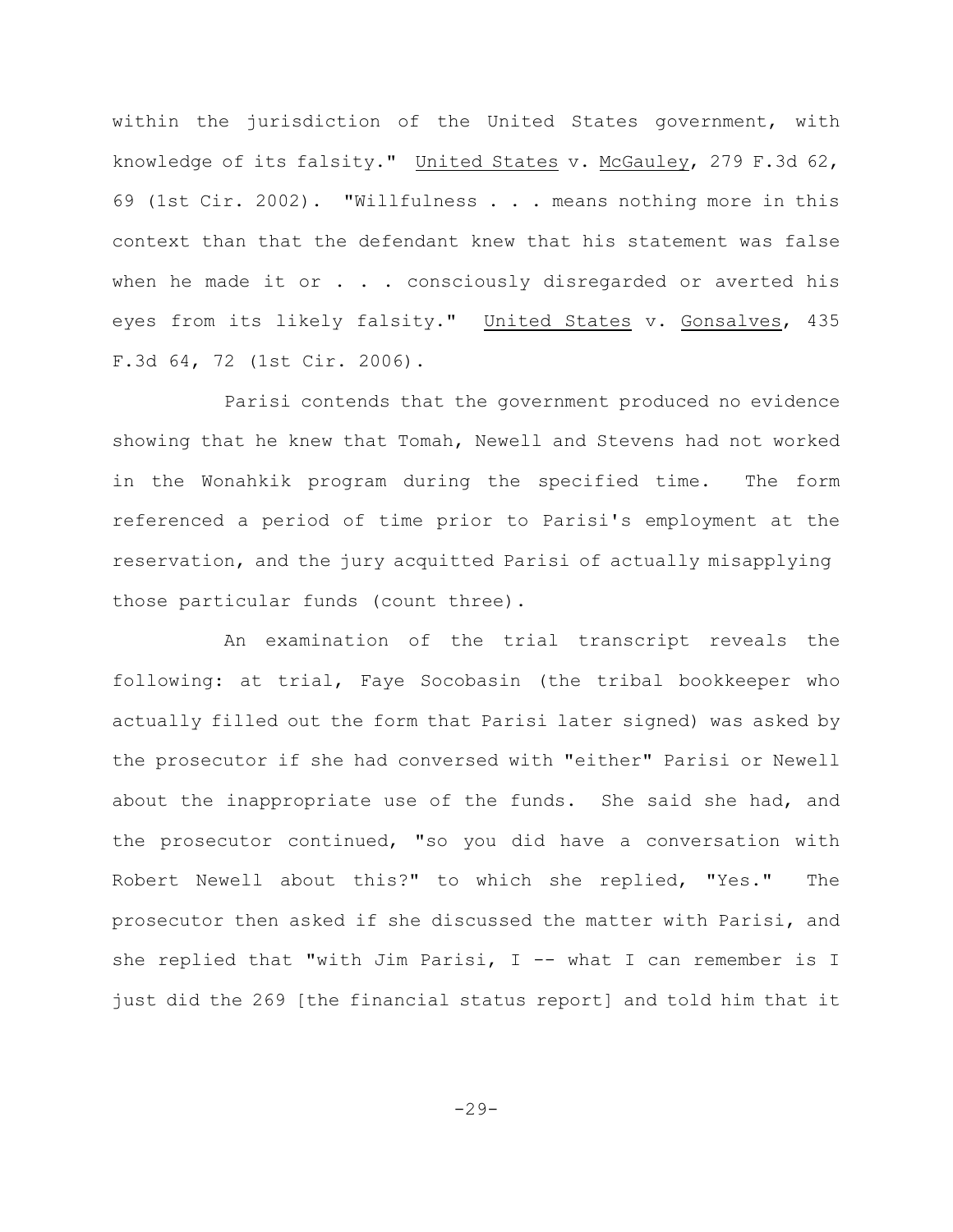had to be signed." The prosecutor then went on to establish that Parisi in fact signed the 269 form.

Three days later, Linda Lewey, the Tribe's federal grant compliance officer, testified that Parisi was present at two meetings during which the issue of what to do about the unused money in the SAMHSA grant was discussed. The first meeting was apparently in December of 2003, when the decision was taken to request permission from HHS to "roll over" the unused money into the next fiscal year's budget. Lewey appears not to have been questioned as to what, specifically, transpired at the second meeting. As before, the prosecutor moved immediately to discuss whether Parisi had in fact signed off on the fraudulent financial reports.

The most specific testimony on the issue of Parisi's knowledge of the falsehoods contained in the 269 form appears to have been provided by Roger Paul, the Wonahkik program coordinator. The prosecutor asked Paul whether he ever discussed payment of nonprogram employees with Parisi. His reply was: "I don't remember that issue exactly. There were many occasions I spoke to Mr. Parisi, and there was one occasion I spoke to Mr. Parisi about the finances, and I remember Mr. Parisi saying, well, that's what Governor Newell wants done, and that's why we're doing it this way." However, this statement is ambiguous in at least two key respects. First, Paul testified only that he discussed "finances"

-30-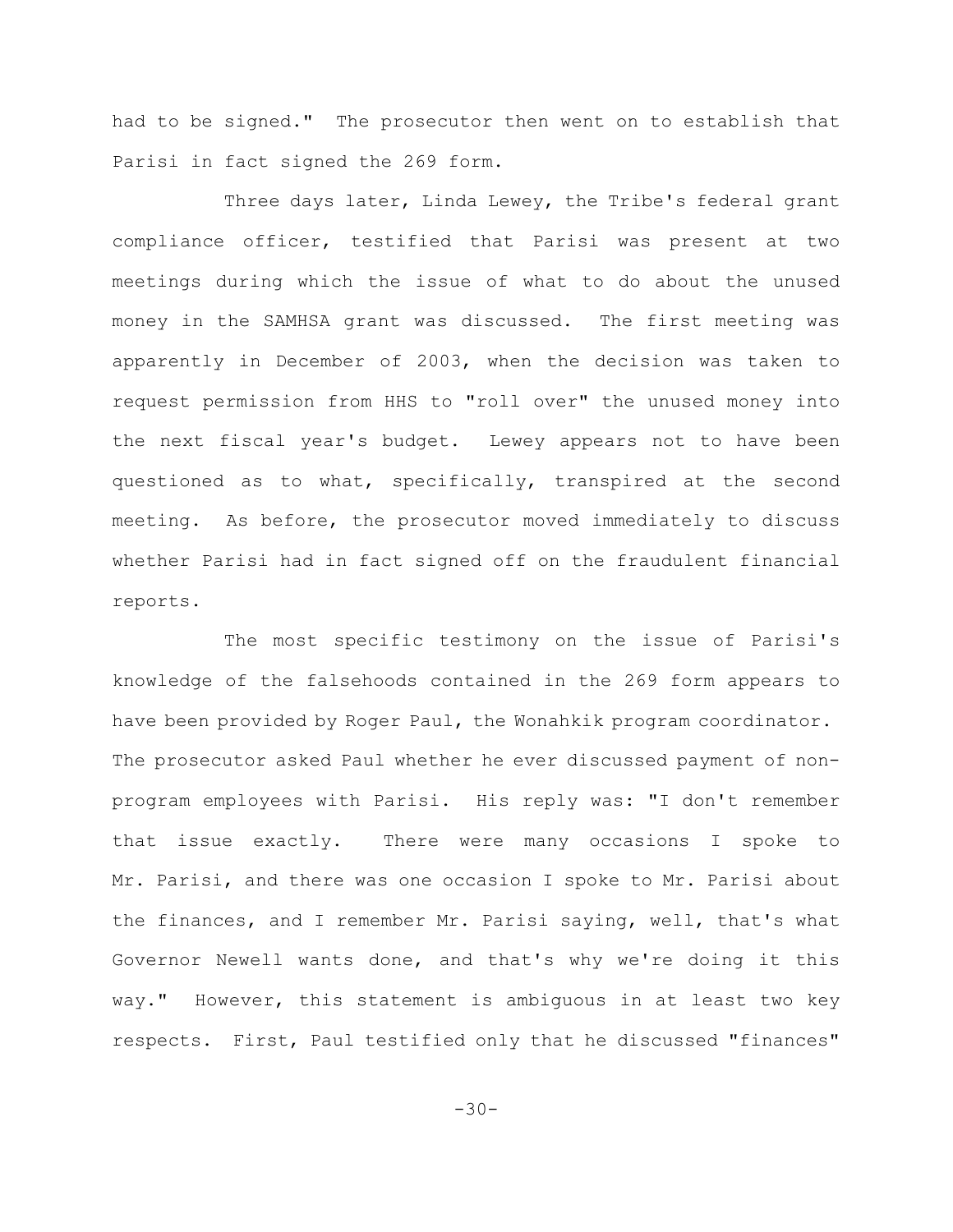with Parisi. And, second, it is unclear when Paul had this conversation with Parisi. Even if Paul's testimony is sufficient to show that Parisi knew of the unauthorized use of SAMHSA funds, if the revelation occurred after the false 269 form had already been filed, it would shed little light on the crucial question of whether Parisi knew the form to be false at the time of filing.

The evidence the government amassed as to Parisi's guilt on count five clearly establishes that Parisi signed the 269 form, and that the 269 form misrepresented that certain expenses were properly charged to the SAMHSA grant. However, the evidence as to whether Parisi at this point knew that the information he was filing was materially incorrect -- that Tomah, Newell and Stevens had not worked for Wonahkik in FY 2003 -- appears to be skimpy at best. The time period in question was prior to Parisi's employment with the Tribe, and we see no reason to believe that he knew, within a few months of his arrival, where every tribal member had worked in the previous fiscal year. Conversely, of course, the inference of knowledge becomes increasingly pressing as Parisi became more and more deeply involved with, and received warning after warning about, Newell's on-going financial tomfoolery.

Perhaps one could conclude from the evidence presented that it was possible that ParisI knew the 269 form to contain false statements. But we do not see how a reasonable person could view the evidence as establishing such knowledge beyond a reasonable

-31-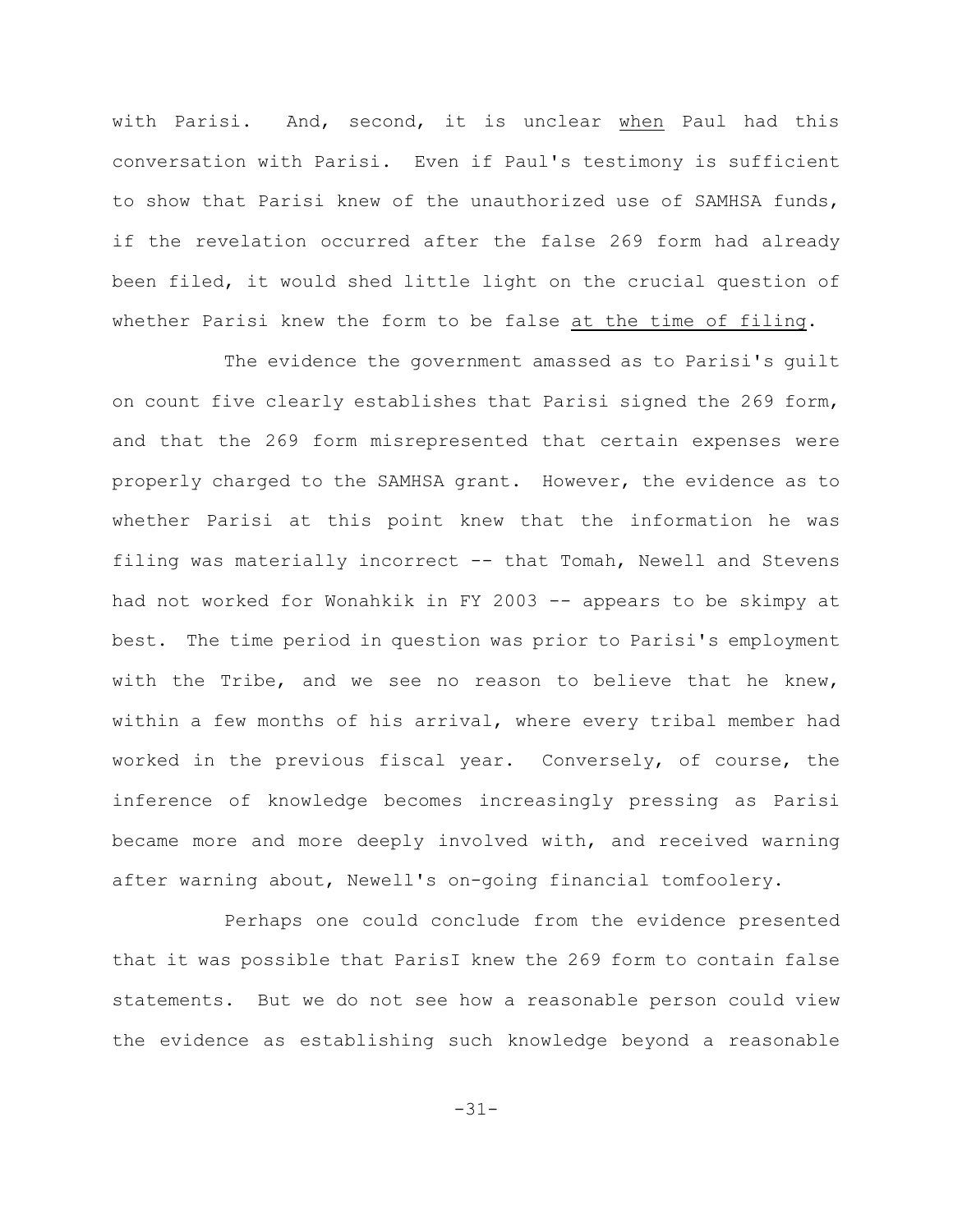doubt. Accordingly, we find that the evidence was not sufficient to convict Parisi under count 5.<sup>15</sup>

#### **C. Counts 12-15**

Parisi was convicted of counts 12-15, which assert that Parisi filed fraudulent claims for reimbursement to SAMHSA officials in the fiscal year ending on September 30, 2005, in violation of 18 U.S.C.  $\frac{1}{2}$  287.<sup>16</sup> Parisi challenges his convictions on these counts because he claims that the government failed to prove that the forms at issue were material. They were not material, Parisi claims, because one of them -- the form underlying count 12 -- was returned to him "because it was not in a format in which [HHS] was willing to review it," and because the government did not pay the claims listed on the forms underlying counts 13-15.

The plain language of § 287 makes no mention of materiality as an element of the offense. Parisi argues that we should nevertheless read materiality into the statute, as the Eighth and Fourth Circuits have done. See United States v. Adler,

 $15$  Because we vacate the conviction, Parisi's additional contention that the 269 form was not "material" because it was incomplete and was not relied upon by agency officials is moot. It is in any case without merit, for the reasons noted in section C, infra.

 $16$  "Whoever makes or presents to any person or officer in the civil, military, or naval service of the United States, or to any department or agency thereof, any claim upon or against the United States, or any department or agency thereof, knowing such claim to be false, fictitious, or fraudulent, shall be imprisoned not more than five years and shall be subject to a fine in the amount provided in this title." 18 U.S.C. § 287.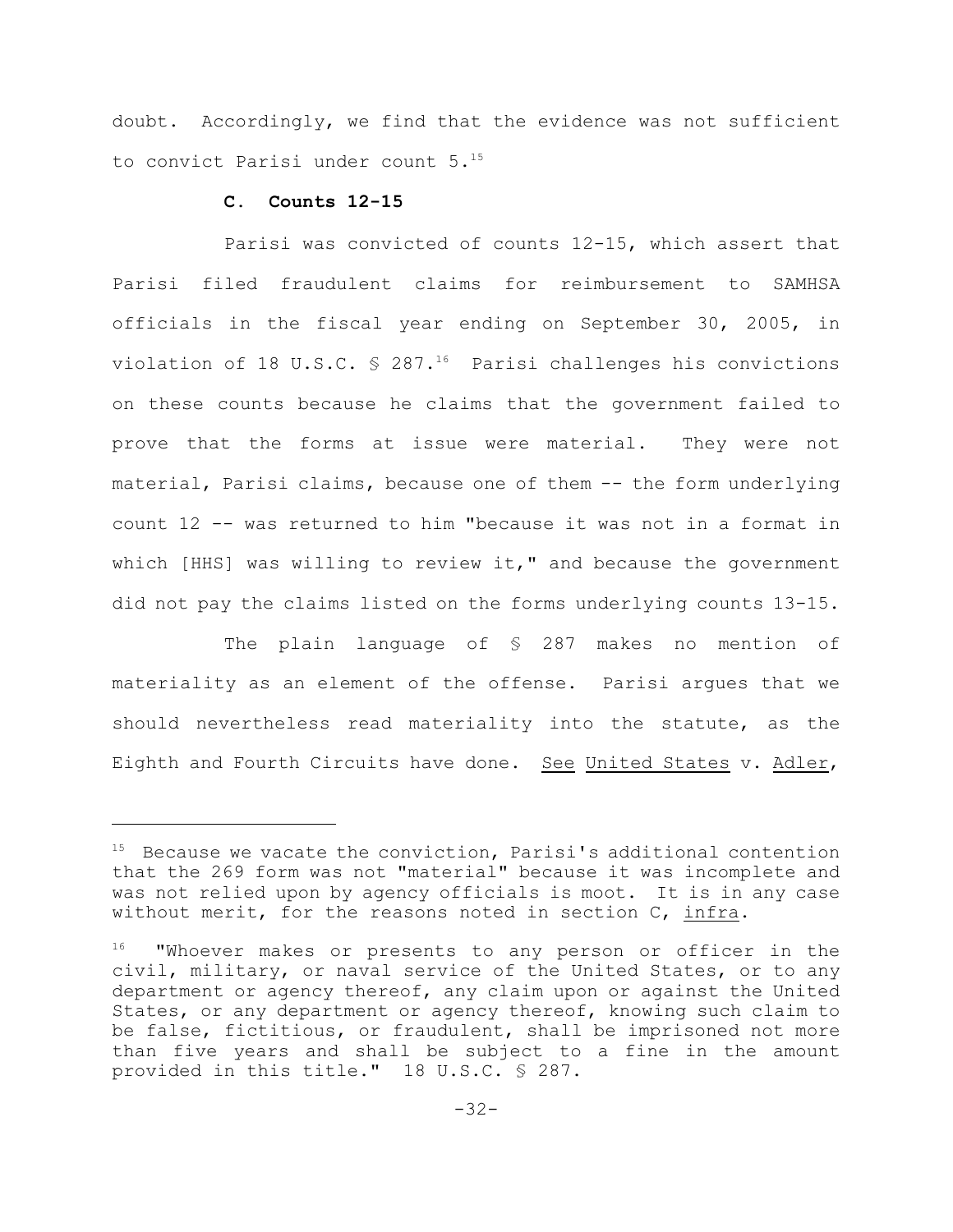623 F.2d 1287, 1291 n.5 (8th Cir. 1980); United States v. Snider, 502 F.2d 645, 652 n.12 (4th Cir. 1974). In contrast, the Fifth, Ninth, Tenth and Second Circuits have held that § 287 does not require proof of the materiality of the false statement. See United States v. Upton, 91 F.3d 677, 685 (5th Cir. 1996); United States v. Taylor, 66 F.3d 254, 255 (9th Cir. 1995); United States v. Parsons, 967 F.2d 452, 455 (10th Cir. 1992); United States v. Elkin, 731 F.2d 1005, 1009-10 (2d Cir. 1984), overruled on other grounds by United States v. Ali, 68 F.3d 1468 (2d Cir. 1995). Finally, the Third Circuit has split the difference and concluded that materiality sometimes is, and sometimes is not, an element under § 287. See United States v. Saybolt, 577 F.3d 195, 200 (3d Cir. 2009).

This case does not require us to express a view as to whether materiality is an element under 18 U.S.C.  $\frac{1}{5}$  287. This is because Parisi's claim cannot succeed either way. As we have noted in other statutory contexts, a statement need not actually deceive to qualify as "material." Rather, "materiality requires only that the fraud in question have a natural tendency to influence, or be capable of affecting or influencing, a government function. The alleged concealment or misrepresentation need not have influenced the actions of the Government agency, and the Government agents need not have been actually deceived." United States v. Corsino, 812 F.2d 26, 30 (1st Cir. 1987) (citing United States v. Markham,

-33-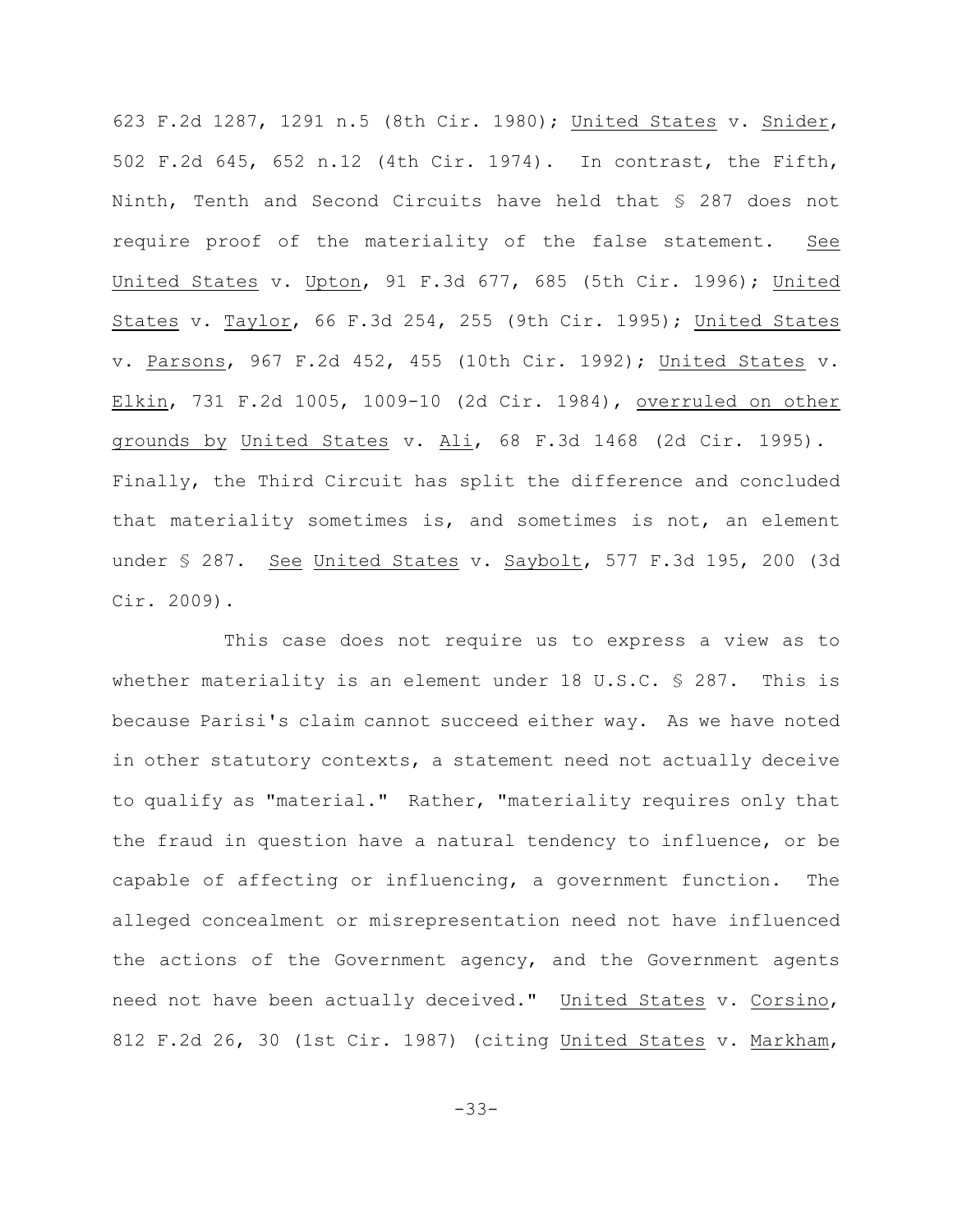537 F.2d 187, 196 (5th Cir. 1976)); see also United States v. Moran, 393 F.3d 1, 13 (1st Cir. 2004).<sup>17</sup>

It is thus clear that Parisi's claims would be unavailing even were we to read materiality into § 287. The forms Parisi submitted were expressly designed to cause the SAMHSA administrators to pay on claims that were not authorized by the terms of the SAMHSA grant. Although the 270 form at issue in count twelve was returned to Parisi because it was improperly formatted, it contained the substance of the relevant false claims, which substance was re-submitted several days later in the correct format.<sup>18</sup> As our precedent on materiality makes clear, that SAMHSA

 $P^1$  Perhaps one might wonder whether this understanding of materiality  $-$  taken from the context of  $\frac{1}{2}$  1001 -- is appropriate in the context of § 287. Parisi, however, is in no position to raise this argument. Parisi's argument for reading materiality into § 287 in the first place rests on the putative statutory history of §§ 287 and 1001. He argues that § 1001 includes an explicit reference to materiality because it was designed to address false statements, which, unlike the false claims penalized in § 287, was not a common law term of art that already implicitly incorporated a materiality requirement. Therefore, § 287 does not include a reference to materiality simply because -- according to Parisi -- doing so would have been otiose. We express no view on the veracity of this account of the distinction between §§ 287 and 1001, but note that if Parisi is correct, then it stands to reason that materiality under § 1001 ought to be identical to that under § 287, as the former (allegedly) only makes explicit what is anyway implicit in the latter.

 $18$  The false claims at issue in counts 12-15 were requests for reimbursement from SAMHSA for the salaries of the same three tribal council members that were the subject of counts 3 and 5. None of these council members worked for the Wonahkik program. Although it is plausible that Parisi did not know of the fraudulent nature of these claims with respect to the initial 269 form -- filed shortly after he began working at the Tribe -- these forms were filed more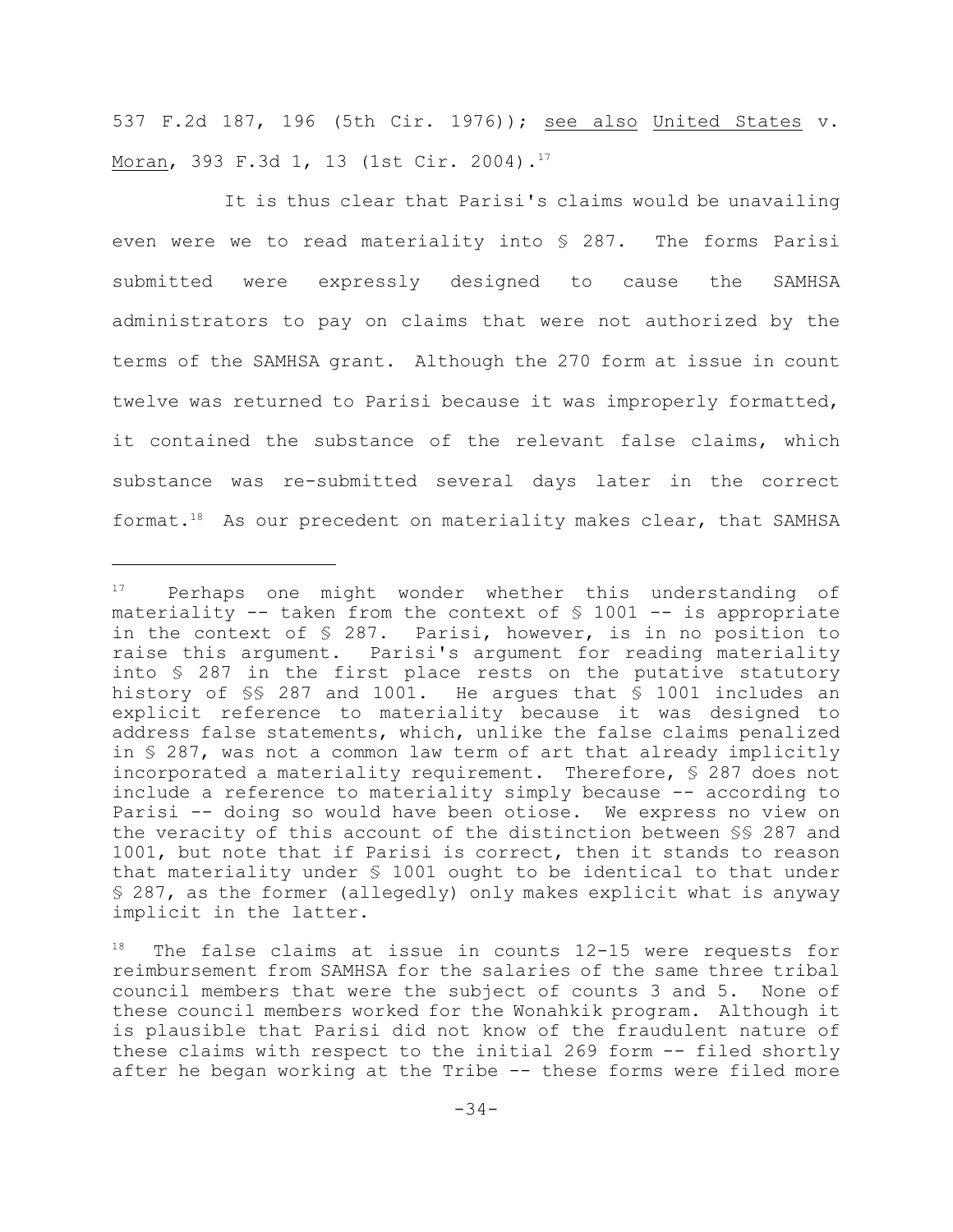administrators were not ultimately deceived into paying out on the fraudulent claims at issue in counts 12-15 does not bear on the materiality of the fraudulent misrepresentations. Corsino, 812 F.2d at 30. For these reasons, the evidence was sufficient to show that the misrepresentations contained on the forms underlying counts 12-15 were "material."<sup>19</sup>

#### **D. Counts 1, 8, 9, 11, 29, 30**

Finally, Parisi attacks his conviction under counts 1, 8, 9, 11, 29 and 30 on the grounds that the government failed to prove "the necessary criminal intent of acting willfully." The relevant statutes are §§ 666(a)(1)(A) and 669; the former alleges that

than a year after he was hired. Parisi does not contend that he did not know, at this point, that these individuals did not work for Wonahkik and so were not eligible to have their salaries paid by SAMHSA.

 $19$  Our conclusion here means that there is no need to dwell on Parisi's complaint (which Newell joins) that the district court erred in failing to instruct the jury on materiality with respect to counts 12-15 (the counts alleging violations of  $\S$  287). Even assuming that materiality is an element under § 287, the failure to instruct the jury on materiality is subject to harmless error review. See Neder v. United States, 527 U.S. 1, 9 (1999) ("Unlike such defects as the complete deprivation of counsel or trial before a biased judge, an instruction that omits an element of the offense does not necessarily render a criminal trial fundamentally unfair or an unreliable vehicle for determining guilt or innocence."). Harmless error review requires ascertaining "whether it appears beyond a reasonable doubt that the error complained of did not contribute to the verdict obtained." Id. at 15 (internal quotation marks and citation omitted). Our conclusion entails that even if the district court erred in not giving the requested materiality instruction -- and we certainly do not say it did -- that error was harmless as the evidence of materiality was more than sufficient to support the convictions under this standard.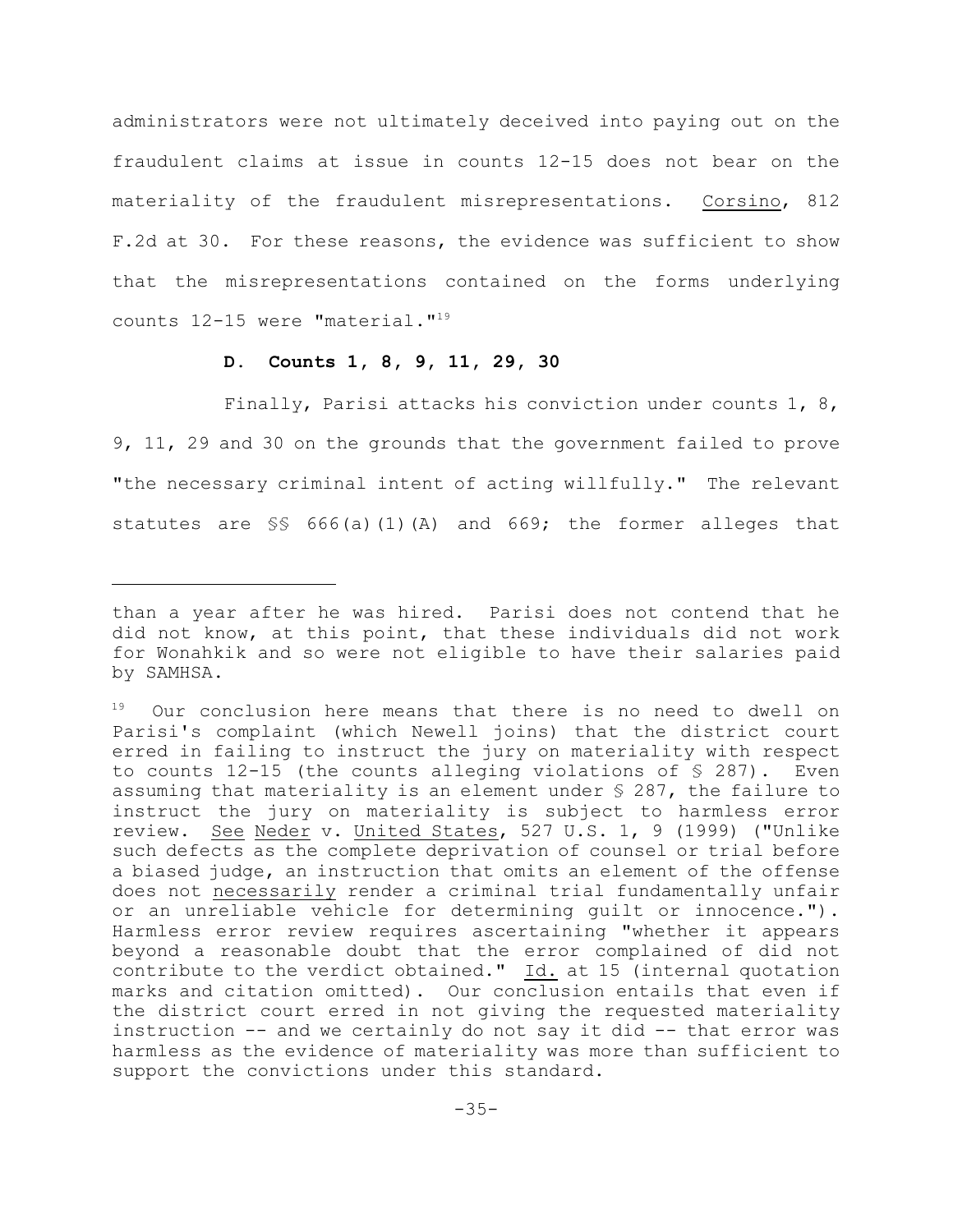Parisi "intentionally misapplie[d]" property, whereas the latter alleges that he "knowingly and willfully" embezzled, stole or converted the assets of a health care benefit program. Parisi insists that he had "no motive to disobey or disregard the law, as he gained no benefit from the transfers."

Parisi's argument is that in order to obtain a conviction under either of these statutes, the government needed to show that he acted "willfully," meaning that the government had to show that he acted with an illicit motive. See Bryan v. United States, 524 U.S. 184, 192 n.12 (1998) (explaining that the term "willful" in a criminal statute "generally means an act done with a bad purpose."). Parisi supports his contention by suggesting that when allegedly fraudulent acts are not "themselves wrongful," then the government must additionally show illicit motive. See Fed. Deposit Ins. Corp. v. Elder Care Servs., 82 F.3d 524, 572 (1st Cir. 1996) (noting that "[n]ormally, a party suggesting fraud or bad faith is expected to point to the misconduct (lies, rigged account books, self-dealing by a fiduciary) that reflects the bad faith or constitutes the fraud," but acknowledging that "on some occasions the inference of fraud or bad faith might be compelled by the combination of motive and outcome.").

There appears to be scant law on the necessary mens rea under either  $\frac{1}{5}$  666(a)(1)(A) or 669, and we do not attempt here to define the precise criminal intent required by these statutes. In

-36-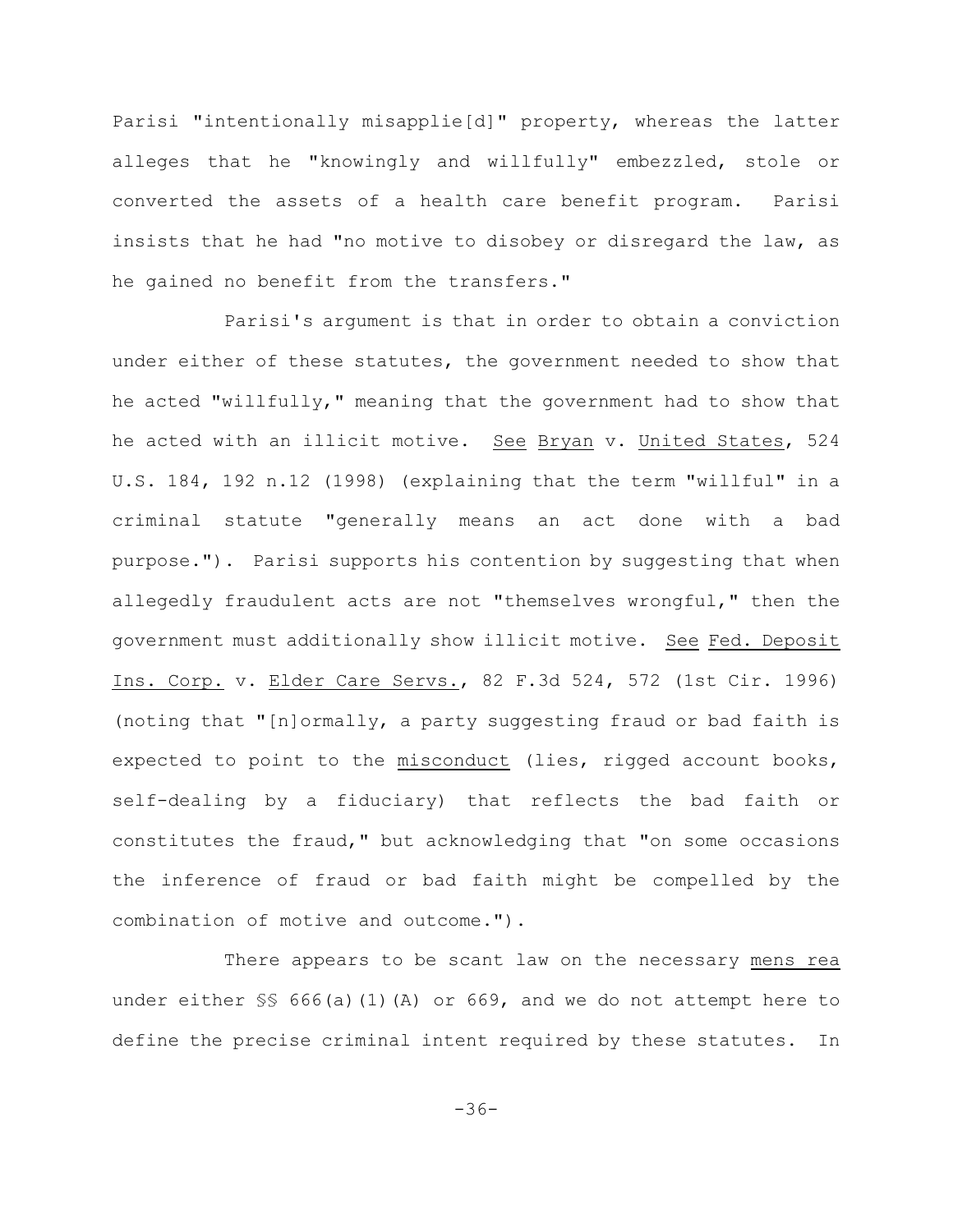particular, we do not express any view as to whether the government is required to prove a self-interested motive under either  $\S$  666(a)(1)(A) or  $\S$  669. It is sufficient for our purposes to note that, even if Parisi's argument were correct, the evidence presented was sufficient to support a finding of illicit motive. After all, Parisi evidently did have a "motive to disobey or disregard the law," and derived a very concrete benefit from doing so: continued employment with the Tribe. Although not the direct beneficiary of the financial maneuvers he executed on Newell's behalf, Parisi benefitted indirectly by avoiding the fate of others who protested and subsequently found themselves out of a job. Thus, even if proof of an illicit motive or personal benefit was required -- an issue we do not resolve today -- the existence of such a motive or benefit was supportable from the facts. We discern no error in the jury's verdicts on this score.

#### **IV. Were the Pinkerton instructions misleading?**

Both appellants contend that the district court erred in twice giving the jury a Pinkerton instruction because doing so could have misled the jury. When an appellant claims that a jury instruction would "tend[] to confuse or mislead the jury on the controlling issues," we review for abuse of discretion. United States v. Silva, 554 F.3d 13, 21 (1st Cir. 2009) (quoting United States v. Ranney, 298 F.3d 74, 79 (1st Cir. 2002) (internal quotation marks omitted). In assessing a challenge to a trial

-37-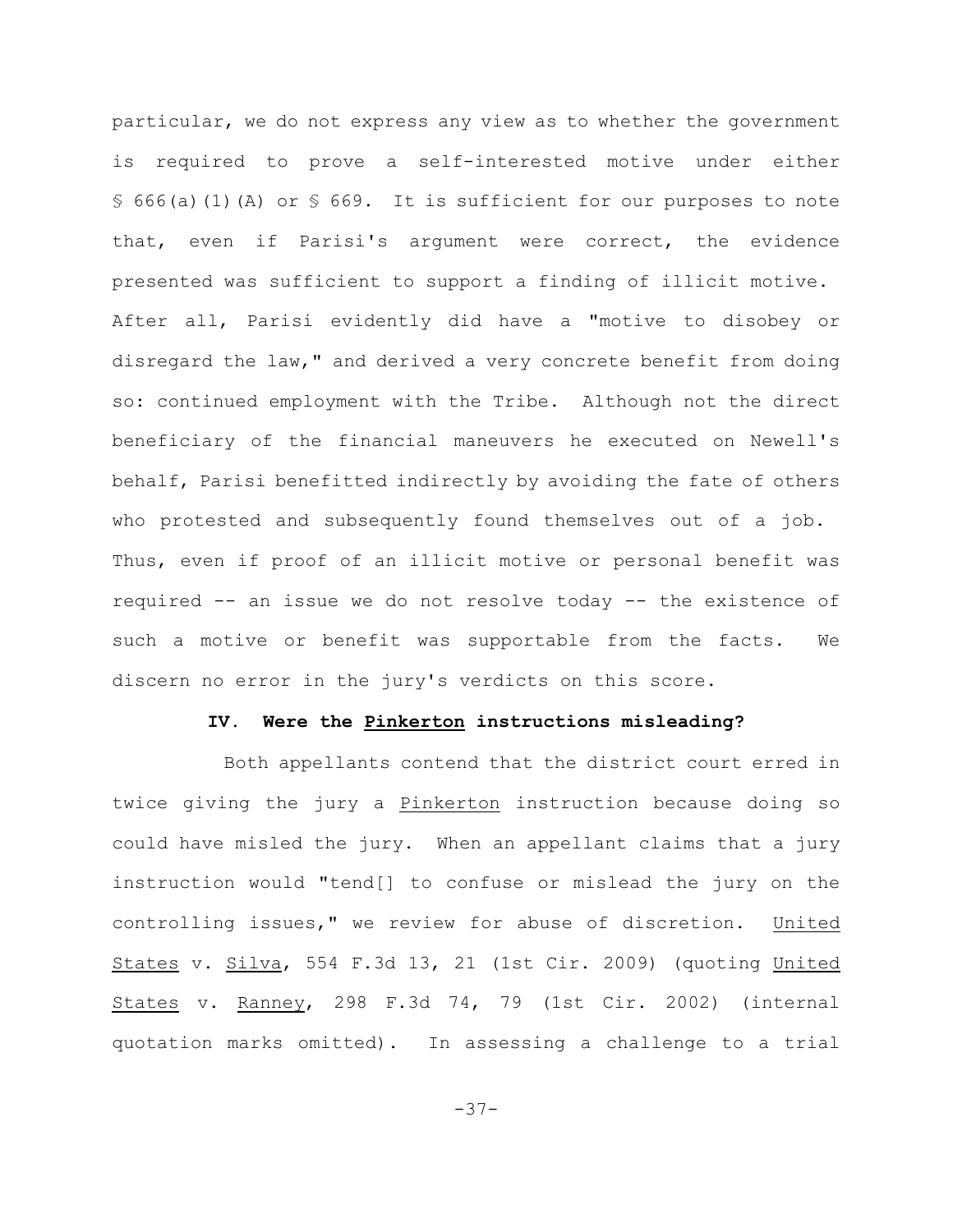court's jury instructions, we must bear in mind that "[a] trial judge has broad discretion in deciding how best to communicate complicated legal rules to a lay jury." DeCaro v. Hasbro, Inc., 580 F.3d 55, 63 (1st Cir. 2009). In addition, "[w]hen reviewing a district court's instructions to the jury, we look at the charge as a whole, not in isolated fragments." United States v. Taylor, 54 F.3d 967, 976 (1st Cir. 1995); United States v. García-Pastrana, 584 F.3d 351, 385 (1st Cir. 2009).

A Pinkerton instruction tells the jury that they may hold a defendant liable for a criminal offense in which the defendant did not personally participate if it was committed during the course of and in furtherance of the conspiracy of which he was a member. See United States v. Pinkerton, 328 U.S. 640, 645-48 (1946); United States v. Hansen, 434 F.3d 92, 103 (1st Cir. 2006). The district court gave the jury a Pinkerton instruction once when instructing on counts 29 and 30, and again when instructing on counts 3, 7, 8, 9, 10 and 11. Both Newell and Parisi objected before the court instructed the jury, and Parisi objected again after the instructions were given.

Appellants argue that by giving the Pinkerton instruction twice, the court created an undue risk that the jury would draw the inference that a person who had committed the substantive offense must have been a conspirator as well. See United States v. Sánchez, 917 F.2d 607, 612 n.4 (1st Cir. 1990) (cautioning against

-38-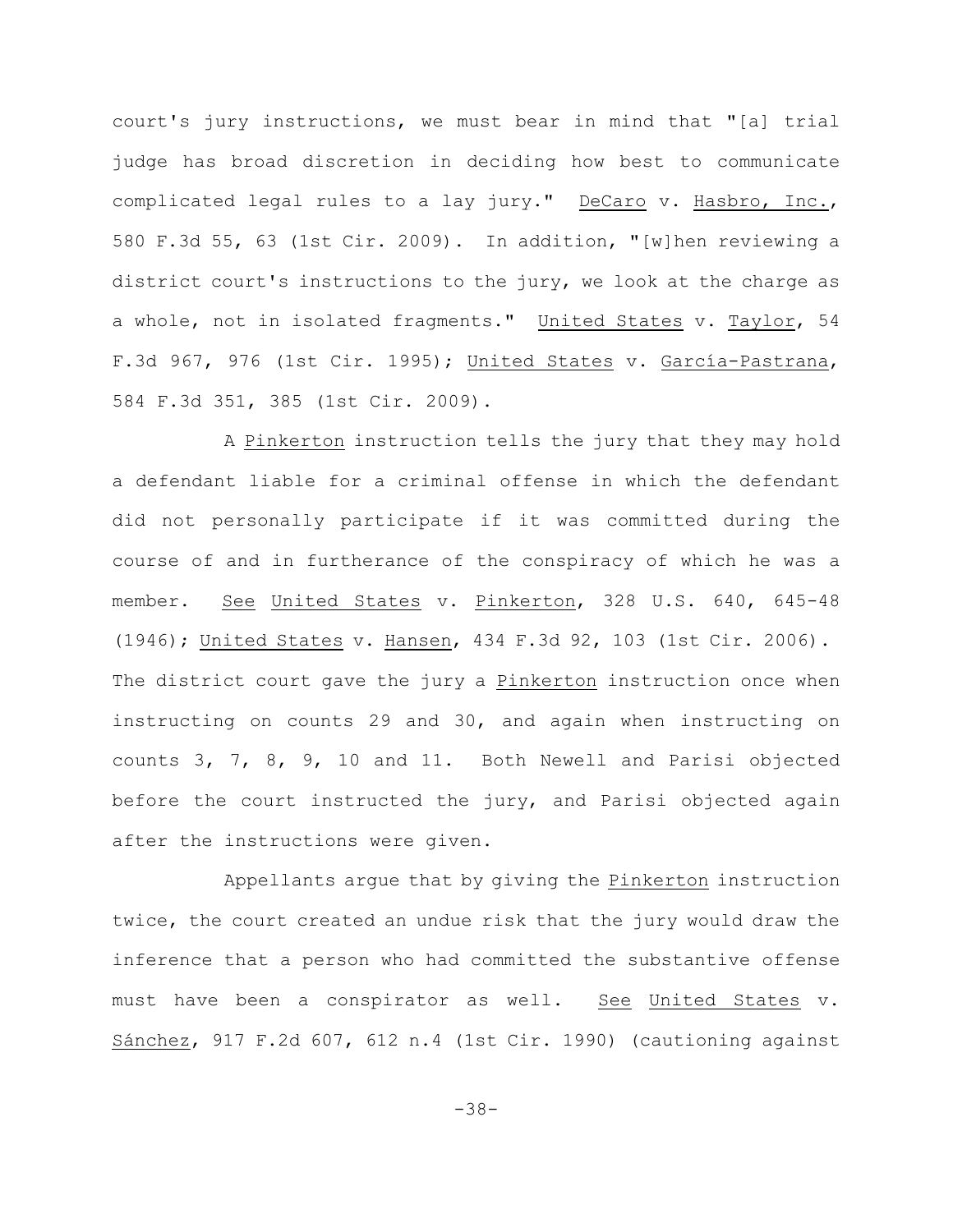automatically providing a Pinkerton instruction in cases "where the jury is being asked . . . to infer, on the basis of a series of disparate criminal acts, that a conspiracy existed"). But see United States v. Wester, 90 F.3d 592, 597 (1st Cir. 1996) (rejecting challenge to Pinkerton instruction on grounds that in some cases "some interplay between the jury's assessment of guilt on the substantive counts and the conspiracy charge is both natural and appropriate," and that "the fact that substantive crimes were carried out by the defendants, following discussions between them, may well make the fact of agreement more likely").

As the government notes, the two Pinkerton instructions were not duplicative, but rather were addressed to two distinct sets of offenses -- the misapplication of tribal funds in counts 29 and 30 and the misapplication of government and health care funds in counts 3, 7, 8, 9, 10 and 11. Even if giving the instruction twice created a risk that the jury would improperly infer the existence of a conspiracy, there was a converse risk that failing to adequately instruct the jury that vicarious liability was available on these distinct sets of charges would itself have misled the jury. (The appellants do not contend that Pinkerton liability was in fact impermissible on either set of charges). Moreover, it is worth bearing in mind that the appellants were facing a thirty-count indictment, alleging violations of five separate statutes in dozens of transactions occurring over the span

-39-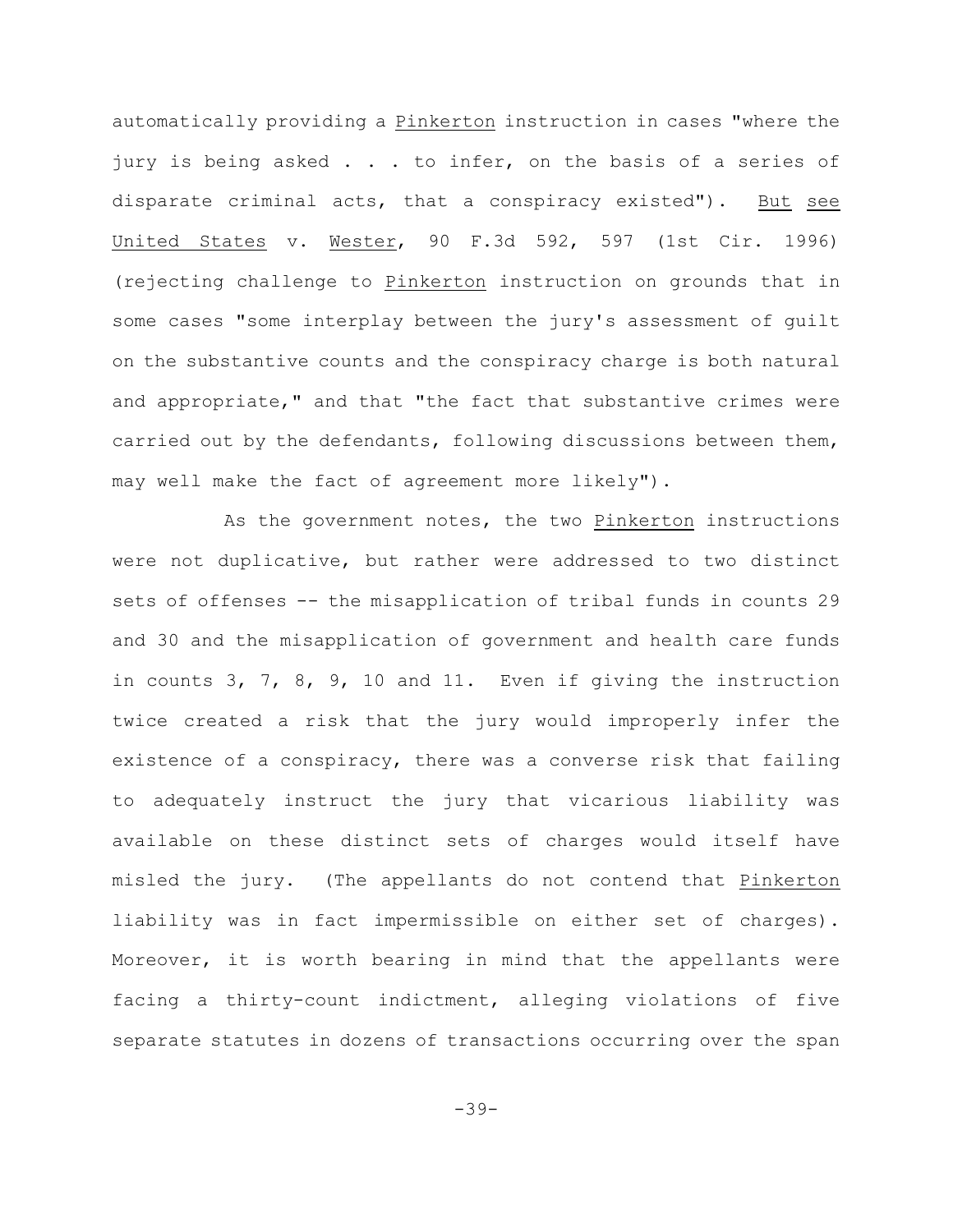of approximately four years. The trial took eleven days, and the jury instructions alone occupy approximately forty pages in the trial transcript. Under these circumstances, it was well within the court's discretion to decide whether providing the Pinkerton instruction twice would serve to clarify or to confuse.

### **V. Were specific unanimity instructions required?**

Many of the counts in the indictment  $-$ - specifically, counts  $2$ ,  $7$ ,  $8$ ,  $9$ ,  $11$ ,  $29$  and  $30$  -- alleged multiple fraudulent transactions. Each of these counts listed multiple instances of the misapplication of funds occurring within discrete one-year windows. The appellants now object that the structure of the indictment was duplicitous and violated their right to a unanimous verdict. See Fed. R. Crim. P. 31(a). The gist of the appellants' complaint is that counts  $2, 7, 8, 9, 11, 29$  and  $30$  of the indictment allowed the jury to vote to convict even though they may have disagreed as to which specific acts of intentional misapplication were proven beyond a reasonable doubt. Some of the jurors could have thought, for instance, that the appellants had intentionally misapplied funds on only a particular subset of occasions, whereas other jurors could have thought that they had misapplied funds on a different subset of occasions. Despite this disagreement, the jurors could still have all agreed that the government had proven that appellants had intentionally misapplied at least some funds, and voted to convict on that basis. The

 $-40-$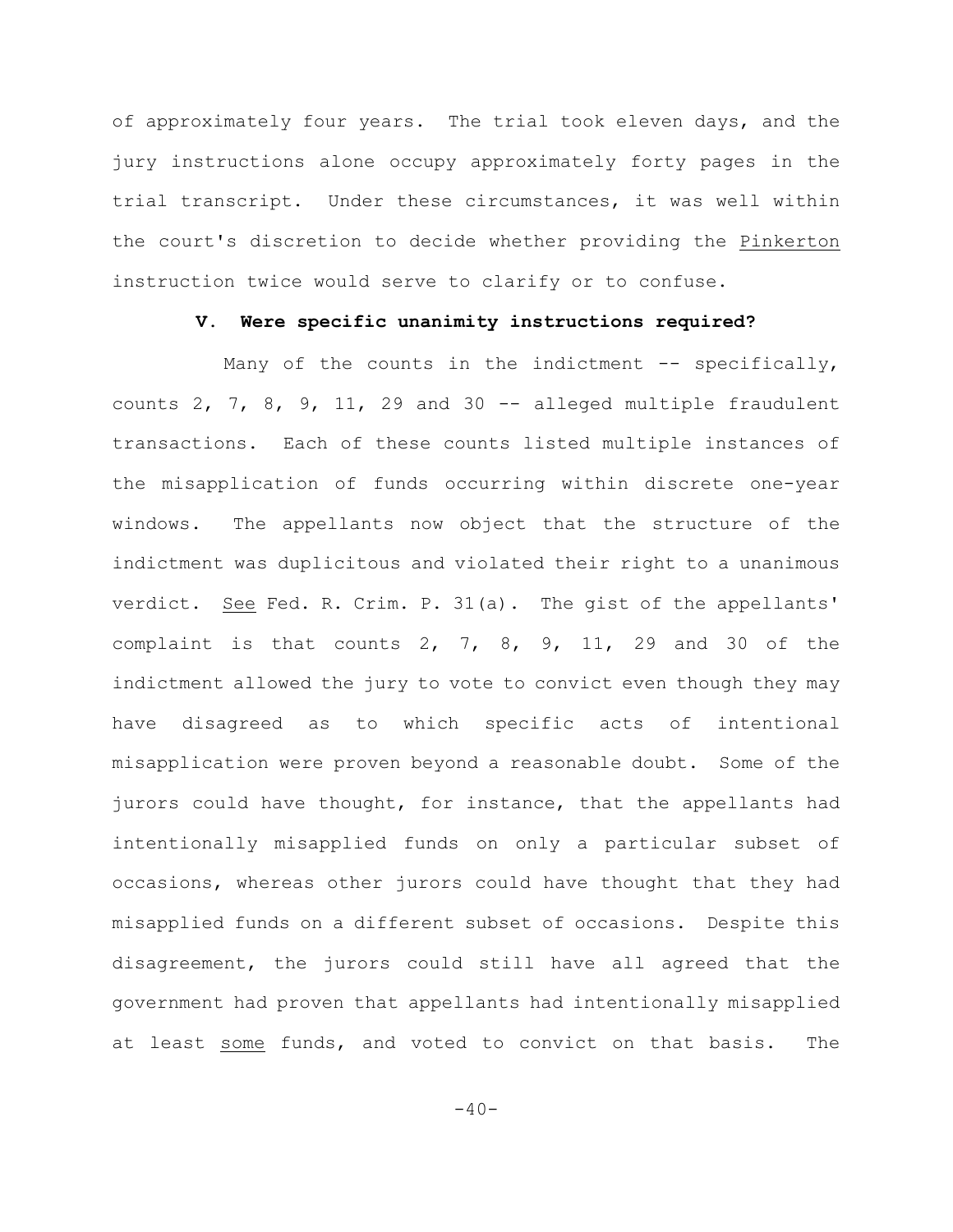question is whether unanimity on that proposition would be sufficient to sustain the convictions.

Normally, "[a] party's entitlement to a unanimity instruction presents a question of law," meaning that "the district court's answer to that question engenders de novo review." United States v. Lee, 317 F.3d 26, 35 (1st Cir. 2003). However, in this case, neither Newell nor Parisi raised the issue below, so we review for plain error. United States v. Pagán-Santini, 451 F.3d 258, 267 (1st Cir. 2006); United States v. Puerta, 38 F.3d 34, 40- 41 (1st Cir. 1994). Plain error is established by showing not only that error occurred, but that it was plain or obvious, violated substantial rights, and "seriously affected the fairness, integrity, or public reputation of judicial proceedings." United States v. Pérez-Montañez, 202 F.3d 434, 442 (1st Cir. 2000) (quoting United States v. Olano, 507 U.S. 725, 732 (1993)).

The characterization of the issue as one of jury "unanimity" is in some respects misleading. No one disputes that conviction requires unanimous agreement amongst the jurors. The issue is rather what it is that they must be unanimous about. This question is subtle and difficult, and raises two closely related sets of issues. The first is: when is a disputed fact  $-$  e.g., whether the crime occurred on a Monday or a Tuesday, with a knife or a gun, against this or that victim -- one that the jury must unanimously agree upon, and when is it merely dispensable detail?

-41-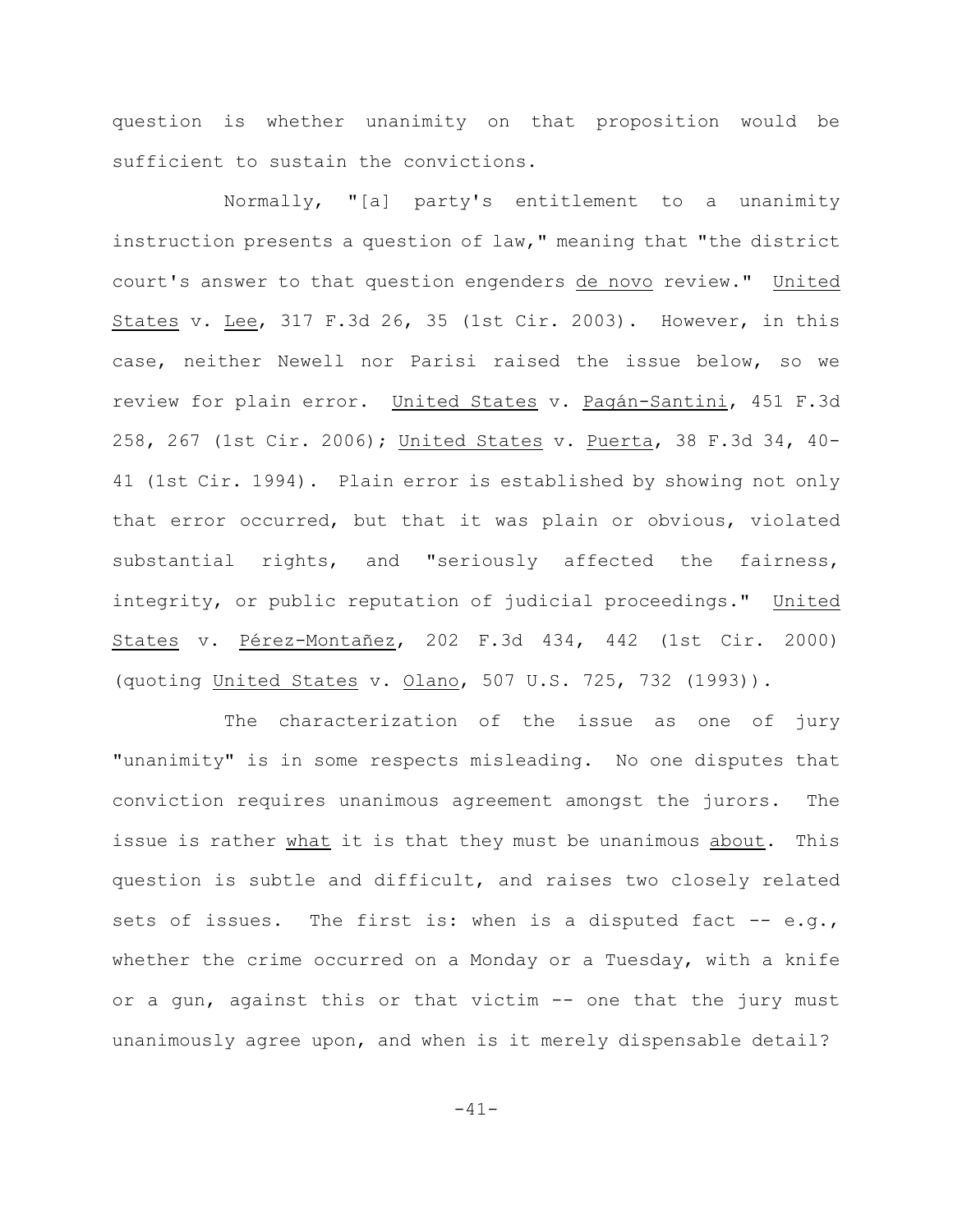And the second is: when is a defendant's conduct one violation of a statute, and when is it many?

Although the basic issue raised in this portion of the appeal concerns the second question -- potential duplicity in the indictment -- the government devotes substantial energy to resisting the appellants' argument on grounds that proof of a specific transaction is not an element under the relevant statutes. But, as we now explain, even if not always in the most perspicuous manner, our cases have distinguished between unanimity as to a crime's elements and unanimity as to a crime's instances.

## **A. Unanimity as to a crime's elements**

The government points us toward United States v. Lee, 317 F.3d 26 (1st Cir. 2003). In Lee, the defendant was convicted under 18 U.S.C. § 1029(a)(3), which prohibited possession of "fifteen or more . . . counterfeit or unauthorized access devices." Lee claimed that the jury was required to agree on which fifteen unauthorized credit cards he actually possessed. After considering the statutory text, relevant legal traditions, the structure of the law, its legislative history and implications for unfairness, see Lee, 317 F.3d at 37, we, on de novo review, rejected the claim and held that "the identity of the particular devices possessed by a defendant is not an element" under 18 U.S.C. § 1029(a)(3). Id. at 40. We cautioned, however, that "[a]scertainment of the level at

-42-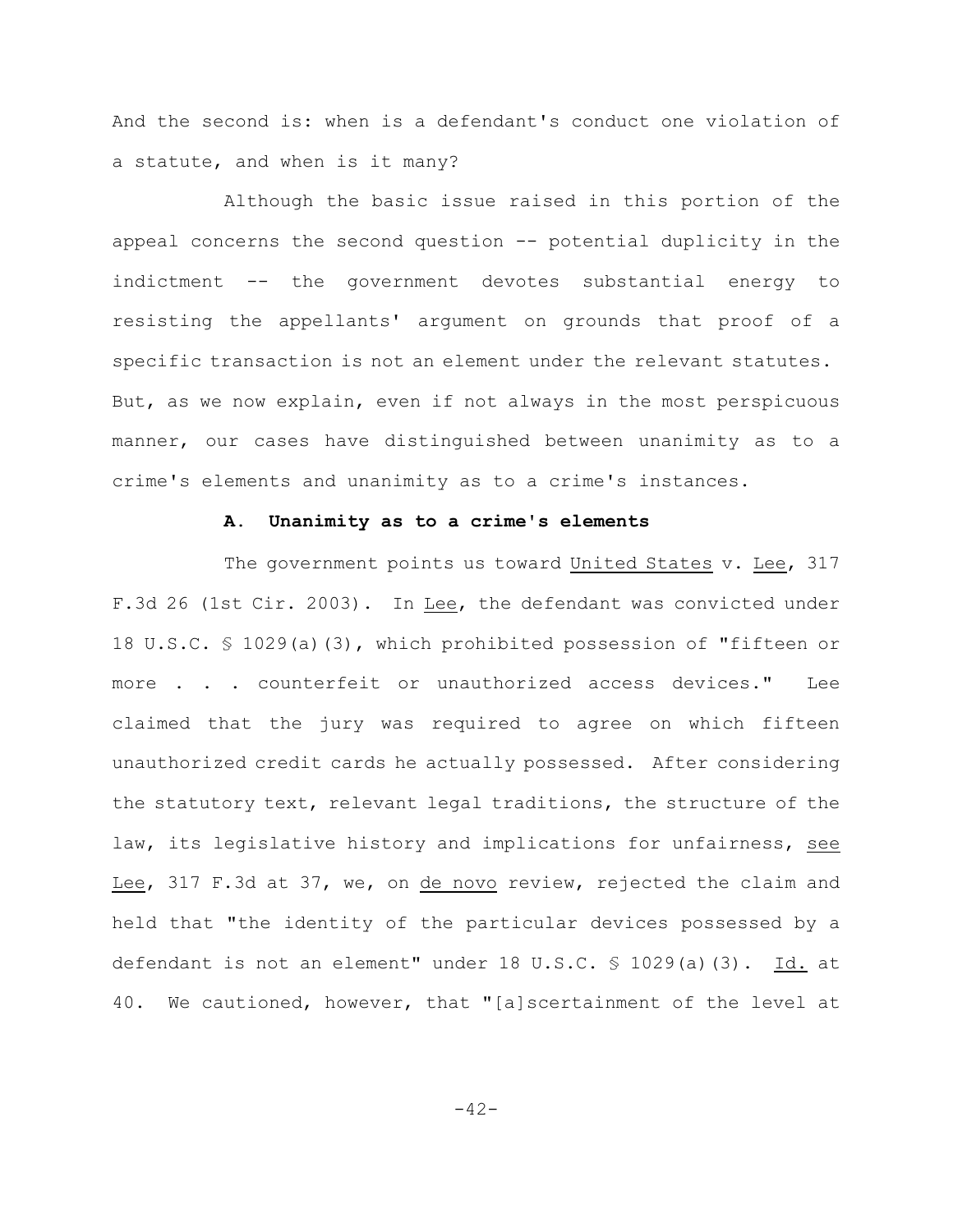which unanimity is required . . . tends to be offense-specific." Id. at 37.

The government insists that Lee controls the outcome here as well. If so, then the appellants' claims are doomed. If a claim fails under de novo review, then it must of course also fail under plain error review. So the question is whether Lee governs. It does not.

The government fails to appreciate that the appellants are not contending that the jury had to be given a specific unanimity instruction because proof of a specific transaction is an element of  $\frac{1}{5}$  666(a)(1)(A), i.e., that the government must in every prosecution under  $\frac{1}{5}$  666(a)(1)(A) show a single, unambiguous qualifying transaction. What the appellants are claiming is rather that the indictment brought against them bundled multiple discrete violations of the statute under single counts, meaning that, in the absence of a specific unanimity instruction, it is unclear which (if any) of the referenced crimes commanded the jury's unanimous assent. This claim is fundamentally not about the "elements" of  $\{5\}$  666(a)(1)(A); it is about the structure of the indictment. See United States v. Holley, 942 F.2d 916, 927 (5th Cir. 1991) (distinguishing alternative mentes reae for a single killing from "the situation where a single count as submitted to the jury

-43-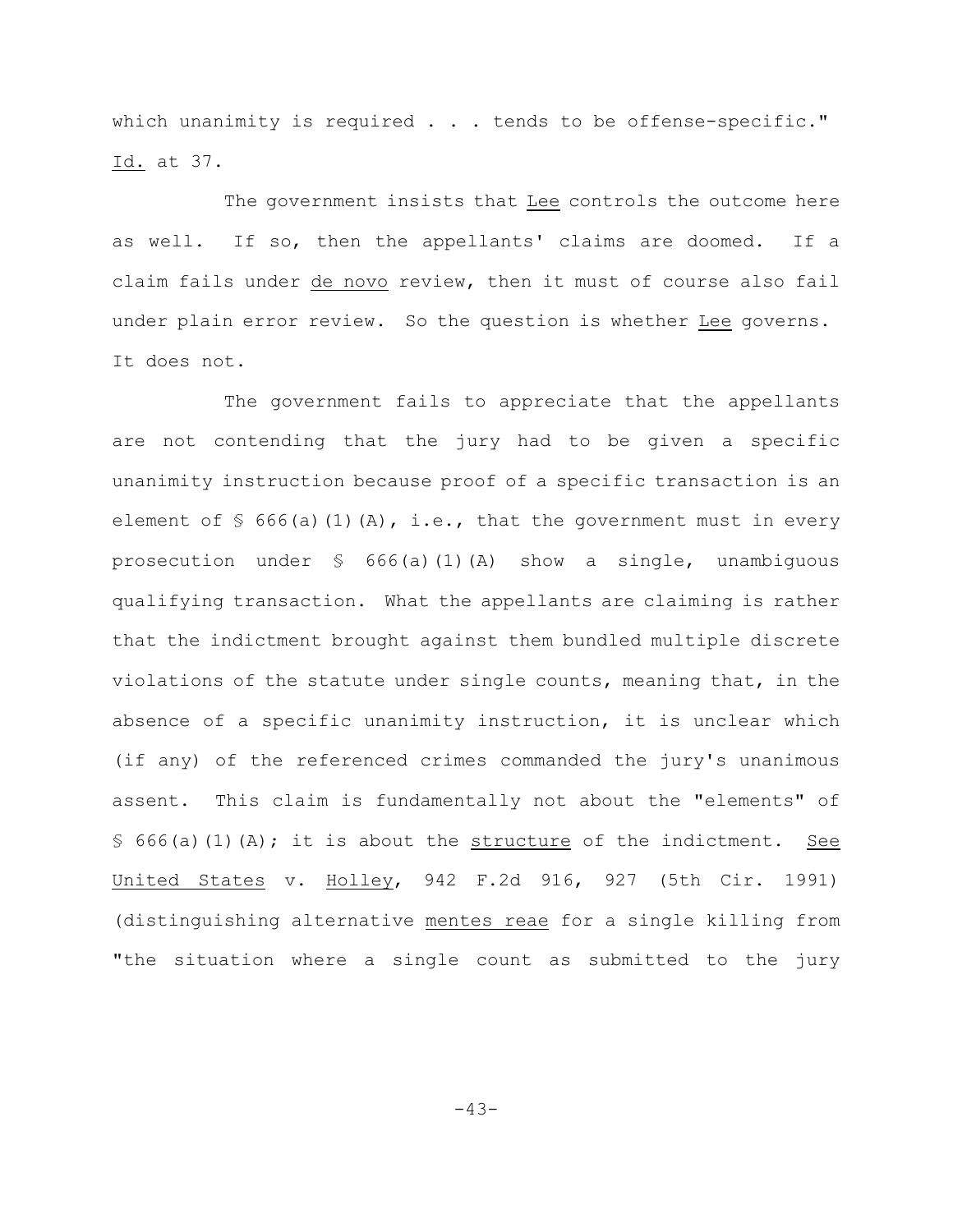embraces two or more separate offenses, though each be a violation of the same statute"). $20$ 

This latter issue was not broached in Lee. The statute at issue in Lee, 18 U.S.C. § 1029(a)(3), defined the crime in terms of possession of "fifteen or more" unauthorized credit cards. The text of the statute thus supported our finding that the statute did not consist of "fifteen acts of possessing an unauthorized credit card, but, rather, a single act of possession of fifteen such devices." Lee, 317 F.3d at 39-40. As we noted, the starting point of the analysis was the text of the statute, and the statute in that case made it reasonably clear that "Congress's emphasis was not on the identity of the actual items . . . but, rather, on the possession thereof." Id. at 38.

Because § 1029(a)(3) defined an offense in terms of possession of "fifteen or more" unauthorized credit cards, it was clear that even if some of the jurors thought that Lee possessed this pile of cards while other jurors thought he possessed that pile, either way Lee could have committed no more, and no less, than a single violation of  $\frac{1}{2}$  1029(a)(3). The same cannot be said of the indictment brought against Newell and Parisi.

<sup>&</sup>lt;sup>20</sup> The other material statute in the challenged counts is  $\frac{1}{5}$  669. Oddly, however, the parties focus their discussion exclusively on § 666(a)(1)(A). Our analysis, accordingly, is also focused exclusively on  $\S$  666(a)(1)(A).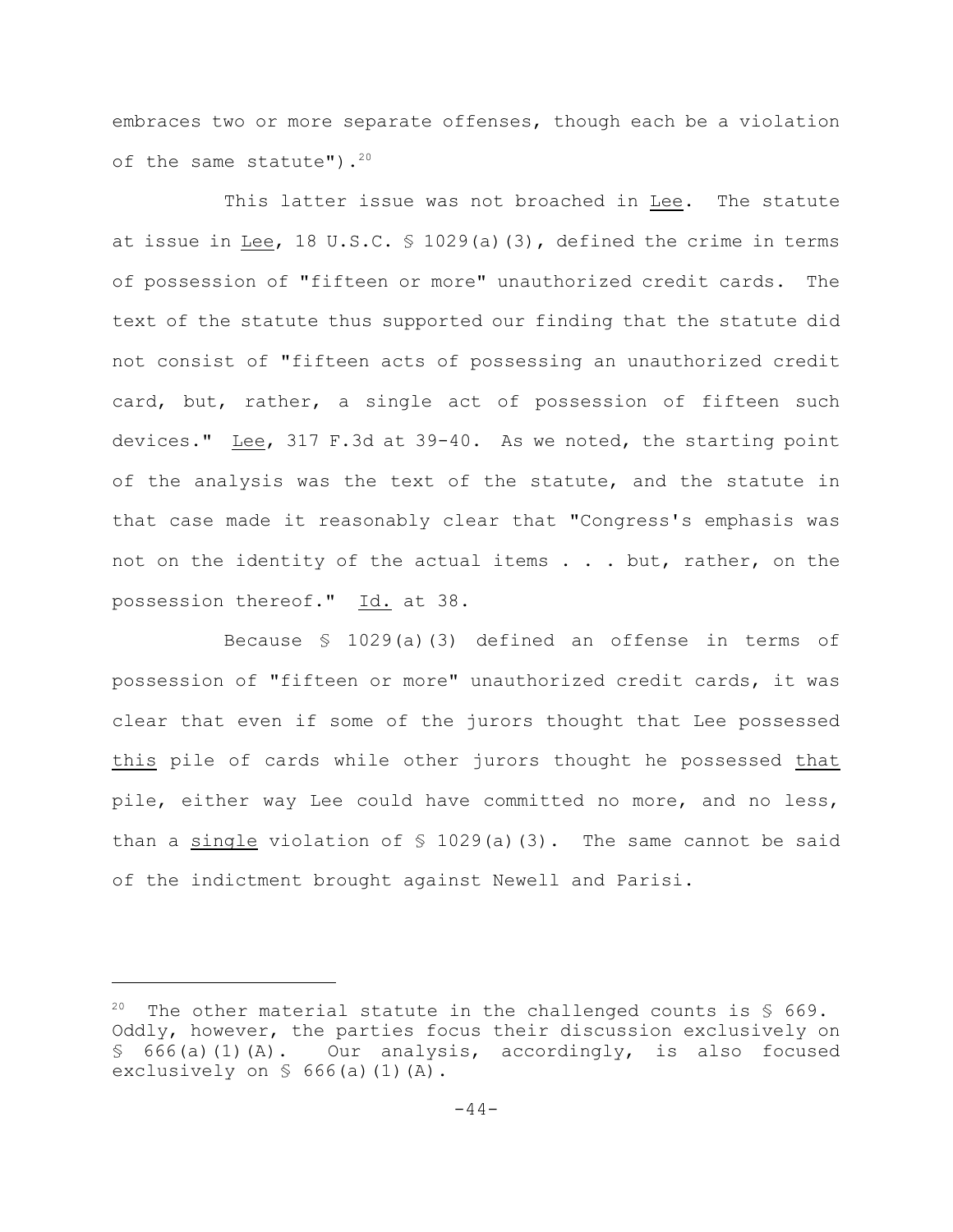The government claims that the elements of an offense under § 666 are:

> 1) the defendant was an agent of an Indian tribal government; 2) who embezzled, stole, fraudulently obtained or willingly converted property worth at least \$5000 of tribal property [sic]; and 3) did so during a time when the tribal government received more than \$10,000 in any one year from a qualifying federal assistance program.

Counts 2, 7, 8, 9, 11, 29 and 30 of the indictment each contained descriptions of numerous transactions. With a few exceptions, each of these transactions would seem, on its face, to be enough to make out an independent violation of  $\frac{1}{5}$  666(a)(1)(A). For instance, count two claimed that Newell was "an agent" of the Tribe, that the tribe "received benefits in excess of \$10,000 through contract, grants, and cooperative agreements with U.S. Departments and agencies," and that he "intentionally misapplied" the following funds: (1) approximately \$50,130 from the BIA Housing Improvement Program, and (2) approximately \$44,000 from the Indian Township Housing Authority. In light of the government's characterization of the elements of  $\frac{1}{2}$  666(a)(1)(A), it appears that proof of either (1) or (2) would have been sufficient to make out a complete violation. It thus appears that the appellants have a point when they complain that the challenged counts presented "two or more distinct violations of the same statute . . . lumped together in a single count," an allegation that the government, for its part, does not deny.

 $-45-$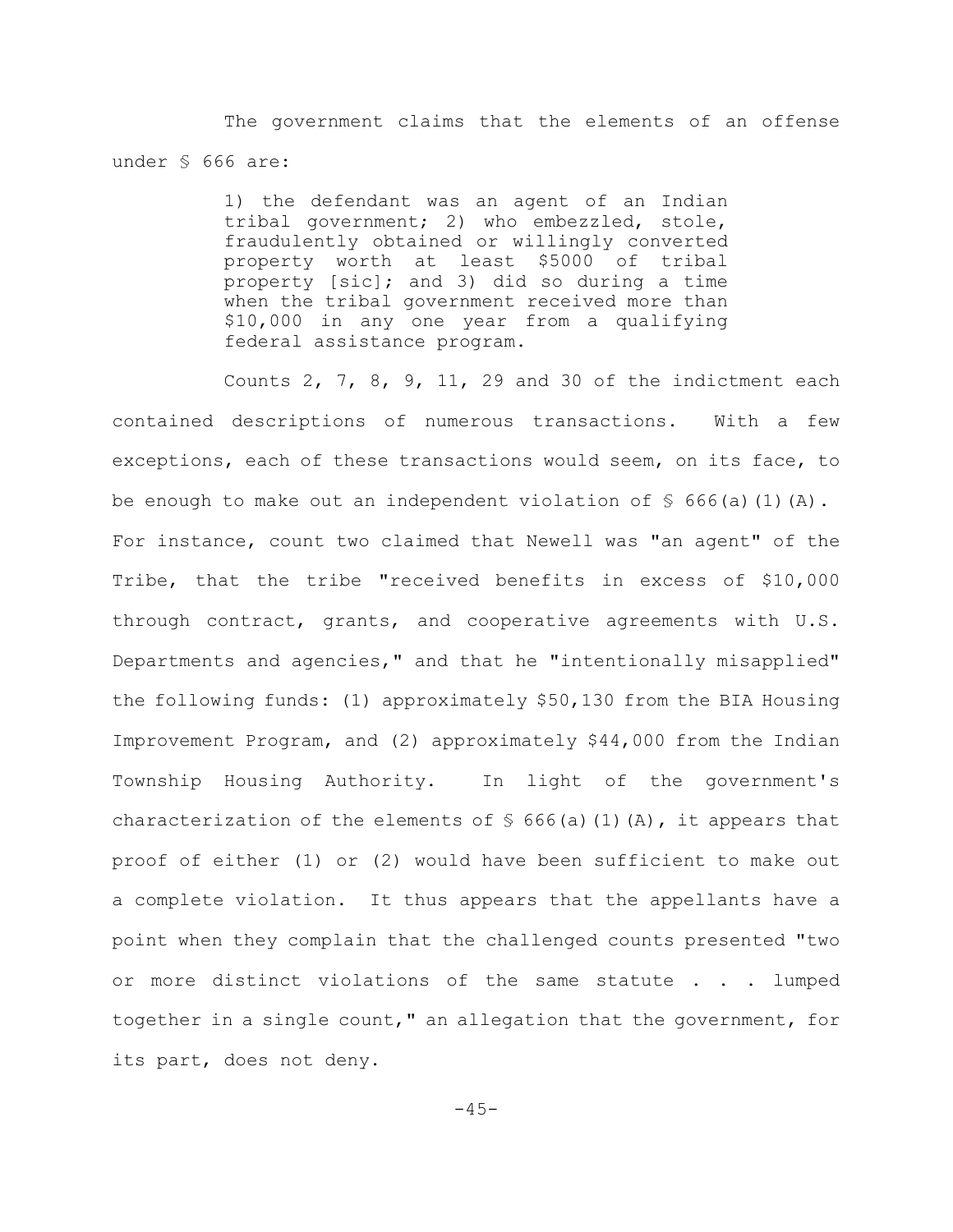But if it is true that, for instance, misapplying \$50,130 in BIA funds and misapplying \$44,000 of Indian Township Housing Authority funds constitute discrete violations of the statute, then count two did not allege two different ways of committing one and the same crime, as in Lee, but rather alleged two entirely distinct crimes. Under these circumstances, an undifferentiated guilty verdict on count two would leave it entirely unclear whether the jurors unanimously agreed (a) that Newell had misapplied the \$50,130 in BIA funds; (b) that he had misapplied the \$44,000 in Indian Township Housing Authority funds; (c) that he had misapplied both; or (d) that he had misapplied either the BIA or the Housing Authority funds, although they were not in agreement as to which. In short, if a specific unanimity instruction was required, it was not because proof of which specific funds were misapplied is an "element" under  $\frac{1}{5}$  666(a)(1)(A), but because this indictment was duplicitous in consolidating multiple complete offenses under single counts. Lee did not address this issue, and does not govern this case.

The government has insisted in this appeal that the bundled allegations merely specify "alternate means of committing a crime," and therefore no specific unanimity instruction was required. As we have noted, it is true that a jury does not need to agree upon "a single means of commission" of a crime. See Schad v. Arizona, 501 U.S. 624, 631 (1991); see also Fed. R. Crim. P.

 $-46-$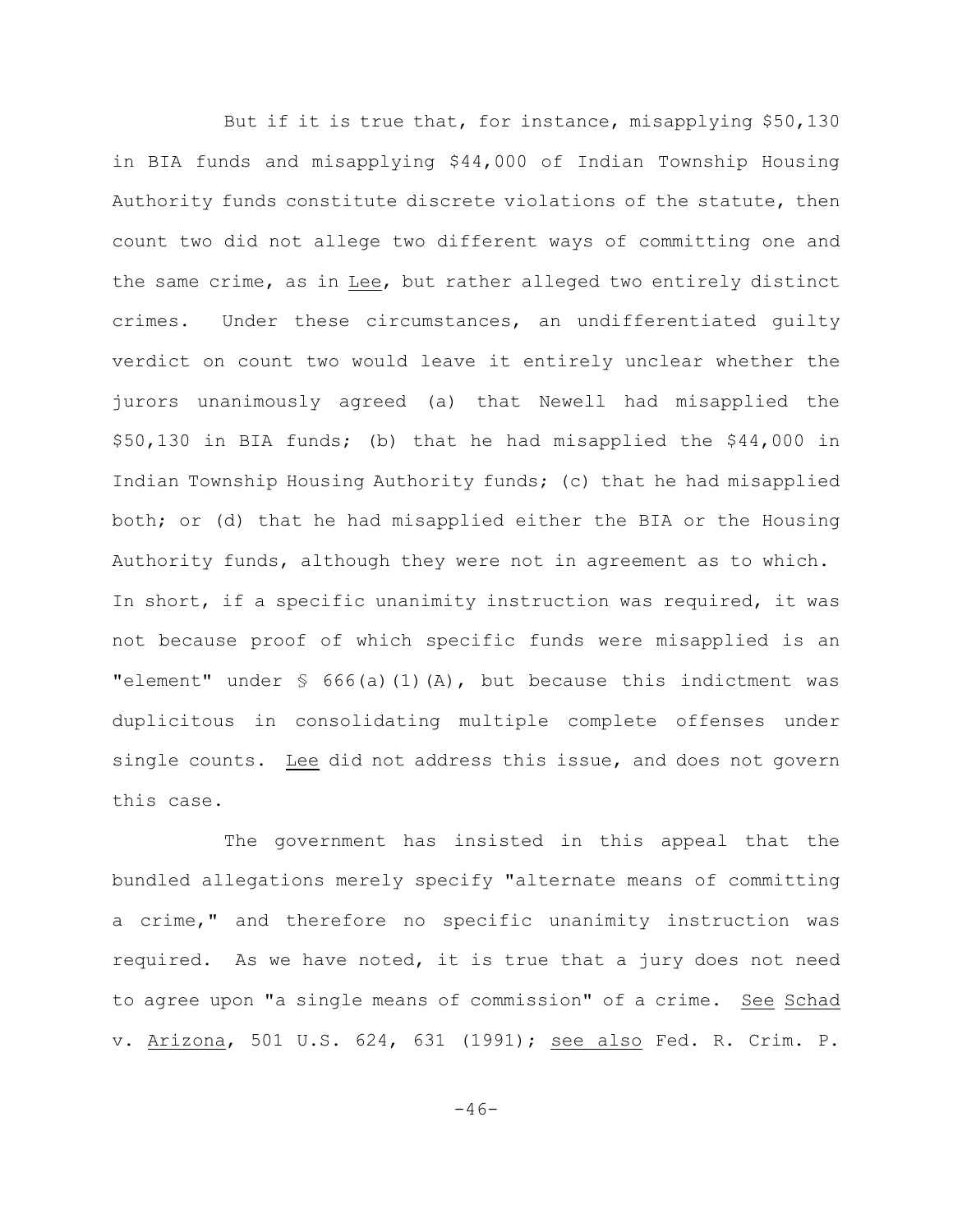7(c) ("A count may allege that the means by which the defendant committed the offense are unknown or that the defendant committed it by one or more specified means."). However, it does not follow from the fact that unanimity is not required with respect to alternative means of committing one and the same criminal act that unanimity is not required with respect to multiple instances of the same type of criminal act.<sup>21</sup>

## **B. Unanimity as to a crime's instances**

The transactions detailed in counts 2, 7, 8, 9, 11, 29 and 30 occurred on various dates and involved misapplications from various sources. Count two, for instance, merely specifies that at some point between October 1, 2002 and September 30, 2003, Newell misapplied some funds from the BIA and also some other funds from

 $21$  To conclude otherwise would be to conflate two distinct senses of "alternate means of committing a crime." The distinction is easily illustrated. Suppose, for instance, that there is some doubt as to whether A robbed B with a knife or a pistol. The government may obtain a conviction for armed robbery even if some of the jurors believe A used a knife and others believe he used a gun. But one thing the government certainly could not do is to charge A with two armed robberies -- once with the knife, and once with the gun. The appellants' complaint in this case raises the latter concern, but the government's response addresses the former.

Indeed, were the facts sufficient to support two distinct armed robberies -- if, say, A robbed B with a knife and then, feeling peckish, returned at a later point and robbed B again with a pistol -- the jury would be required to unanimously agree which of the crimes the government had proven. The point of specific unanimity instructions is, presumably, to preserve this right to a unanimous verdict regardless of whether the government decides to charge the two armed robberies in separate counts or to instead fold them into a single duplicitous one.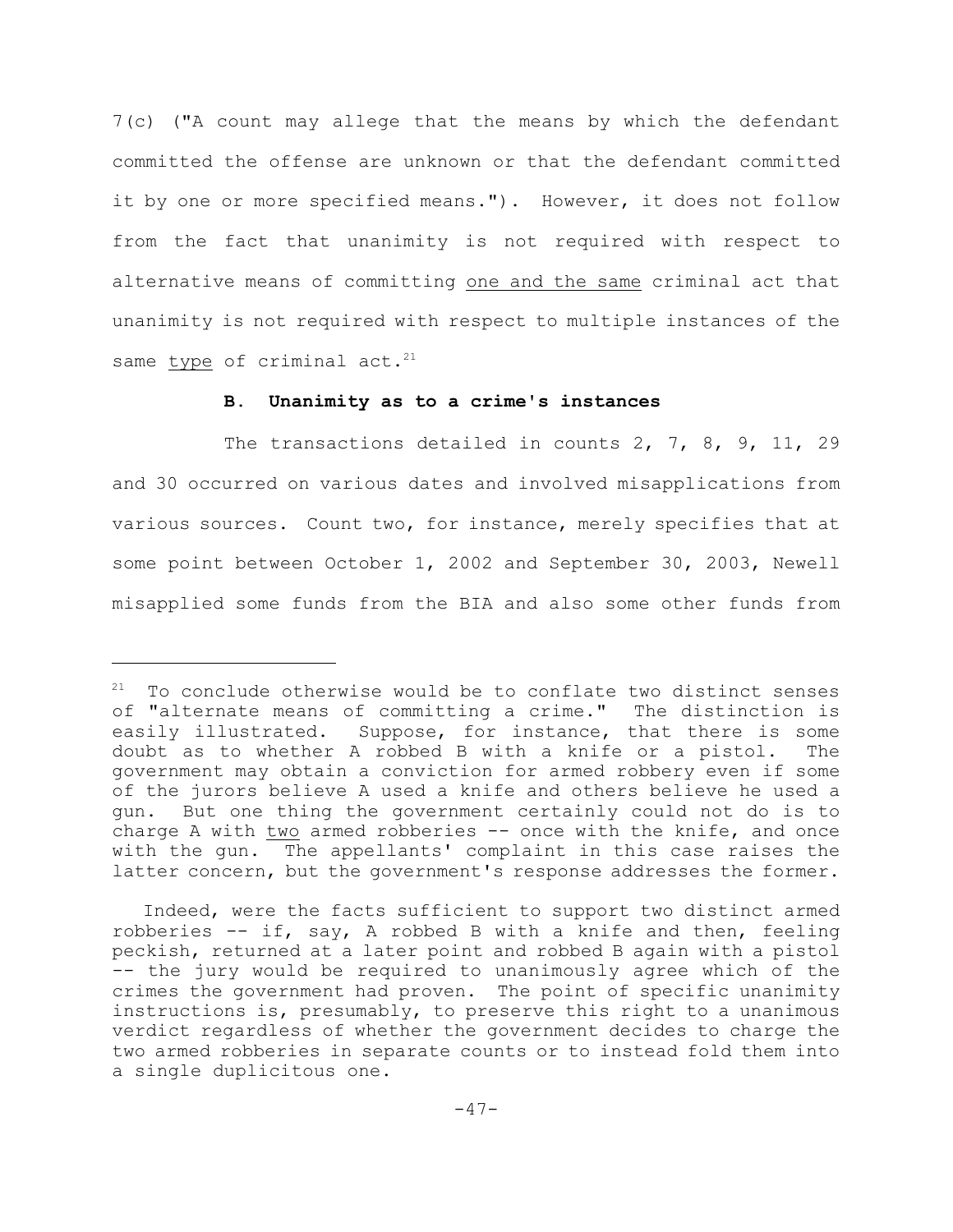the Indian Township Housing Authority. The question now is how many statutory violations the alleged conduct states.

We cannot evade this question because the Supreme Court has indicated, on at least two separate occasions, that the jury is required to unanimously agree as to which instances of a crime the defendant committed. In Schad, the Supreme Court rejected a challenge to Arizona's murder statute, which permitted conviction on a theory of either premeditation or felony murder. In his concurrence, Justice Scalia concurred with the plurality largely on grounds of legal tradition, and disavowed the plurality's explanation for why "it is permissible to combine in one count killing in the course of robbery and killing by premeditation." Schad, 501 U.S. at 651 (Scalia, J., concurring). After all, despite their "moral equivalence," Justice Scalia noted that "[w]e would not permit . . . an indictment charging that the defendant assaulted either X on Tuesday or Y on Wednesday.  $122$ 

Later, in Richardson v. United States, 526 U.S. 813, 815 (1999), the Court held that a jury must agree unanimously as to the individual violations making up the "series of violations" element under the federal continuing criminal enterprise statute ("CCE"), 21 U.S.C. § 848(a). The majority specifically cited Justice Scalia's warning in Schad as authority for the proposition that

 $22$  Schad was decided by a plurality. Hence, Justice Scalia's vote was necessary to the outcome.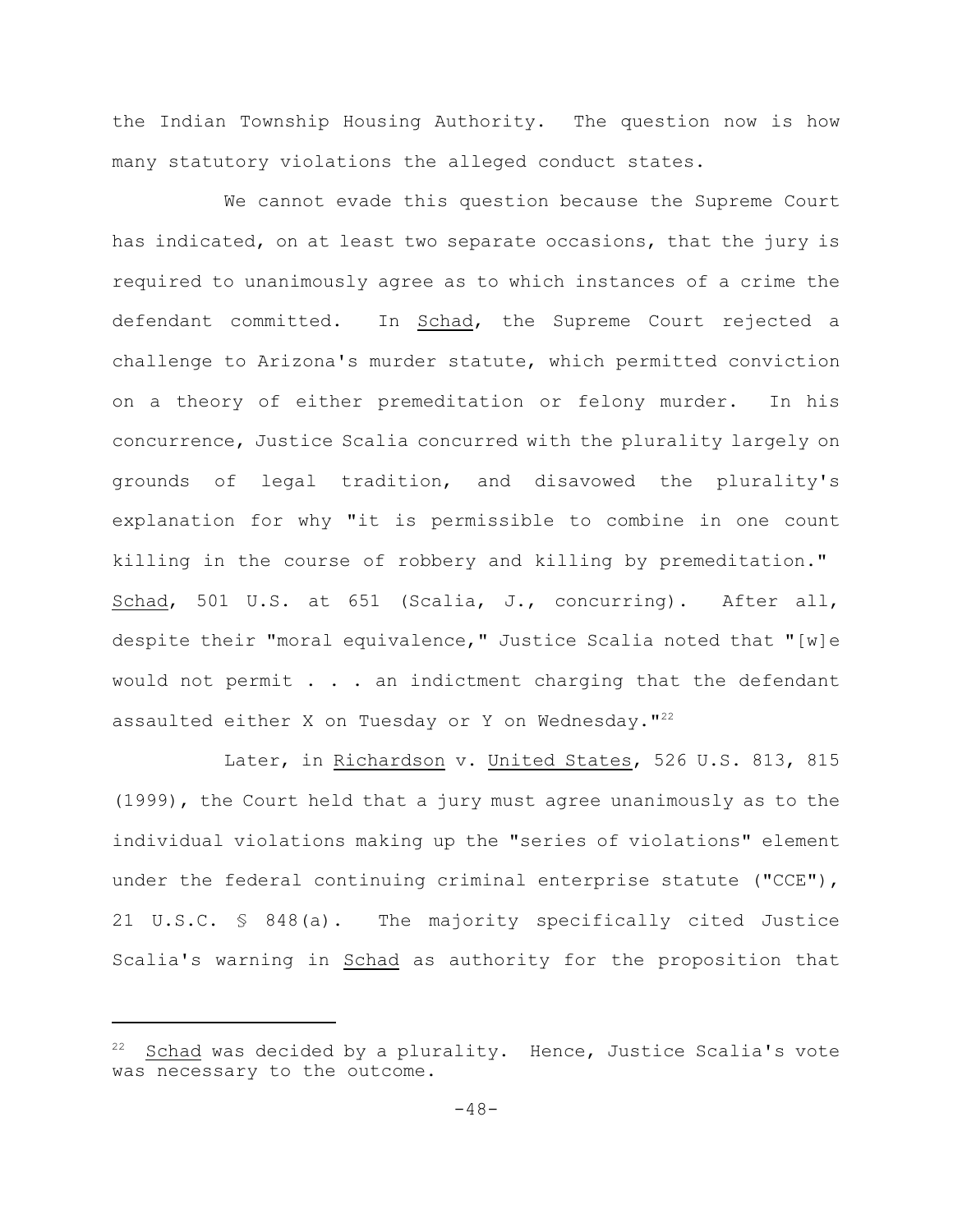"the Constitution itself limits a State's power to define crimes in ways that would permit juries to convict while disagreeing about means, at least where that definition risks serious unfairness and lacks support in history or tradition." Id. at 820.

We have described the type of indictment singled out by Justice Scalia in Schad, and subsequently emphasized in Richardson, as duplicitous  $-$  that is, as one that "join[s] in a single count . . . two or more distinct and separate offenses." United States v. Canas, 595 F.2d 73, 78 (1st Cir. 1979). We must, therefore, now turn our attention squarely to the question of whether the transactions bundled under counts 2, 7, 8, 9, 11, 29 and 30 were duplicitous -- that is, whether they described distinct violations of §§ 666(a)(1)(A) and 669. If they did, then the failure to give specific unanimity instructions was error. If not, then not.

Determining whether the challenged counts were duplicitous is no easy matter.<sup>23</sup> In some cases the standard for individuating crimes is obvious -- we count murders, for instance, by counting bodies. But in other cases, determining how many crimes were committed is much less clear. See, e.g., United States

 $23$  We have not always needed to engage in extended analysis of the allowable unit of prosecution under plain error. For instance, in United States v. Leahy, 473 F.3d 401, 409-10 (1st Cir. 2007), we were able to sidestep analysis of this thorny question because First Circuit precedent had already established the unit of prosecution under the relevant statute. This is not the case here; the unit of prosecution under  $\frac{1}{5}$  666(a)(1)(A) appears not to have been previously considered by this court.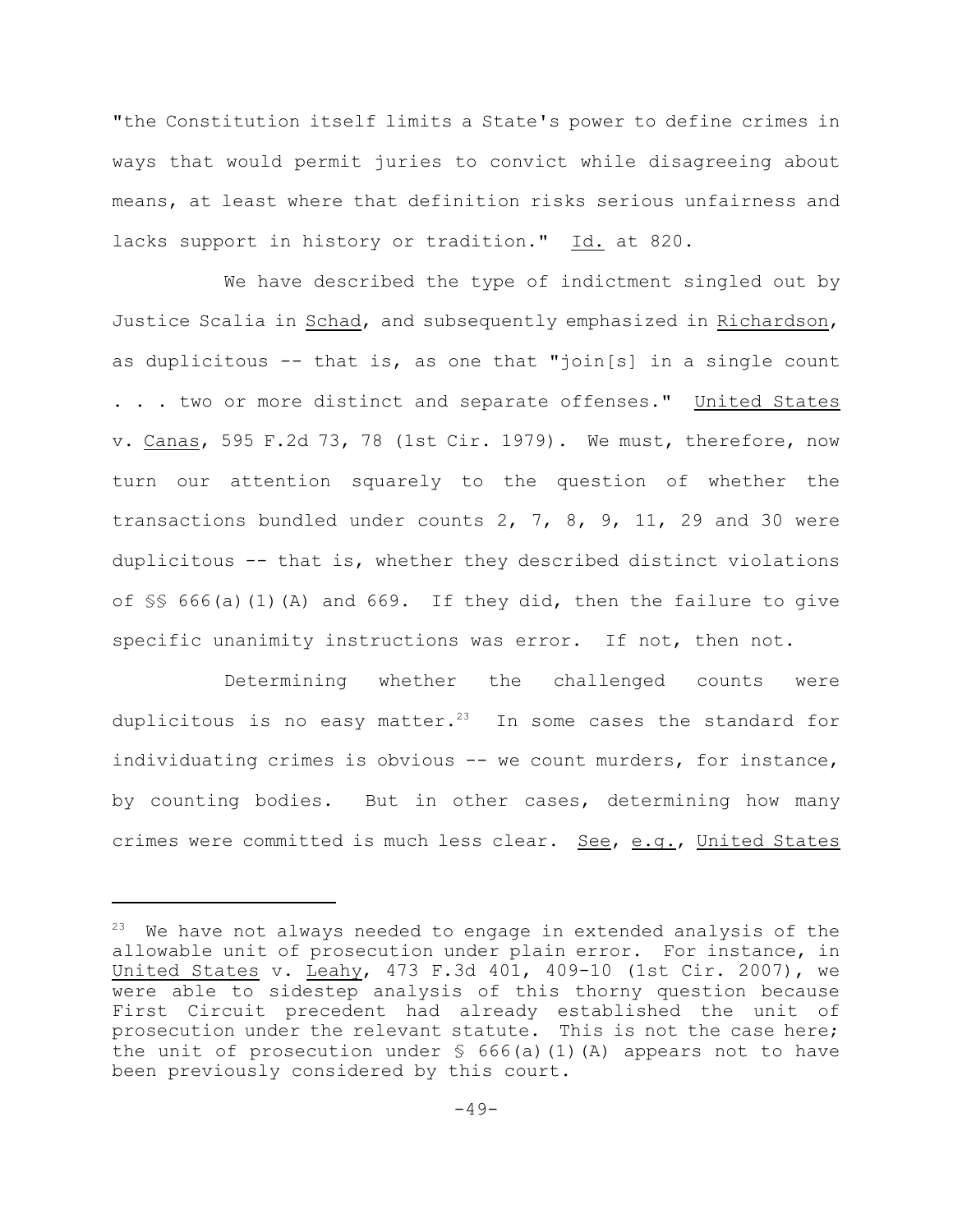v. Rivera Ramos, 856 F.2d 420, 422-23 (1st Cir. 1988). The text of § 666 offers little guidance. Section 666(a)(1)(A) refers to "property that is valued at \$5000 or more and is owned by, or is under the care, custody or control of" qualifying institutions. Section 669 refers to "any of the moneys, funds, securities, premiums, credits, property, or other assets of a health care benefits program." Neither clearly specifies the baseline unit of prosecution. Although the statute is conditioned upon the organization's receipt of over \$10,000 in benefits from a Federal program "in any one year period," § 666(b), this is consistent with either (a) treating all qualifying transactions within a oneyear period as aggregated together to state one offense under § 666 (a)(1)(A), or (b) treating each qualifying transaction as an independent offense. The text of the statute thus fails to specify the allowable unit of prosecution.

The legislative history of  $S$  666 indicates that it was enacted as part of the Comprehensive Crime Bill of 1984, and that it was

> designed to create new offenses to augment the ability of the United States to vindicate significant acts of theft, fraud, and bribery involving Federal monies which are disbursed to private organizations or State and local governments pursuant to a Federal program.

United States v. Cicco, 938 F.2d 441, 444 (3d Cir. 1991) (citing S. Rep. No. 98-225, at 369 (1983), reprinted in 1984 U.S.C.C.A.N.

-50-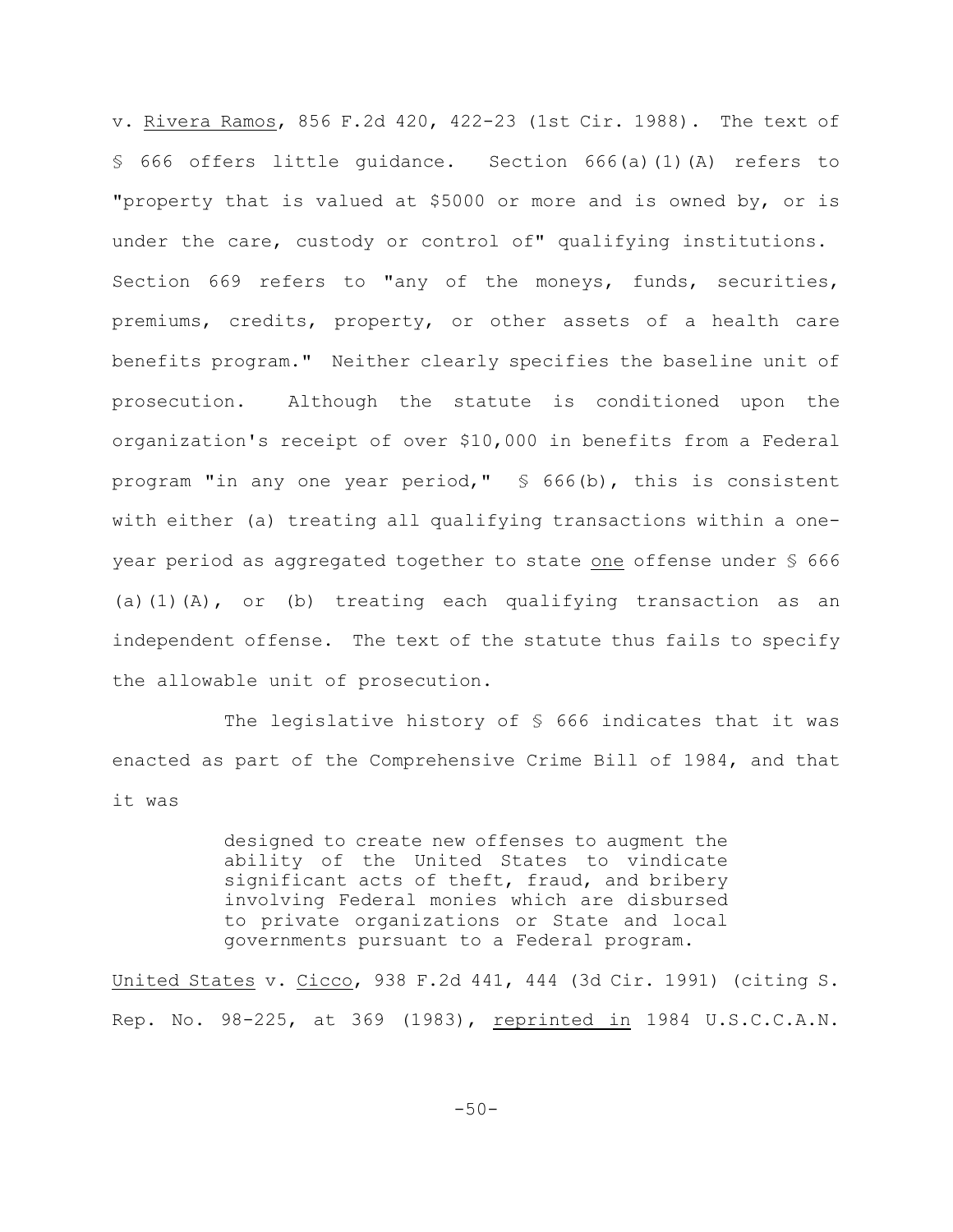3182, 3510). This history does not illuminate Congress's preferred unit of prosecution.

There is a "surprising paucity of federal case law identifying the unit of prosecution for § 666." United States v. Nystrom, No. 07-30100, 2008 WL 4833984, at \*10 (D.S.D. Nov. 4, 2008). We have previously held that the government may aggregate transactions occurring within a one-year time period in order to meet the \$5000 jurisdictional minimum of  $\frac{1}{5}$  666(a)(1)(A). United States v. Cruzado-Laureano, 404 F.3d 470, 484 (1st Cir. 2005). Cruzado-Laureano relied on a case from the Sixth Circuit, United States v. Sanderson, 966 F.2d 184, 189 (6th Cir. 1992), which concluded that aggregation to meet the jurisdictional minimum is permissible when the transactions are part of a single scheme. See also United States v. Hines, 541 F.3d 833, 837 (8th Cir. 2008) (interpreting aggregation of transactions for purpose of § 666 generally); United States v. Webb, 691 F. Supp. 1164, 1168 (N.D. Ill. 1988) ("[A]ggregation is permissible where the thefts are part of a single plan.").

These cases are not dispositive of the present controversy. These cases were concerned with the propriety of aggregation when the transactions involved sums which fell below the jurisdictional minimum and hence did not make out independent violations of § 666. However, one of the rationales for allowing aggregation under such circumstances is to ensure that poorly

-51-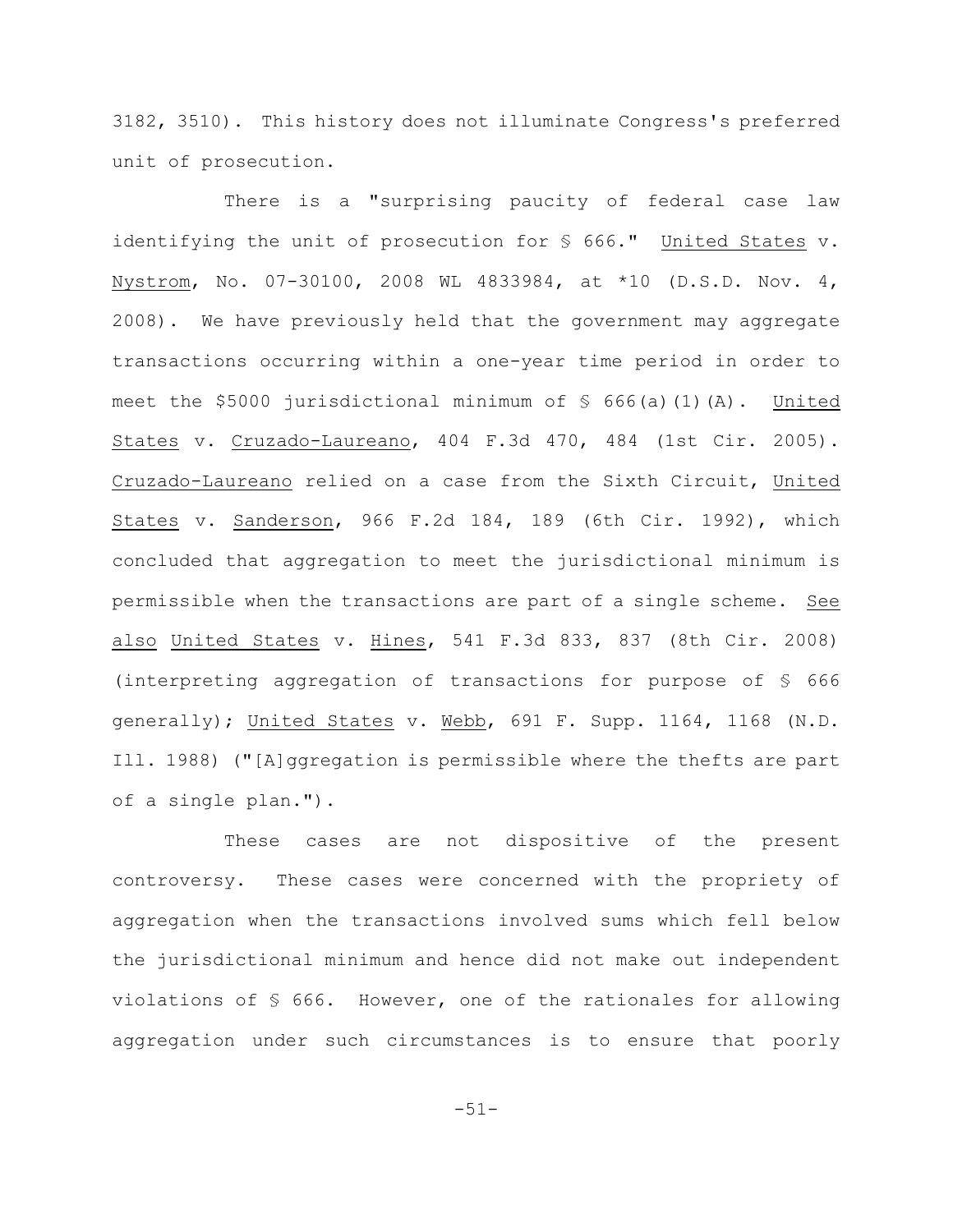motivated officials do not evade liability under § 666 simply by stealing less than \$5000 at a time. See Webb, 691 F. Supp. at 1168; Sanderson, 966 F.2d at 189. Worries about opportunistic evasion of liability do not apply to transactions that involve sums larger than the statutory minimum. Since most of the bundled transactions in this case involved sums greater than \$5000, it is not clear whether this line of precedent would support the aggregation that occurred in this case. But see United States v. Urlacher, 784 F. Supp. 61, 64 (W.D.N.Y. 1992) (holding that the unit of prosecution under  $\frac{1}{5}$  666(a)(1)(A) is "'\$5,000 or more,' from whatever source, in any one year period in which the government or agency at issue receives more than \$10,000 in Federal aid.").

Fortunately, we are not completely without compass. We have previously given more general consideration to the individuation of criminal transactions. See United States v. Verrecchia, 196 F.3d 294, 297-301 (1st Cir. 1999). In Verrecchia, an undercover sting caught the defendant attempting to fence stolen firearms. When he was arrested, the police discovered weapons in both his truck and in the adjacent barn. Verrecchia was subsequently charged with (among other things) one count related to the two weapons found in the truck and another for the twenty-one weapons found in the barn, under the auspices of the federal felonin-possession statute,  $18$  U.S.C.  $\frac{6}{5}$  922(g)(1). Id. at 296. Verrecchia contended that the counts were duplicitous insofar as

-52-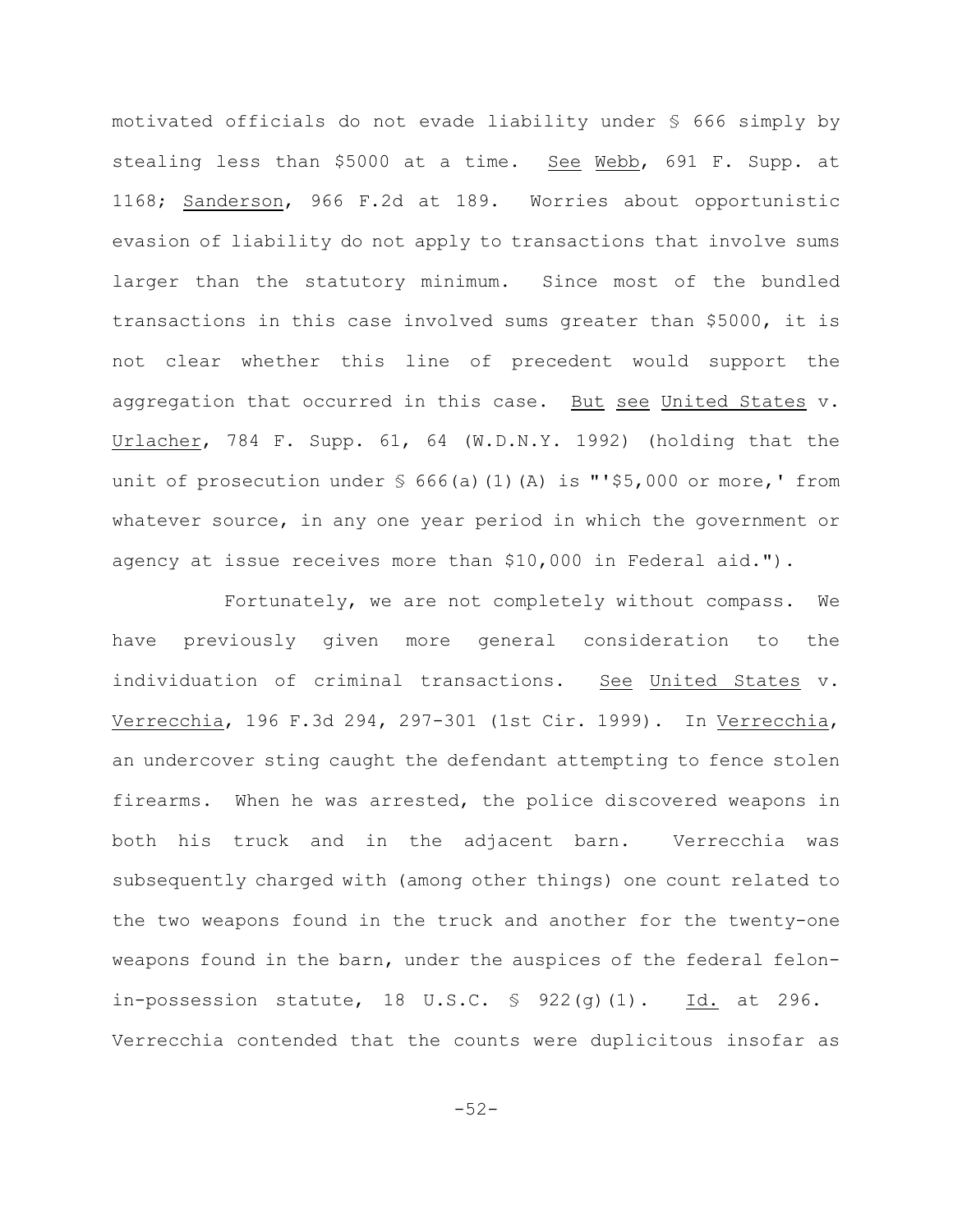they each alleged multiple crimes, and that it was plain error not to instruct the jury that they had to agree on which gun or guns he was shown to have possessed. Id. at 297.

We rejected the claim under plain error review, and held that "[c]ontrary to Verrecchia's contention, . . . the government could not have properly charged him with twenty-three separate crimes for the twenty-three different guns he allegedly possessed." Id. at 298. We relied in part on the Supreme Court's decision in Bell v. United States, 349 U.S. 81 (1955), and in part on the overwhelming consensus from other courts of appeals that "the simultaneous possession of multiple firearms . . . constitutes only one crime." Verrecchia, 196 F.3d at 297.

In Bell, the Supreme Court emphasized the "presupposition of our law to resolve doubts in the enforcement of a penal code against the imposition of harsher punishment." Bell, 349 U.S. at 83. Therefore, "if Congress does not fix the punishment for a federal offense clearly and without ambiguity, doubt will be resolved against turning a single transaction into multiple offenses." Id. at 84. Accordingly, after finding that the language of § 922(g)(1) (referring to "any firearm") was, like the language of the Mann Act at issue in Bell (18 U.S.C. § 2421, referring to "any woman or girl"), ambiguous as to the allowable unit of prosecution, and finding no indication of Congress's clear intent "to treat each possession of a firearm as a separate

-53-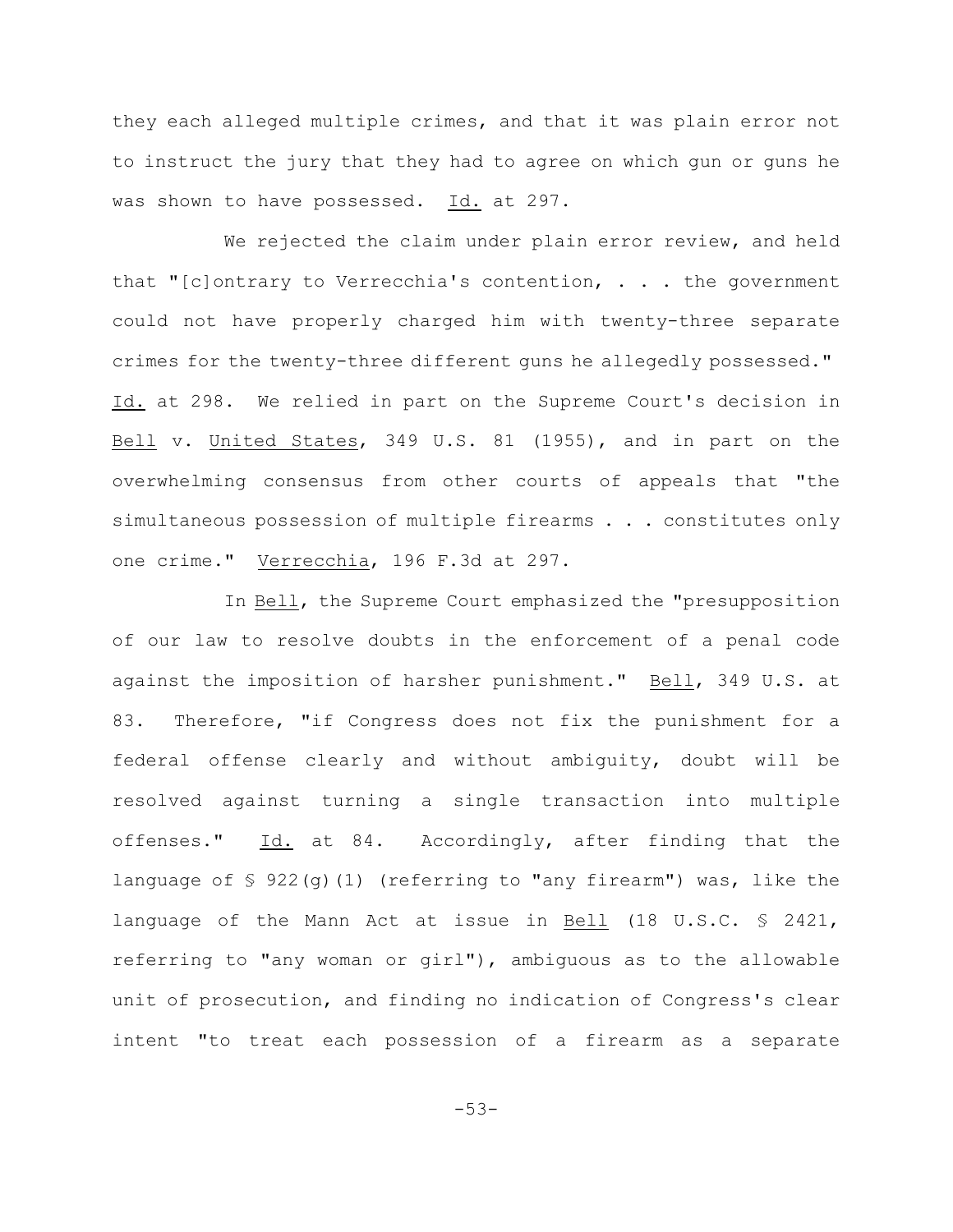violation," we applied Bell in holding that the government properly charged him with two offenses rather than twenty-three -- one for the two guns found in the truck and the other for the twenty-one guns found in the shed. Verrecchia, 196 F.3d 298.

The government cites Verrecchia for the proposition that "[w]here separate instances of the same act are grouped in a single count . . . there is no duplicity." This is a serious misunderstanding of Verrecchia. After all, on this view, the indictment in Verrecchia should have contained only one count, encompassing all twenty-three guns. But we quite clearly held that "the indictment here correctly grouped the firearms into counts based on the place of possession." Id. at 298. Moreover, Bell, on which we relied, did not say that every instance of the same type of criminal act could be lumped together under one count. It said that, for the sake of lenity, a single transaction should not be split up into multiple offenses. The focus on the transaction as the unit of prosecution explains why there were two counts in Verrecchia, rather than either one or twenty-three: possession of the guns in the truck counted as one transaction, and possession of the guns in the shed counted as another. Thus, Verrecchia permitted bundling of guns by transaction, not simply qua instances of the same type of criminal act. See also United States v. Waldman, 579 F.2d 649, 654 (1st Cir. 1978) (identifying appropriate unit of prosecution under 15 U.S.C. § 77(q)a to be "separate

-54-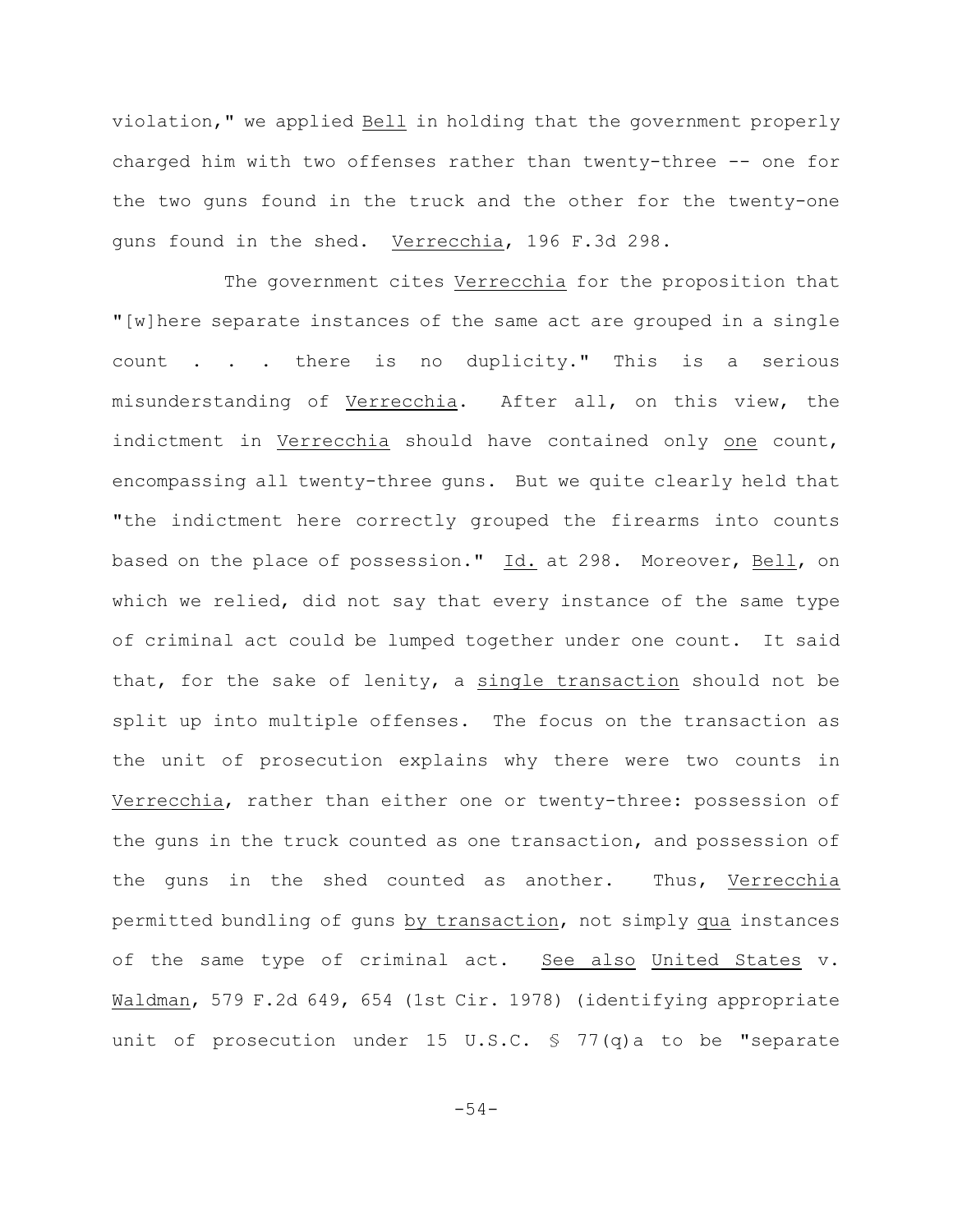transactions accompanied by the use of the mails). But see United States v. Campbell, No. 90-1130, 1990 WL 151318, at \*1-2 (1st Cir. July 19, 1990) (treating unit of prosecution under 26 U.S.C. § 5861 (d) as possession of the "individual firearm").  $24$ 

But if, as we held in Verrecchia, the fact that some guns are stored in a shed and others in a truck parked next to it is sufficient to constitute two distinct transactions, then there is a compelling claim that misapplying funds from agency A in March and misapplying funds from agency B in July is also sufficient to constitute two distinct transactions. Thus, far from supporting the government's position, Verrecchia appears to seriously undermine it. In light of Verrecchia, insofar as the conduct aggregated under counts 2, 7, 8, 9, 11, 29 and 30 involved distinct transactions, the counts must be deemed to bundle within their ambit multiple distinct violations of  $\frac{1}{5}$  666(a)(1)(A).

There is thus reason to believe that the indictment brought against Newell and Parisi was constitutionally infirm. For

 $24$  Focus on the transaction as the unit of prosecution, at least when Congress has left the issue open, is consistent with how we have treated claims of multiplicity in an indictment. Multiplicity is the converse of duplicity: it alleges that the government seeks multiple punishments for the same offense via an impermissibly repetitive indictment. In addressing multiplicity challenges, we have noted that "an inquiring court must determine whether the facts undergirding each count can be treated as a distinct unit of prosecution." United States v. Pires, No. 10-1062 (1st Cir. April 6, 2011) at  $*12$ . In applying this test, we focus on whether there is evidence that might establish that the conduct in question constitutes "separate and distinct transactions." Id.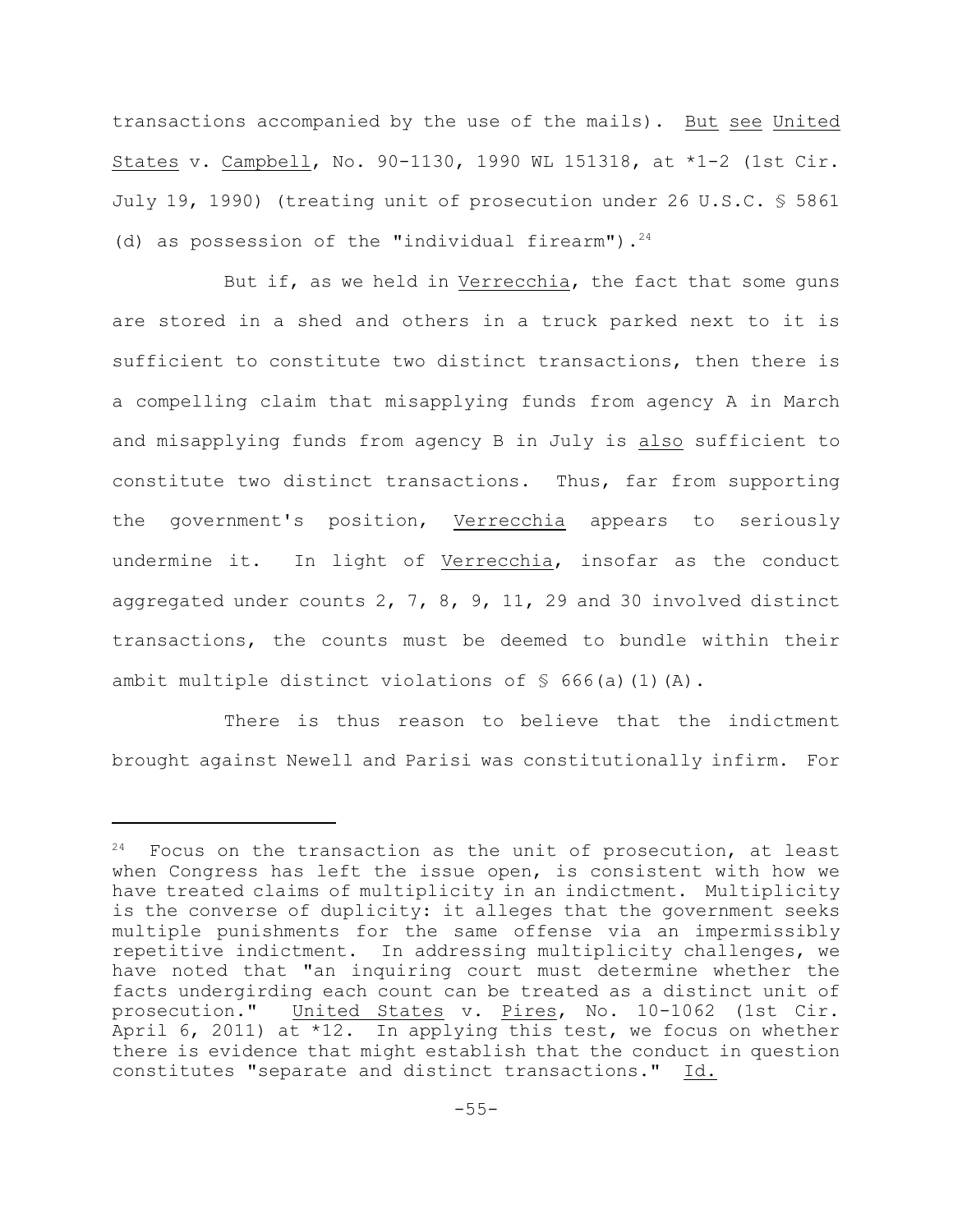the only sense in which it is true that a duplicitous count merely specifies "alternate means of committing" some crime is in the sense in which it is true that an indictment that alleges that A killed B on Monday, C on Tuesday and D on Wednesday specifies "alternate means" of committing a single instance of the crime of murder. The Supreme Court has made quite clear that this form of indictment violates a defendant's right to a unanimous verdict. See Richardson, 526 U.S. at 820; Schad, 501 U.S. at 651 (Scalia, J., concurring).

Other circuits have come to similar conclusions. In United States v. Holley, the Fifth Circuit held that an indictment that charged counts of perjury on the basis of multiple statements required a specific unanimity instruction, as the "government was required to prove dissimilar facts to show the knowing falsity of each statement." Holley, 942 F.2d at 928-29. The Holley court specifically relied on Justice Scalia's warning against duplicitous indictments in Schad. Id. at 927; see also United States v. Bins, 331 F.2d 390, 393 (5th Cir. 1964) (noting that a two-count indictment, each count of which alleged multiple acts of uttering and publishing false documents in violation of 18 U.S.C. § 1010, was duplicitous, as "[t]he filing of each false document would constitute a crime, and each should be alleged in a separate and distinct count of the indictment."). The Third Circuit has held that the unanimity requirement extends to an indictment that

-56-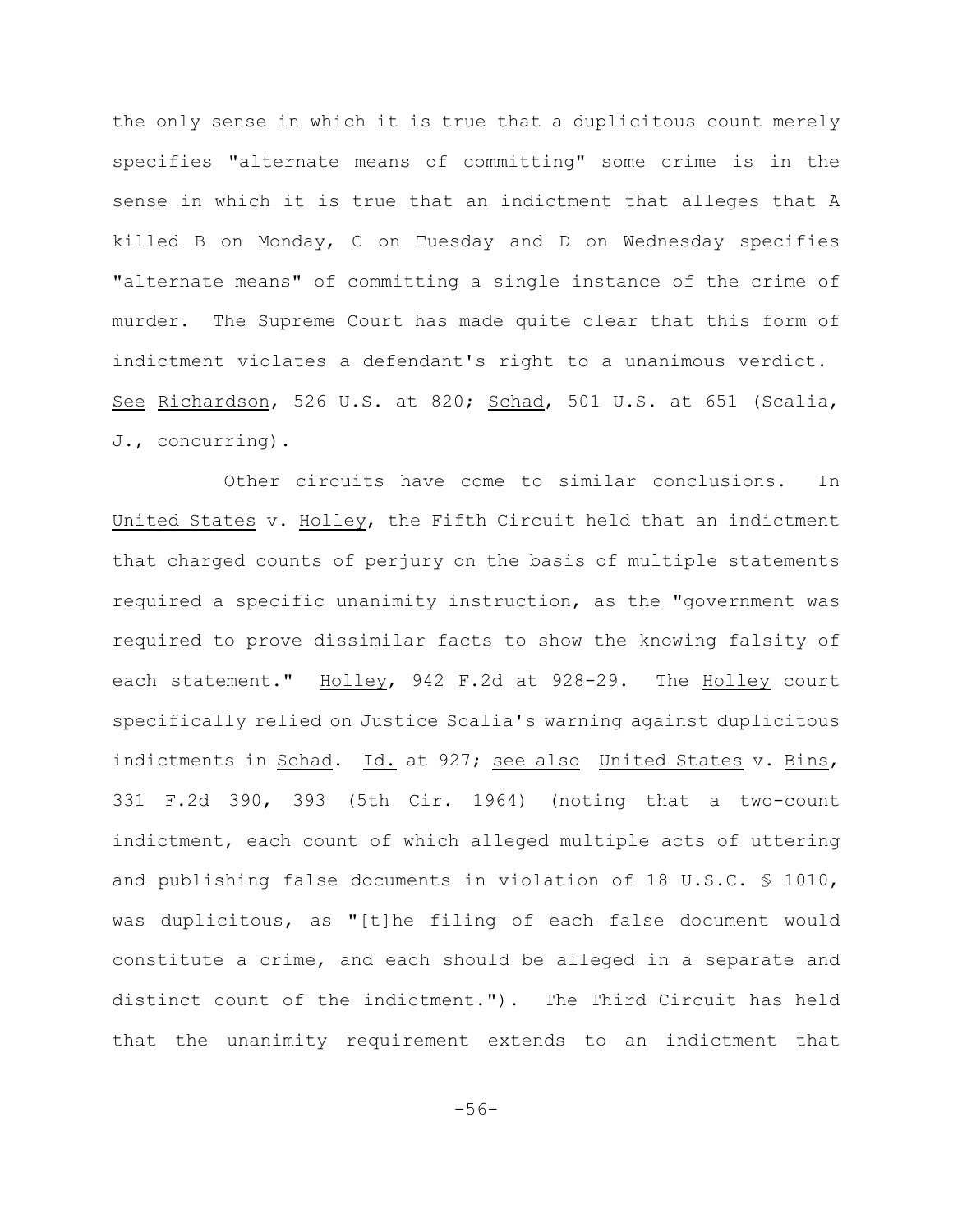includes "several transactions or occurrences, any of which could constitute one of the acts proscribed by the charged statutes." United States v. Beros, 833 F.2d 455, 460-61 (3d Cir. 1987). The Beros court noted that "just as the sixth amendment requires jury unanimity in federal criminal cases on each delineated offense that it finds a defendant culpable  $\ldots$  . it must also require unanimity regarding the specific act or acts which constitutes that offense. Absent such certainty, the unanimity requirement would provide too little protection in too many instances." Id. at 461. The Seventh Circuit came to the same conclusion in a case very similar to Holley. See United States v. Fawley, 137 F.3d 458, 471 (7th Cir. 1998). But see United States v. Margiotta, 646 F.2d 729, 733 (2d Cir. 1981) (holding that the "policy" considerations behind the unanimity requirement suggest "that a single count of an indictment should not be found impermissibly duplicitous whenever it contains several allegations that could have been stated as separate offenses . . . but only when the failure to do so risks unfairness to the defendant.").

The risks of serious unfairness presented by a duplicitous indictment are apparent. In conditions where jurors disagree among themselves as to just which offenses the evidence supports, the defendant may nevertheless wind up convicted because the jurors agree that the evidence showed that he had committed an offense, even if it was ambiguous as to which one. See United

-57-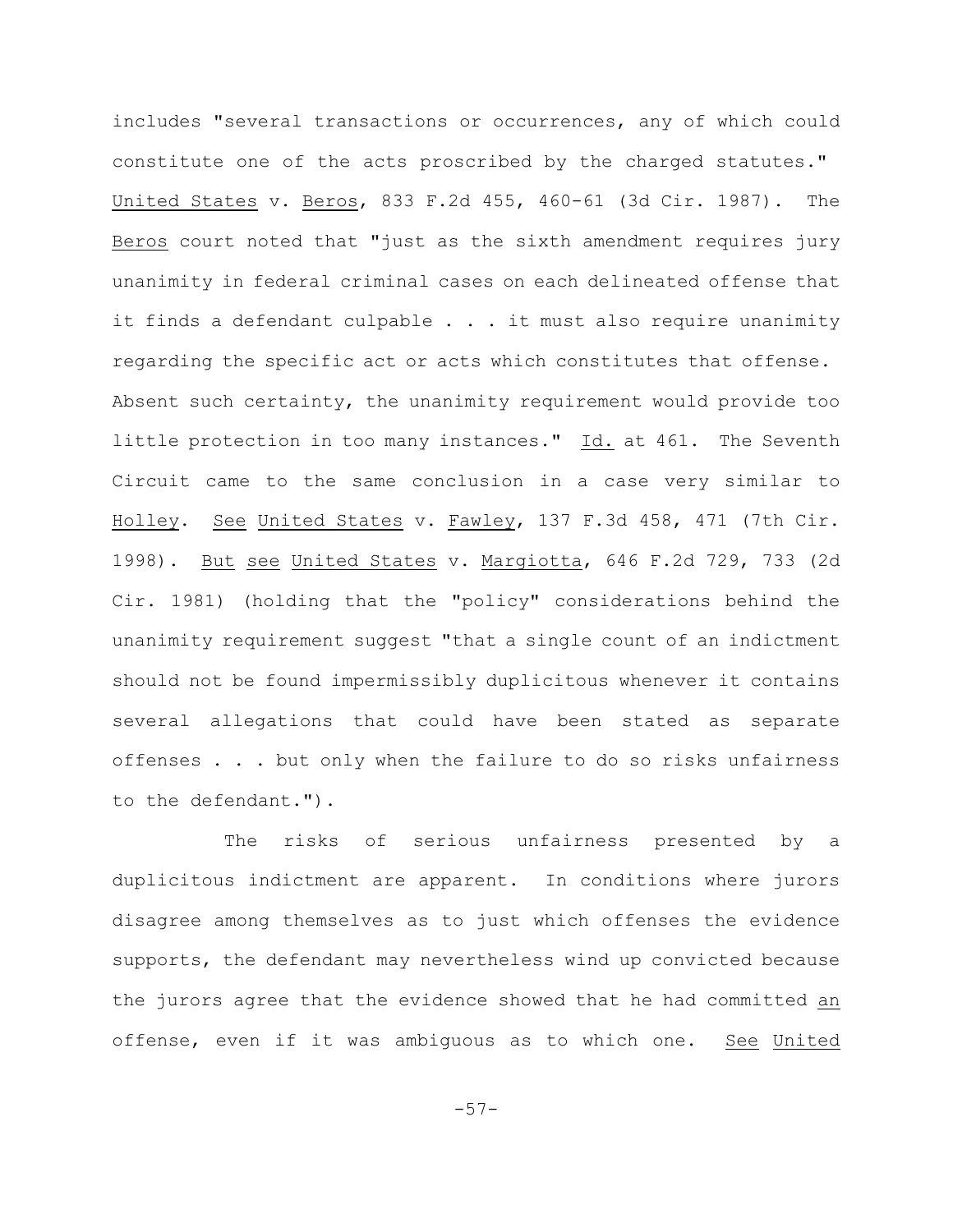States v. Valerio, 48 F.3d 58, 63 (1st Cir. 1995). In other words, although a jury may return a guilty verdict even if the jurors disagree about how a specific crime was committed, this is quite different from allowing a jury to return a guilty verdict when they disagree even as to which crime or crimes were committed. The Supreme Court emphasized just this kind of danger in Richardson, warning that the lack of a unanimity instruction could cover up "wide disagreement among the jurors about just what the defendant did, or did not, do." Richardson, 526 U.S. at 819; see also Beros, 833 F.2d at 460 (observing that a general unanimity instruction is likely to be inadequate "where the complexity of the case, or other factors, creates the potential that the jury will be confused.").

Secondly, in criminal cases, the government is still ostensibly required to prove the defendant's guilt beyond a reasonable doubt. See United States v. Ayewoh, 627 F.3d 914, 930 (1st Cir. 2010) (Thompson, J., dissenting). In aggregating multiple instances of the same crime, the prosecution may bundle together alleged offenses that are strongly supported by the evidence with ones that are only moderately, or even weakly, supported by the evidence. If a jury does not specifically indicate that it has assented to each alleged offense, then by assenting to the bundle it has done no more than indicate its agreement with the proposition that the defendant is guilty of some, though perhaps not all, of the charged conduct. (And it may

-58-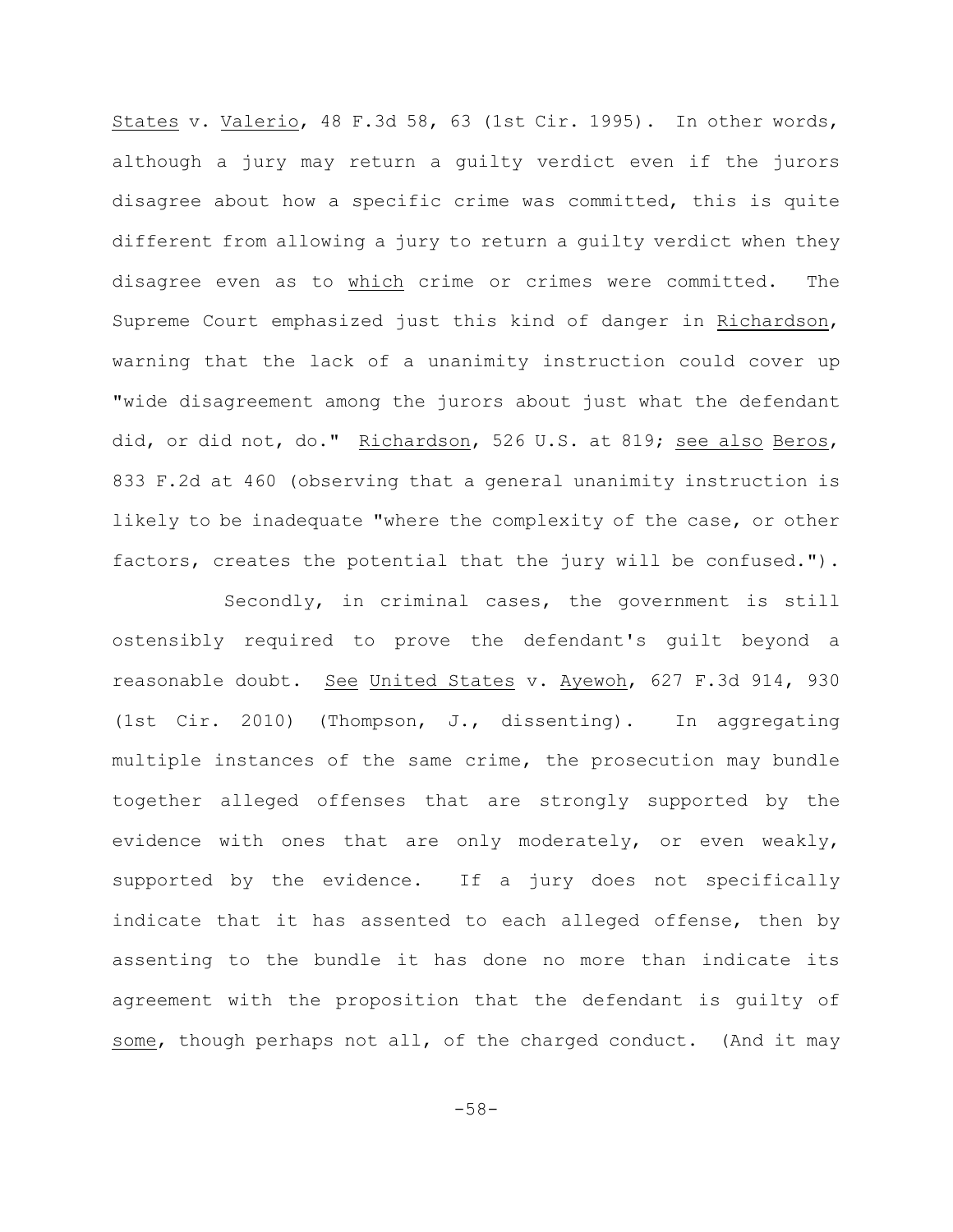not have even indicated that much, if the jurors did not agree which offense was committed  $--$  which, again, we simply do not know without an specific jury instruction). The consequences of conviction on that count may potentially lead to punishment over and above what the government's proof actually sustains. This is a danger we have stressed before, albeit in the context of unanimity as to a crime's elements rather than duplicity per se. See Lee, 317 F.3d at 36 (noting that "the unanimity requirement . . . helps to ensure that no defendant will be convicted unless the government has carried its burden of proving guilt beyond a reasonable doubt," and that "leaving jurors free to convict despite disagreements about critical facts will imperil the integrity of the reasonable doubt standard.").

For these reasons, we hold that charges 2, 7, 8, 9, 11, 29 and 30 were duplicitous, and that the failure to provide a specific unanimity instruction was error.

# **C. If there was error, was it plain?**

Nevertheless, despite our concern about the form of the indictment in this case, we cannot lose sight of the fact that these issues were not raised below and so are before us on plain error review. As we have noted on an earlier occasion, the hurdle of plain error "nowhere looms larger than in the context of alleged instructional errors." United States v. Paniagua-Ramos, 251 F.3d 242, 246 (1st Cir. 2001).

-59-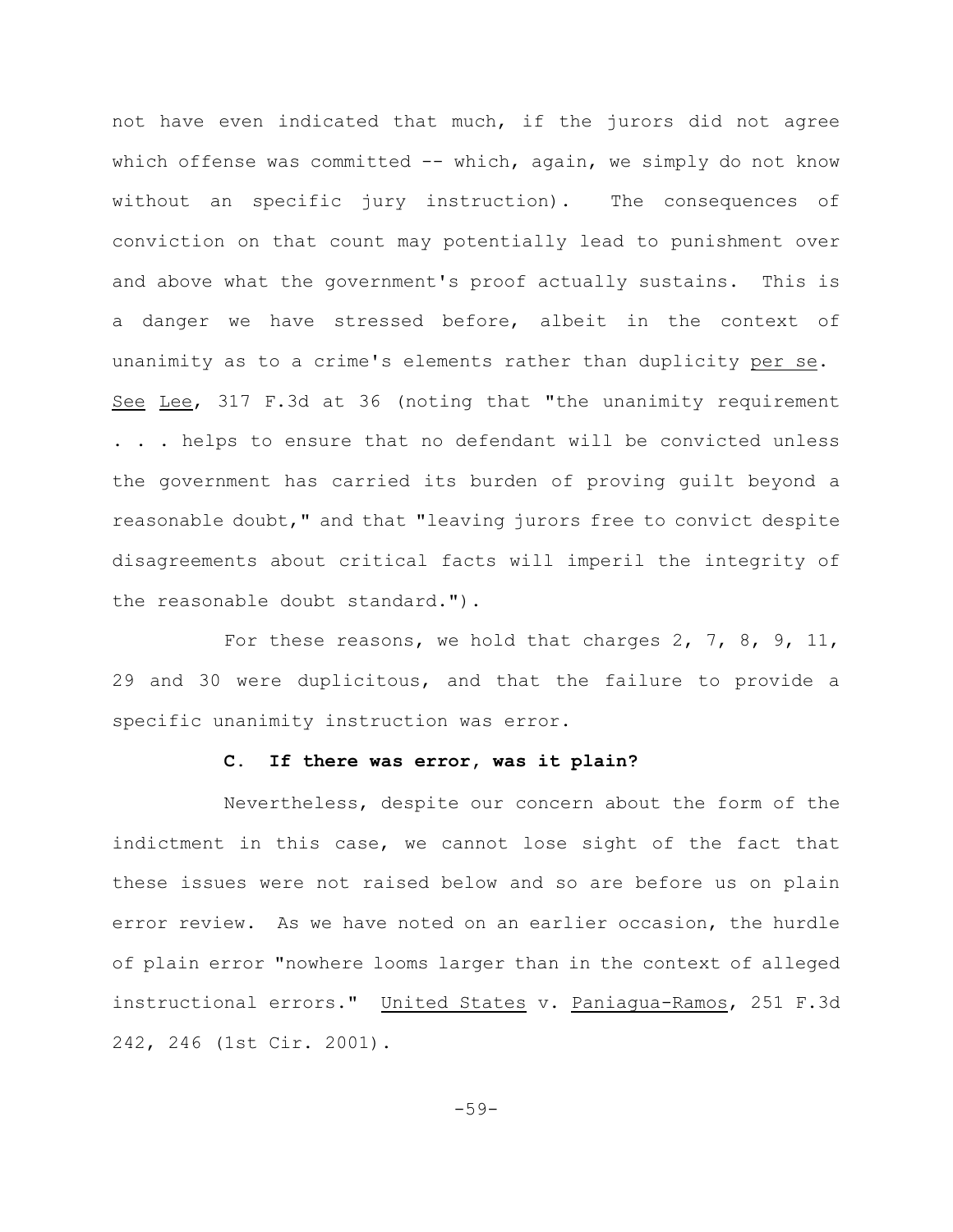Although we have concluded that the failure to provide a specific unanimity instruction was error and violated the appellants' right to a unanimous jury verdict, this alone is not sufficient to satisfy the rigors of plain error review. To prevail under plain error requires showing, among other things, that any error of law was plain -- that is, that it was "obvious and clear under current law." Smith v. Kmart Corp., 177 F.3d 19, 26 (1st Cir. 1999).

We cannot say that the error here met that standard. We note that this court has previously rejected a claim substantially similar to that brought by the appellants, albeit with fairly minimal analysis. See Pagán-Santini, 451 F.3d at 267. Moreover, as we noted in Pagán-Santini, "the law is less clear than it might be as to when juror unanimity is required in the face of alternative paths to a verdict." Id.; see also United States v. Marino, 277 F.3d 11, 32 (1st Cir. 2002) (declining to find plain error in trial court's failure to give specific unanimity instruction with respect to charge of conspiracy to murder thirteen individuals on grounds of the "unsettled state of the law.") It appears not to have gotten any clearer since then.

In light of the presence of some, even if not exactly overwhelming, countervailing authority, and because of the lack of doctrinal clarity in this area -- the relevant unit of prosecution under  $\S$  666(a)(1)(A), the crucial issue underpinning the

-60-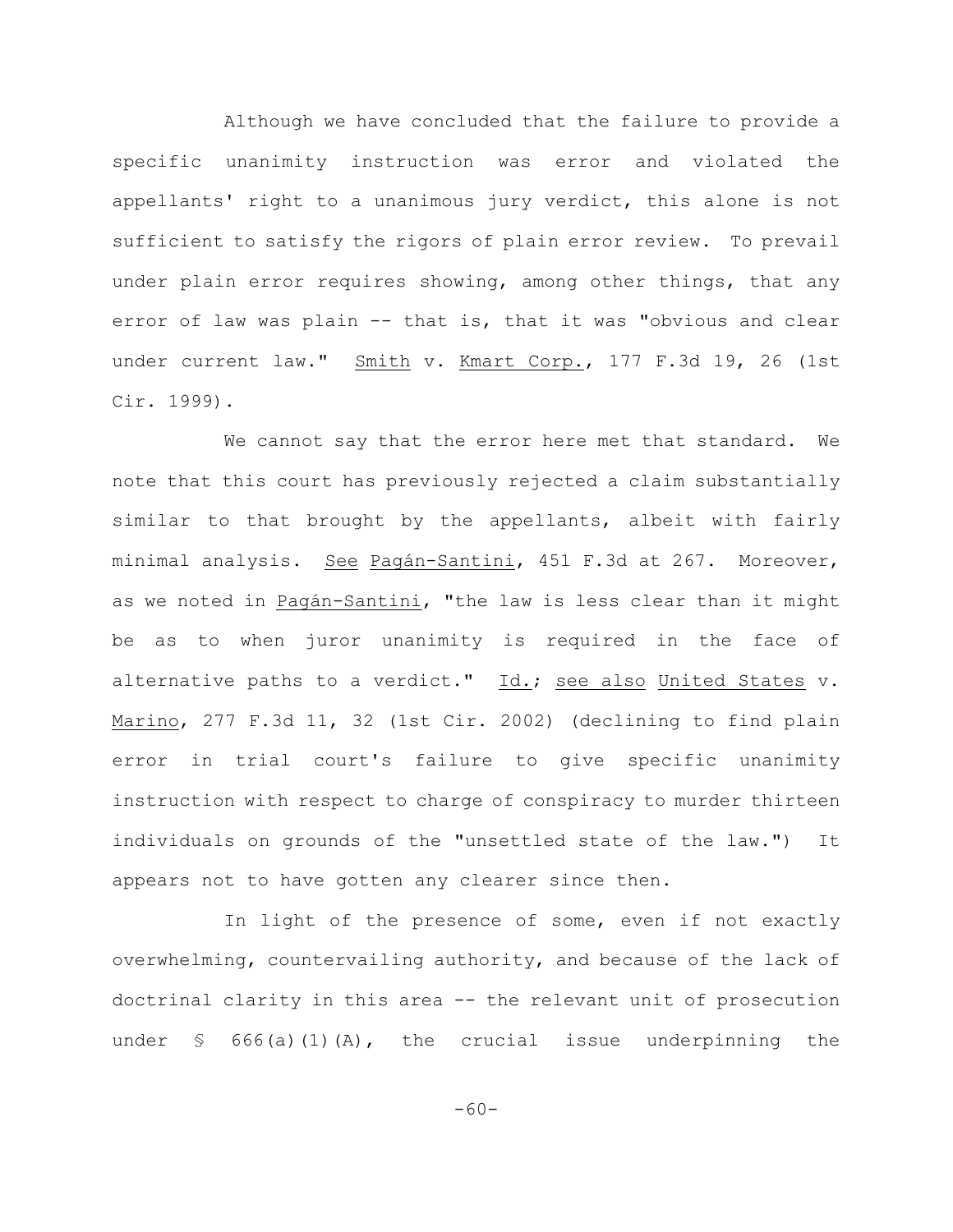appellants' claim, appears not to have been hitherto addressed by this circuit -- we cannot say with confidence that any error here was plain.

We emphasize, however, that because we hold that the indictment was impermissibly duplicitous, plain error review may prove to be cold comfort for similarly defective charging instruments going forward.

## **VI. Should Newell have been sentenced under § 450d?**

Newell claims that the district court erred in sentencing him pursuant to 18 U.S.C. §§ 666 and 669 rather than 25 U.S.C. § 450d, despite the fact that he was charged with, and convicted of, violating only the former statutes. Section 666 criminalizes the intentional misapplication of funds by an official of an organization receiving over \$10,000 per year in federal funds, and carries a maximum sentence of ten years; § 669 criminalizes intentional misapplication of the assets of "health care benefit program," again setting a statutory cap of ten years imprisonment. By contrast, § 450d imposes a maximum sentence of two years for tribal officers who are convicted of misapplying funds received under the Indian Self-Determination and Education Assistance Act. Section 450d is, Newell insists, specifically directed to Indian officials unlike the general purpose §§ 666 and 669 statutes. Newell argues that the rule of lenity, as well as the principle of statutory construction favoring specific statutes over general

-61-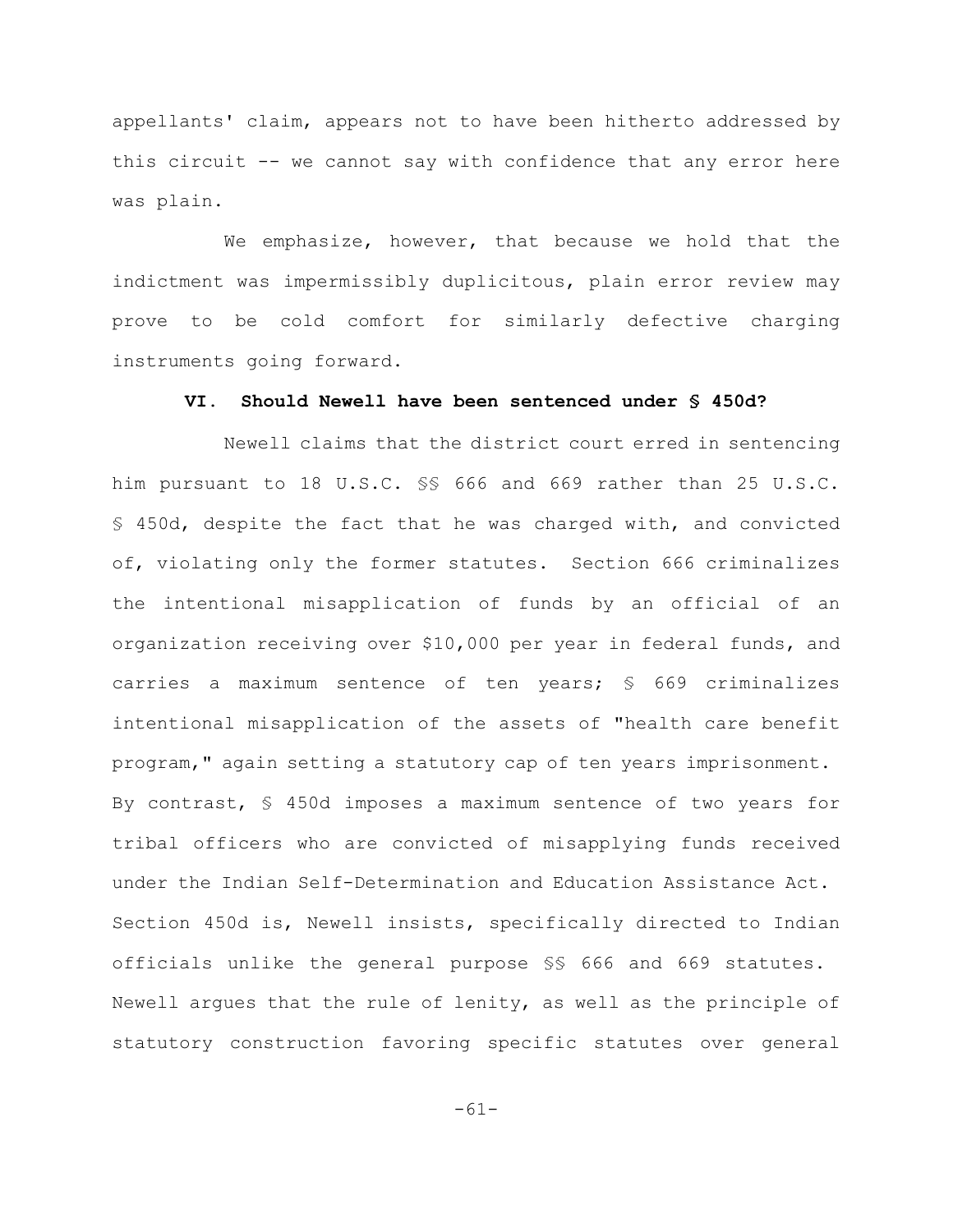statutes, require that he be sentenced under § 450d, notwithstanding that one is usually sentenced under the statute that one is accused of violating.

"[Q]uestions of statutory interpretation that bear on sentencing" engender de novo review. United States v. Vidal-Reyes, 562 F.3d 43, 48 (1st Cir. 2009).

In support of his position, Newell cites the dissenting opinion in United States v. Largo, 775 F.2d 1099 (10th Cir. 1985) (McKay, J., dissenting). In Largo, the majority upheld the defendant's sentence under 18 U.S.C. § 641 for misapplying federal funds, rejecting the argument that the defendant should have been sentenced under § 450d. Id. at 1102. The dissenting judge disagreed, explaining that, because § 450d specifically applied to tribal officers and carried a lighter maximum sentence, remand for resentencing under 25 U.S.C. § 450d was required. Id.

Newell's argument is not persuasive. The statute under which Newell was charged explicitly applies to tribal officers, undermining Newell's contention that Congress intended prosecution of tribal officers to be governed exclusively by 25 U.S.C. § 450d. See 18 U.S.C. § 666(a)(1) (referring specifically to "agent[s] of . . . Indian tribal government."). Moreover, Newell's proposed application of the rule of lenity is questionable. The rule of lenity, which favors narrow construction of ambiguous criminal statutes, is of little import in choosing between the application

-62-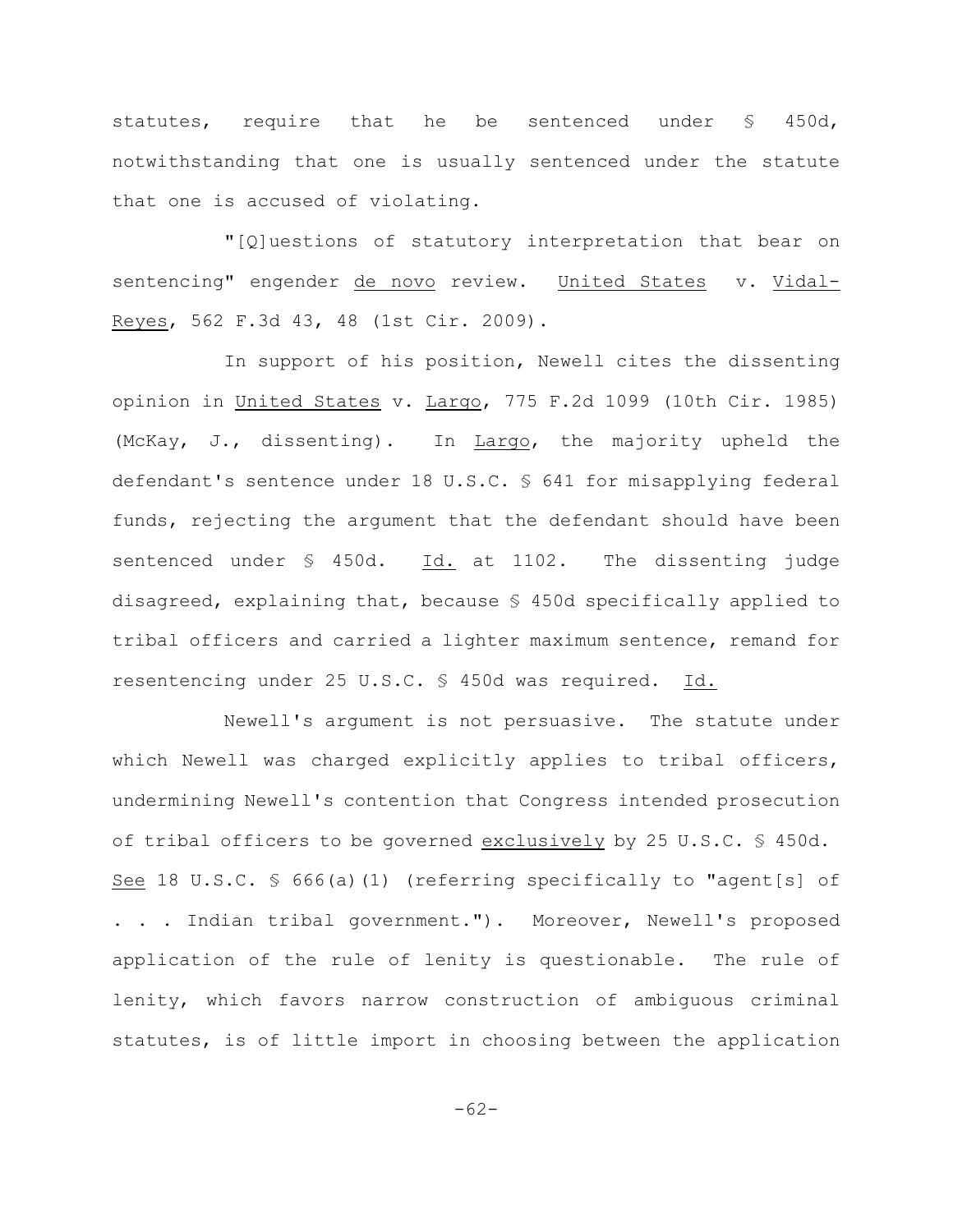of overlapping criminal statutes. In any case, absent a discriminatory motive on the part of prosecutors, "what charge to file . . . generally rests entirely in the prosecutor's discretion." United States v. Bucci, 582 F.3d 108, 113 (1st Cir. 2009) (internal citations and alterations omitted). Consequently, we discern no error and reject Newell's request for resentencing under 25 U.S.C. § 450d.

# **VII. Calculation of the restitution order**

Parisi objects to the restitution order of approximately \$1.6 million that was entered against him. He contends that the restitution order should be remanded to the district court to correct a multitude of alleged errors. We address Parisi's contentions one by one. As is well-established, "[w]e review restitution orders for abuse of discretion and the subsidiary findings of fact for clear error. If the appellant's challenge is based on a legal conclusion, we review that conclusion de novo. Where the defendant has failed to object below  $\ldots$  we review only for plain error." United States v. Antonakopoulos, 399 F.3d 68, 83-84 (1st Cir. 2005) (citation omitted).

#### **A. Who were the victims?**

Parisi argues that "to the extent there were any victims, they were the [tribal] programs which did not have use of the funds." The federal agencies to whom Parisi is required to make restitution are not "victims" of his conduct, he claims, because

-63-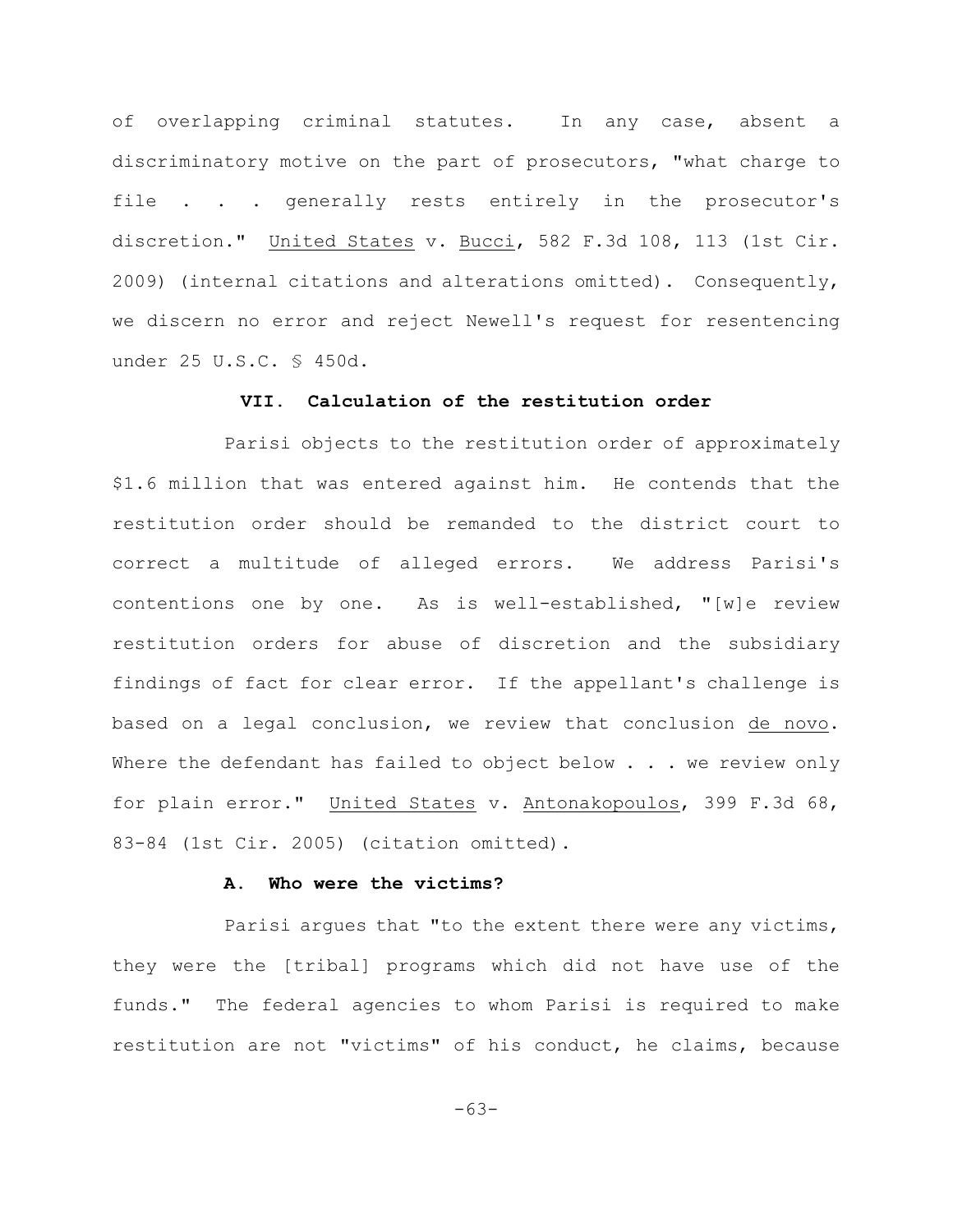even if "the federal government's funds were not utilized as intended, the federal government turned over the right to possess those funds when it transferred the funds to" the Tribe.

The restitution order is governed by the Mandatory Victim Restitution Act, codified at 18 U.S.C. § 3663. As it happens, the statute includes a definition of "victim": "a person directly and proximately harmed as a result of the commission of an offense for which restitution may be ordered including, in the case of an offense that involves as an element a scheme, conspiracy, or pattern of criminal activity, any person directly harmed by the defendant's criminal conduct in the course of the scheme, conspiracy, or pattern." 18 U.S.C. § 3663(a)(2).

We have noted, as Parisi concedes, that governmental entities may, "without dispute," be considered victims under the MVRA. United States v. Janosko, No. 10-1046, 2011 WL 1366436, at \*1 (1st Cir. Apr. 12, 2011). What, then, is the basis of Parisi's claim that the agencies were not victims of his conduct? The closest he comes to pressing the point is his assertion, noted above, that the agencies lost any right to possess the relevant funds once they were granted to the Tribe. But this contention misses the point entirely. If the federal agencies were harmed, it was not by losing possession of the funds -- these were, after all, grants -- but rather by not having the funds go to the designated

-64-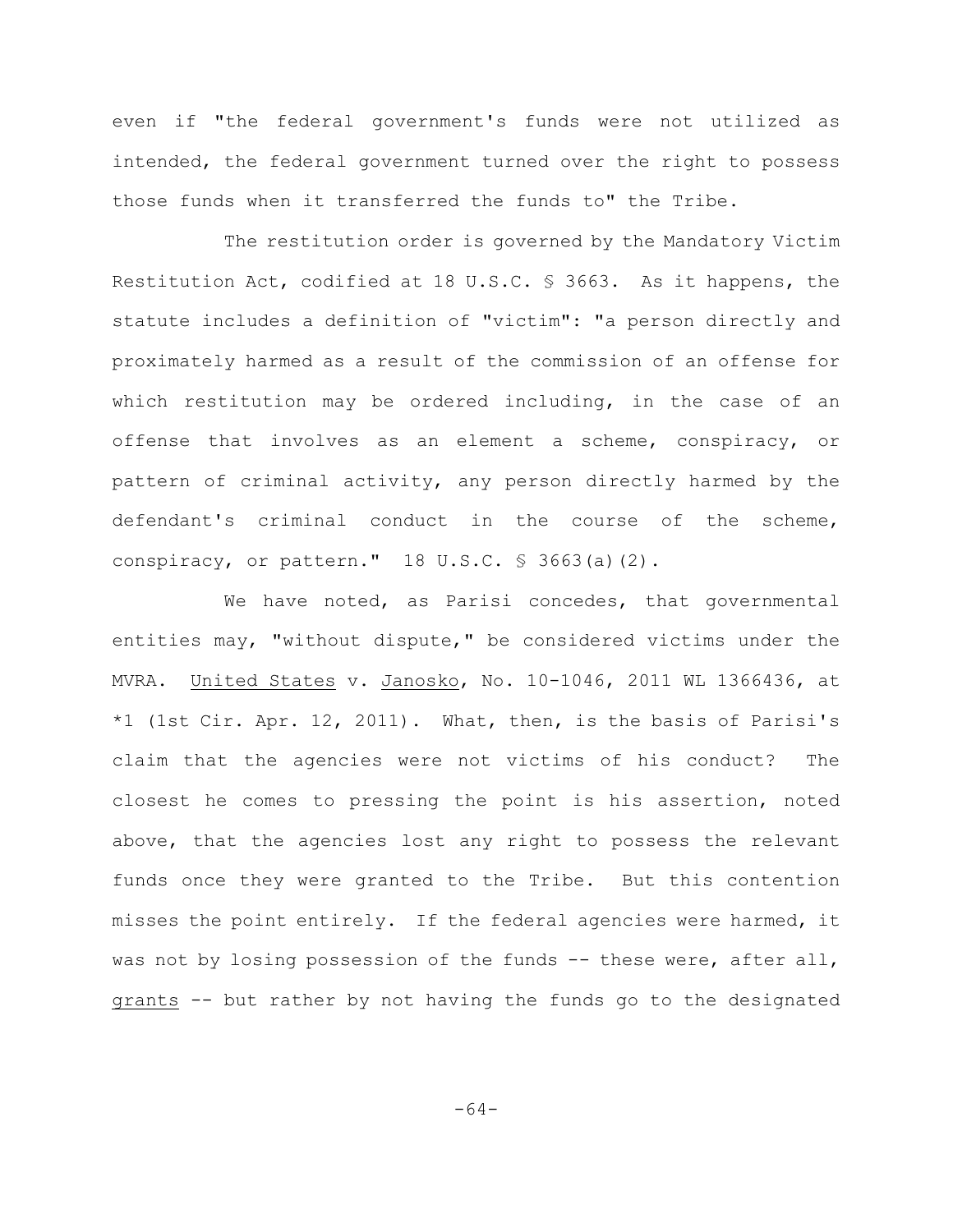programs.<sup>25</sup> For Parisi to have so much as a shadow of a claim that the federal agencies were not his victims, he would have to show why that kind of frustrated expectation is not a cognizable harm under the MVRA. $^{26}$  But he nowhere makes any such allegation. We therefore consider the claim waived, and do not address it.

Parisi spends a good deal of his discussion of restitution claiming that a restitution order would work a "fundamental unfairness." Parisi claims that misuse of federal grant money was standard practice at the Tribe long before he arrived on the scene, and that the tribal council was well aware of this fact. Parisi claims that the tribal council acknowledged, in a May 2004 meeting, both that they were seriously overspending their budget and that federal SAMHSA grant money was being siphoned

The legislative history of  $\frac{1}{5}$  666 makes this point clear, as § 666 was designed to cover the situation in which "even though title to the monies may have passed, the Federal Government clearly retains a strong interest in assuring the integrity of such program funds." Cicco, 938 F.2d at 445 (quoting S. Rep. No. 225, at 369 (1983), reprinted in 1984 U.S.C.C.A.N. 3182, 3510).

 $26$  This is consistent with United States v. Cornier-Ortiz, 361 F.3d 29, 41-42 (1st Cir. 2004), in which we vacated a restitution order<br>requiring the defendant, who had been convicted under requiring the defendant, who had been convicted under  $§ 666(a)(1)(A)$ , to compensate HUD for intentionally misapplied funds. There, we emphasized that even though the defendant had intentionally misapplied the funds, the work that the funds were meant to pay for had actually been completed, a fact pointed out by the government's own witness. Id. at 42. In light of the lack of evidence as to any actual loss, ordering restitution under these circumstances would, we found, "be an unfair windfall to HUD." Id. In this case, however, although the misapplied funds were arguably used for the benefit of the Tribe, they were used in contravention of their specified purposes.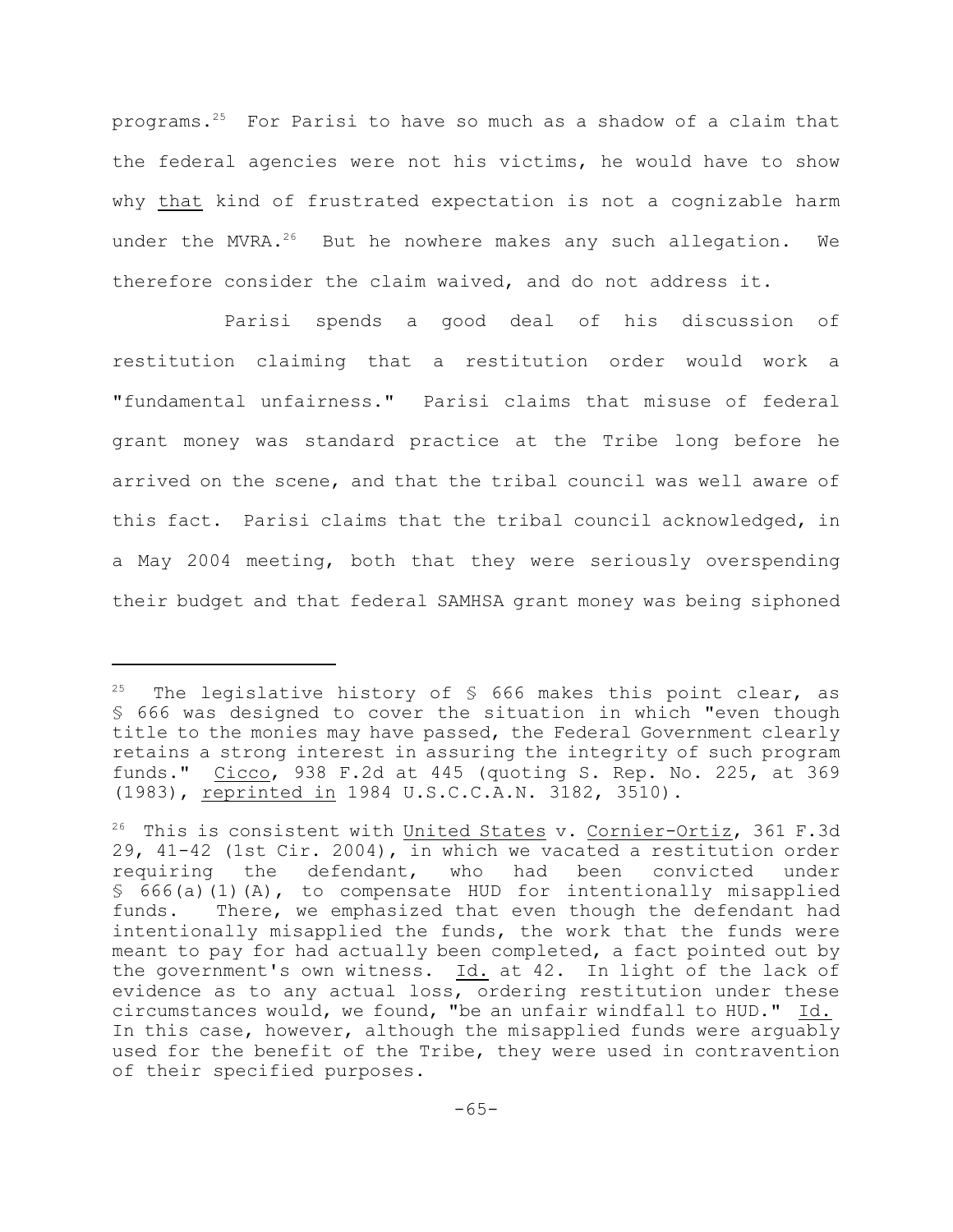off to pay their own salaries. In short, Parisi's claim is that the tribal council was entirely aware of and complicit in Newell's financial shenanigans, and that he should not be made to compensate the Tribe for the financial consequences of "decisions of the tribal political leadership, including the governor and tribal council members," particularly when he, as a tribal outsider, had no say in making these decisions.

This is an argument about whether or not what he did ought to be considered a crime, or perhaps whether it is fair to punish him while not punishing the other allegedly complicit parties. It does not appear to be an argument about whether there was error in calculating the restitution order. Parisi had an opportunity to present this argument to a jury of his peers. We will not reopen the matter now.

### **B. How harmful was it?**

Parisi next challenges the inclusion of specific amounts in the restitution order. Parisi disputes the following five amounts: (1) \$129,044 relating to the SAMHSA funds at issue in counts three and five; (2) \$33,000 spent on a Racino referendum effort, as well as other transfers from the health center's budget over which he had no control; (3) \$15,900 of housing authority funds; and (4) a \$30,000 DOJ COPS grant.<sup>27</sup>

<sup>&</sup>lt;sup>27</sup> In his opening brief, Parisi contested the inclusion of \$229,000 from count eleven, claiming that he had been acquitted on that count. The government pointed out that Parisi was in fact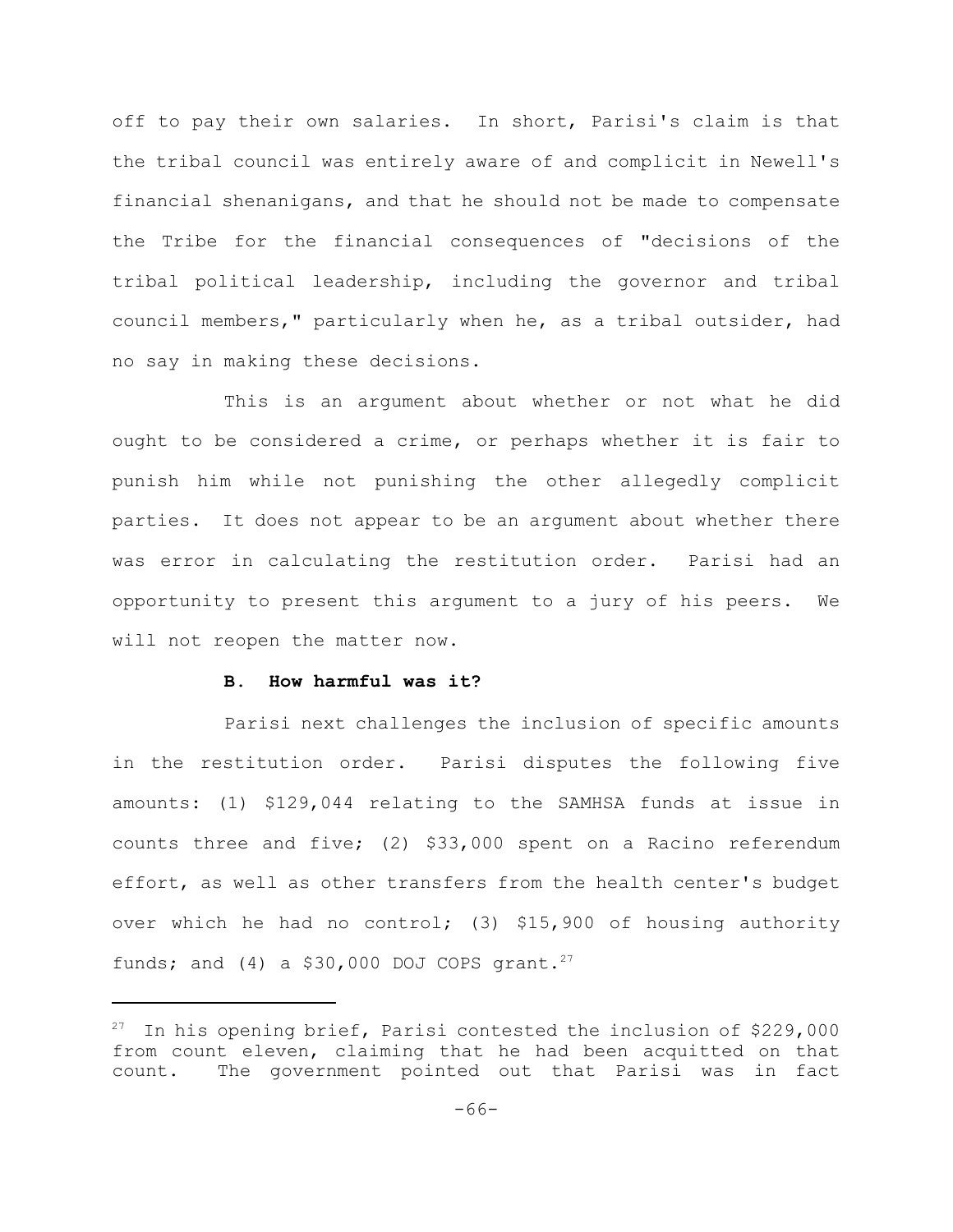Before we address these contentions, however, we must first determine whether these claims were preserved. The government claims that Parisi did not properly object to some, and possibly any, of the specified amounts at sentencing. The government claims that Parisi only objected at sentencing to (3), the Racino expenditures, and that it was raised only with respect to the guidelines calculation rather than the size of the restitution order itself. Paragraphs 71-72 of the PSR detailed the use of health center funds to pay for the Racino effort. Parisi objected to paragraph 71 on the ground that he had no authority to initiate or stop the use of the \$33,000 for the Racino effort, and he repeated this contention at the sentencing hearing. The government's position appears to be that although Parisi objected to the inclusion of the Racino funds, he did not object to the "amount" imposed.

We do not know what to make of this contention. Parisi's claim was that the Racino funds should not have been included at all, from which it follows that in his view the correct amount was zero. Moreover, the government's contention that "[t]he sentencing transcript reveals only one reference to any of the four" disputed amounts is belied by the record. Parisi's objections to the PSR's inclusion of the \$129,044 in SAMHSA funds can be found on pages 8-

convicted on count eleven. Parisi conceded the point in his reply brief, but then substituted a challenge to the \$30,000 COPS grant instead.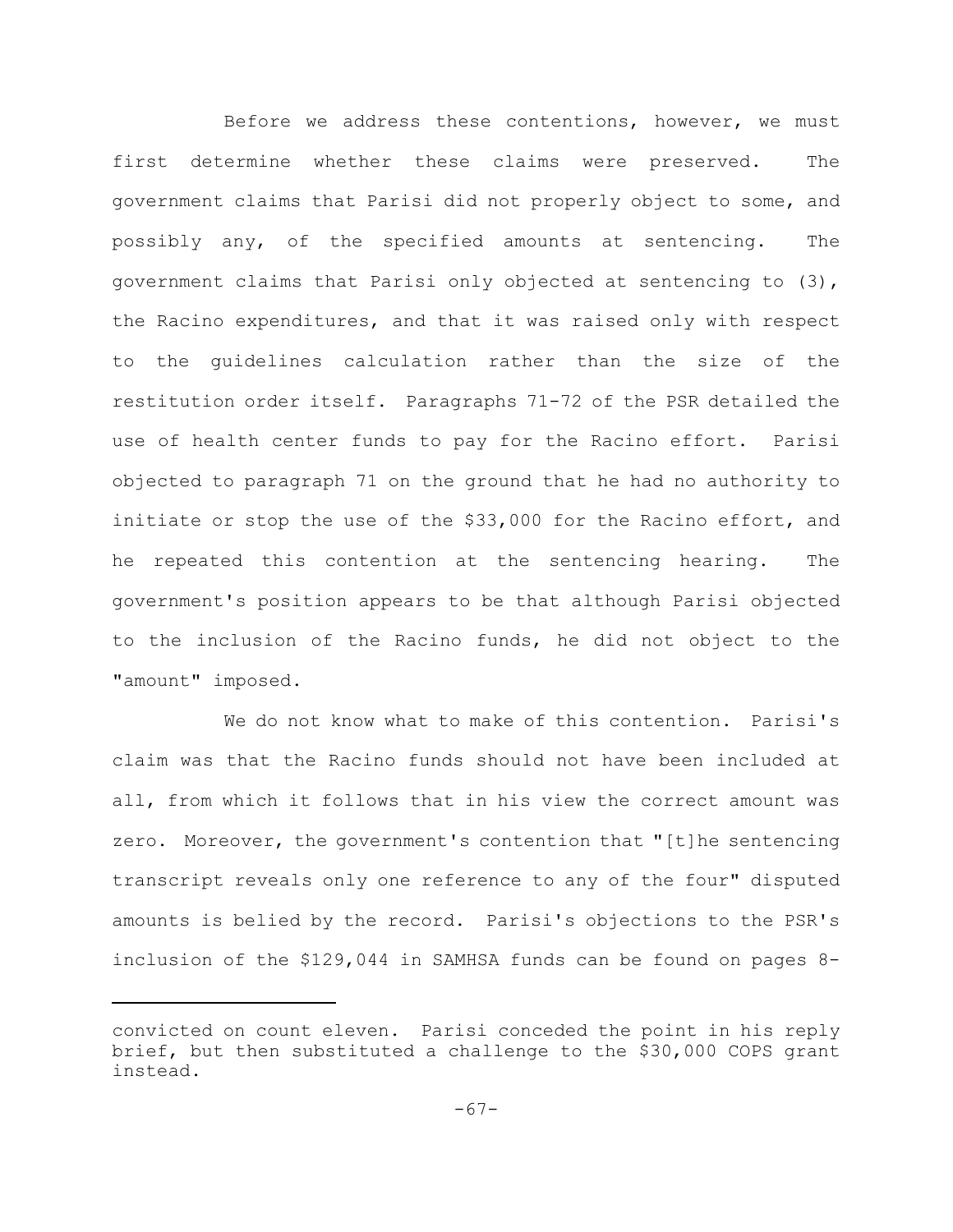10 of the sentencing transcript. His objections to the DOJ COPS grant can be found on pages 15-16. The discussion of Parisi's involvement with transfers from the Housing Authority, although more elliptical, can be found on page 8. The objections were preserved.

# **1. \$129,044 of SAMHSA funds**

Parisi first contests the inclusion of the \$129,044 deriving from the misapplication of SAMHSA funds used to pay ghost employee salaries in the early part of 2004. Parisi argues that he was not the cause of this loss under the standard announced in United States v. Vaknin, 112 F.3d 579, 589 (1st Cir. 1997).

In Vaknin, we held that a "modified but for standard of causation is appropriate for restitution under the [Victim and Witness Protection Act]," meaning that "the government must show not only that a particular loss would not have occurred but for the conduct underlying the offense of conviction, but also that the causal nexus between the conduct and the loss is not too attenuated (either factually or temporally)." Id. at 589-90. We cautioned that "what constitutes sufficient causation can only be determined case by case, in a fact-specific probe." Id.<sup>28</sup>

 $28$  Vaknin interpreted the predecessor to the MVRA, the Victim and Witness Protection Act ("VWPA"). However, we have noted that "the causation language of the MVRA is the same as that in the VWPA, making it appropriate for us to turn to Vaknin for guidance" in interpreting the MVRA. United States v. Cutter, 313 F.3d 1, 7 (1st Cir. 2002). There is a further wrinkle, however, insofar as the VWPA was amended after Vaknin to clarify that restitution may be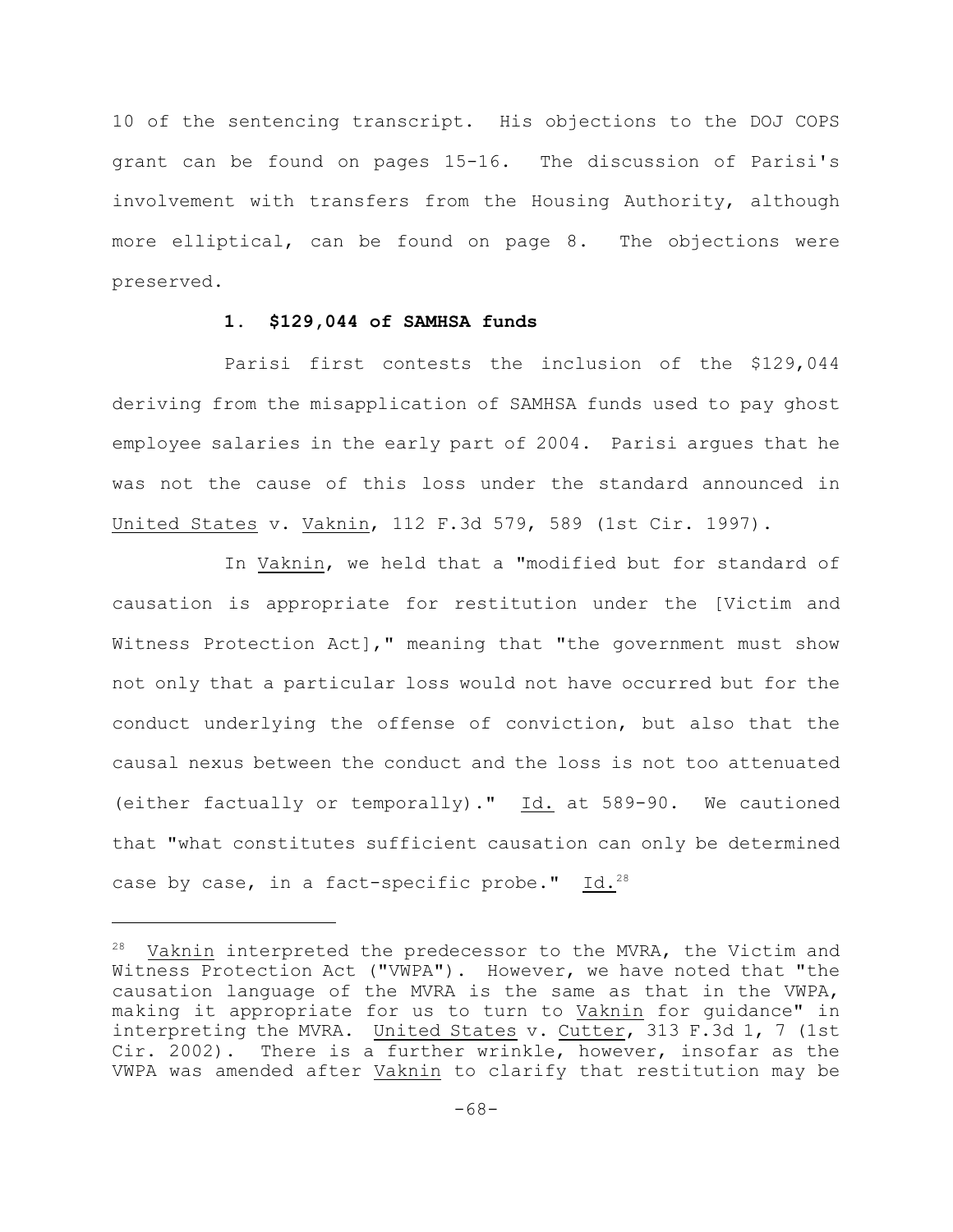Parisi was acquitted of count three, which alleged the actual misapplication, but was convicted of count five, which alleged filing false statements with HHS relating to the misuse of the SAMHSA funds.<sup>29</sup> Although the timing is not entirely clear, it appears that the funds were disbursed no later than May 2004, i.e., before the falsified 269 forms were filed with HHS. The form therefore could not have been a "but for" cause in causing HHS to disburse the funds. See id. at 589 ("Restitution should not be ordered in respect to a loss which would have occurred regardless of the defendant's conduct."). This sum therefore should not have been included under Vaknin.<sup>30</sup>

ordered for harms caused not just by a defendant personally, but also by his or her co-conspirators as well, at least so long as those harms were "reasonably foreseeable." See United States v. Collins, 209 F.3d 1, 4 (1st Cir. 1999). Similar language is contained in the MVRA. See 18 U.S.C. § 3663(a)(2). Nevertheless, even if the eligible sources of harm are more numerous now than they were under Vaknin, this is a distinct issue from what it takes to count as having caused the harm, on which Vaknin remains authoritative.

 $29$  As noted above, we vacate Parisi's conviction on this count on grounds of insufficient evidence that he knew the forms to be false.

 $30$  To be clear, we do not base our conclusion here on our holding that the evidence was insufficient to convict Parisi for knowingly making false statements to HHS. See United States v. Watts, 519 U.S. 148, 156 (1997) (noting, in a pre-Booker Guidelines case, that "application of the preponderance standard at sentencing generally satisfies due process.") Our conclusion is based on First Circuit precedent as to which harms are compensable under the MVRA.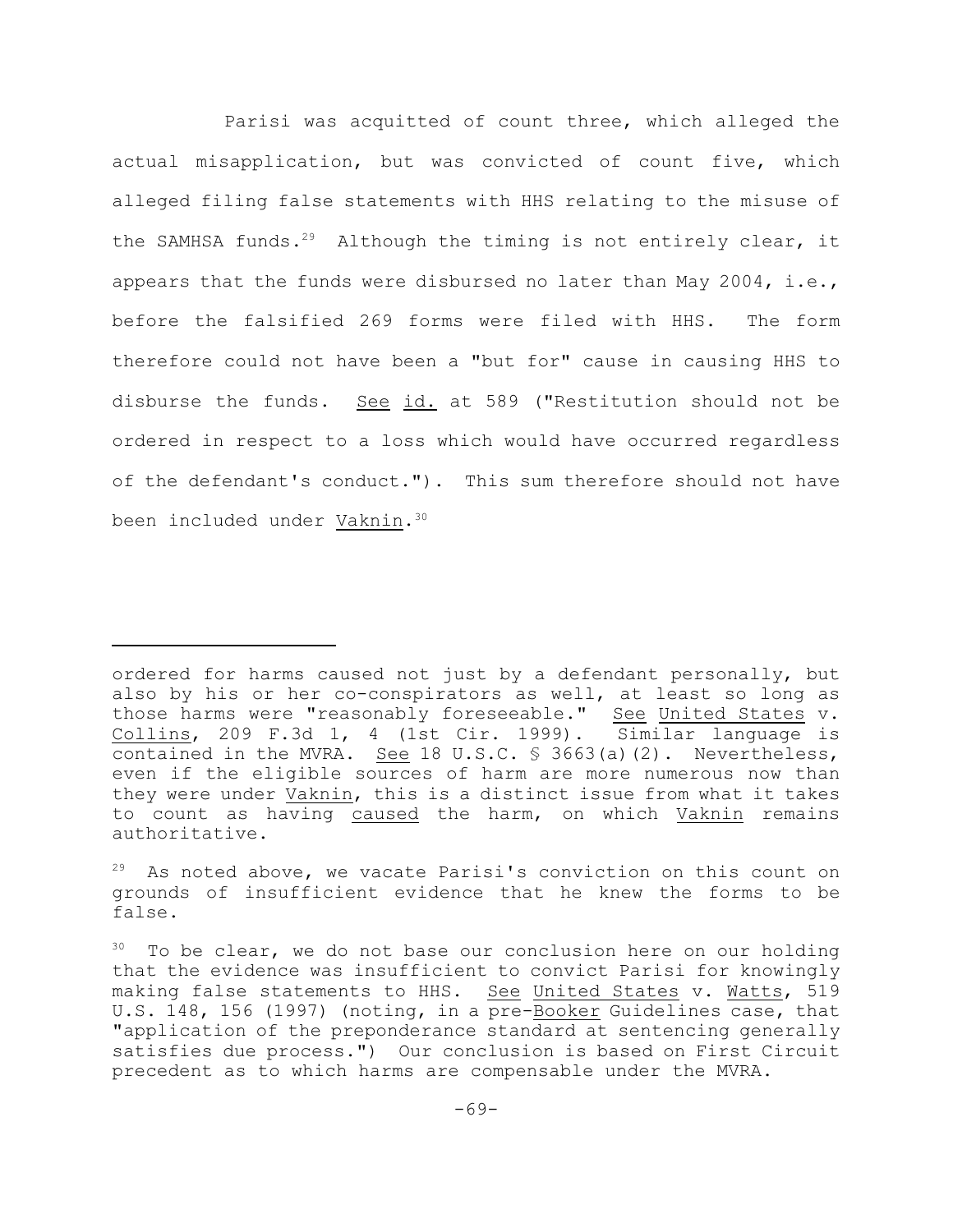#### **2. \$33,000 Racino effort and Health Center transfers**

Parisi also contests the inclusion of \$33,000 used by the tribal government to pay for expenses stemming from an effort to get a referendum question on the November 2007 ballot asking for voter approval of a Racino. Less specifically, he challenges the inclusion of any of the "transfers from the Health Center account used to make PTIT's payroll." Parisi does not provide a specific dollar amount, but the challenge appears to account for over \$1 million of the \$1.6 million restitution order.

In both cases, the gist of Parisi's argument is that he was not the "cause" of these losses, as the decision to make those illicit transfers was made by Newell and other members of the Tribe's political leadership. Newell, in many cases with the tribal council's express consent, made the decision to transfer funds from federal grants to pay for, among other things, the council members' own salaries. Similarly, the \$33,000 check to the Joint Tribal Council to cover the cost of the Racino referendum effort was authorized by Newell and approved by three separate council members. It was delivered to the Joint Tribal Council by Joe Socobasin, the Tribe's lieutenant governor at the time. It does not appear that Parisi had any say in deciding whether to support the Racino effort in the first place, or where the funds to do so would come from. The entirety of Parisi's involvement with this check appears to be that Newell ordered him to have it drawn

 $-70-$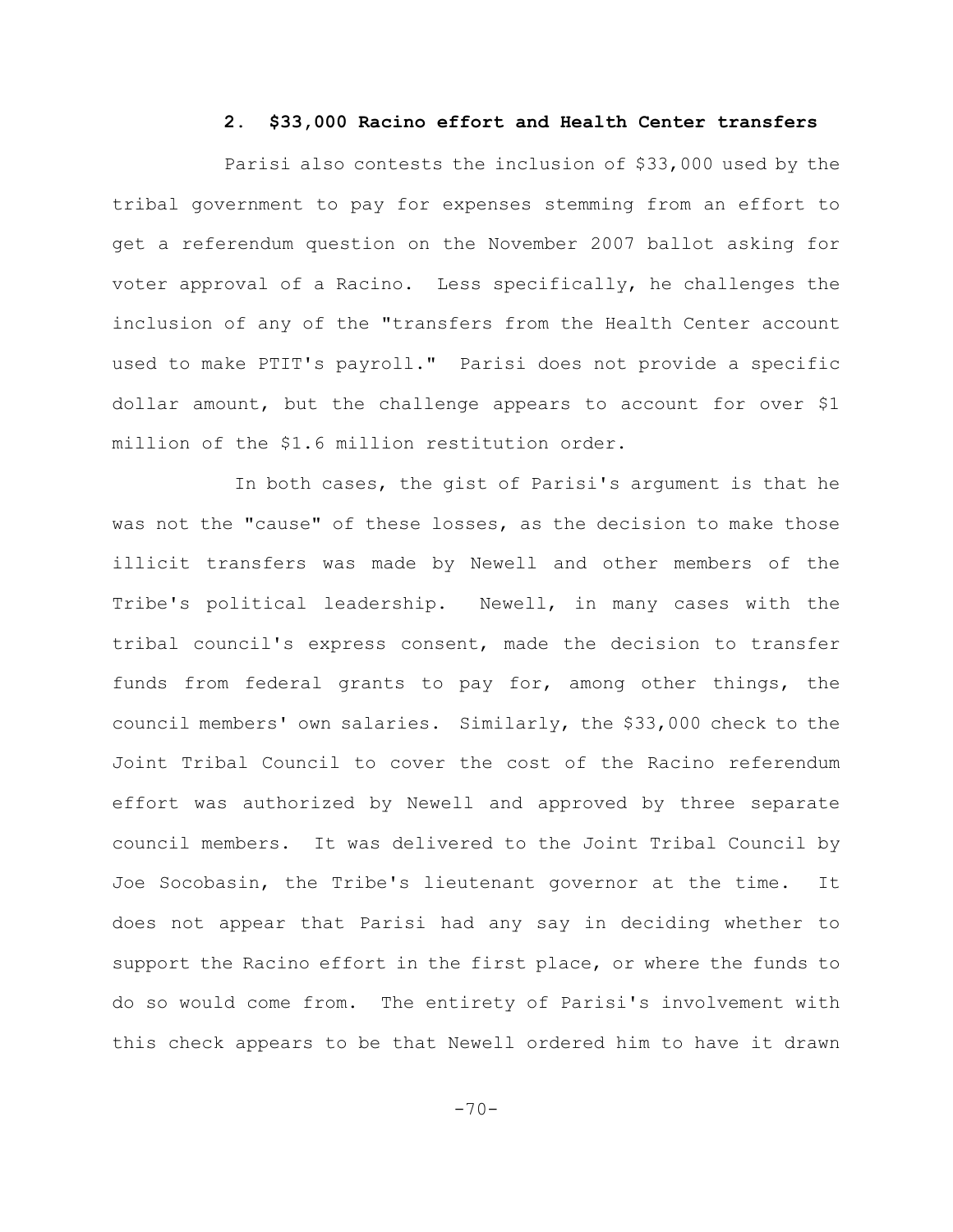up, an order that he in turn conveyed to Frances Neptune, the Tribe's IHS bookkeeper. The Tribe's habit of playing fast and loose with federal grant money, Parisi argues, was present "before [Parisi] arrived . . . and continued after he left." Therefore, he contends, he was not a cause of the losses under Vaknin.

The uncontroverted evidence in the record does indeed suggest that Parisi may have been set up by Newell to take the fall for the Tribe's corrupt financial practices. Unfortunately for Parisi, however, it is well established that defendants can be required to pay restitution for the reasonably foreseeable offenses of their co-conspirators. Collins, 209 F.3d at 4. As we noted above, even if Parisi's role was as limited as he suggests - carrying out or transmitting Newell's orders -- that is sufficient to support his conviction for conspiring with Newell to misapply federal funds. Since at some point the financial impropriety must have been glaringly obvious, and since there is no question that Parisi's co-conspirator, Newell, caused the transfers, Parisi's challenge to the inclusion of these amounts must be denied.

Parisi's reliance on United States v. Neal, 36 F.3d 1190, 1200-01 (1st Cir. 1994), is misplaced. It is true that we held in Neal that a person who aided others in committing a bank robbery, but did not actually participate in the robbery itself, could not be required on that basis alone to make restitution for the full amount of the loss suffered by the bank. However, as we made clear

-71-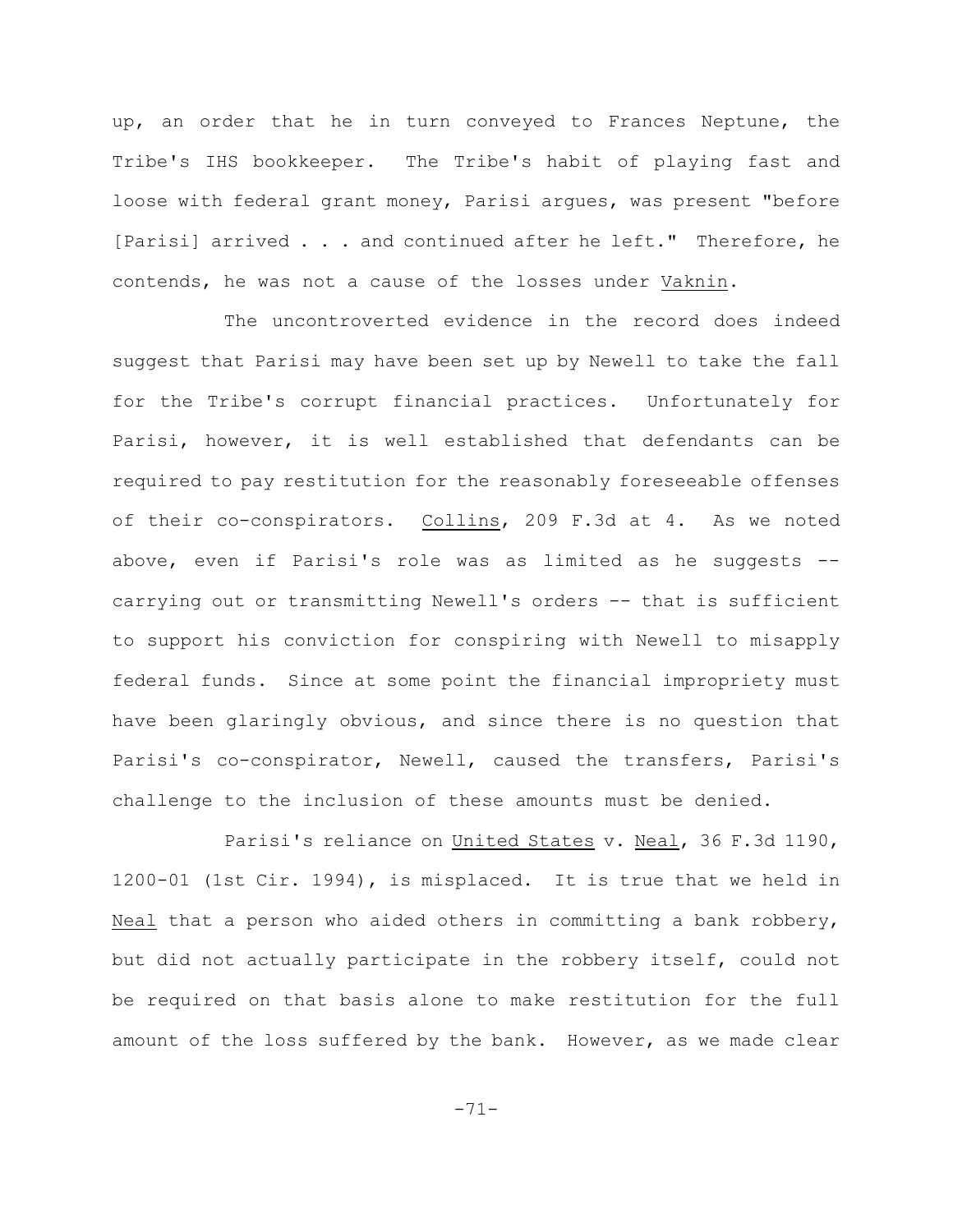in Neal, Congress has insisted on a different standard when a defendant has been convicted of a federal crime that "require[s] proof of a scheme, conspiracy, or pattern of criminal conduct." Id. at 1200; see also Collins, 209 F.3d at  $3.^{31}$  Unlike the defendant in Neal, Parisi was most definitely convicted of such a crime. Therefore, the reckoning of the losses that may be laid at his doorstep is substantially broader than it otherwise would have been.

## **3. \$15,900 Indian Township Housing Authority**

Parisi claims that the district court erred in including \$15,900 based on transfers from the Indian Township Housing Authority. The district court, Parisi argues, explicitly conceded that Parisi was not involved in these transfers but went ahead and included them in the restitution order anyway. Our review is for abuse of discretion.

Parisi claims that the district court found that Parisi "had nothing to do" with the transfers from the Housing Authority. It is not clear from the record whether or not the district court made such a finding. The portion of the sentencing transcript on which Parisi relies shows that the parties were disputing another matter -- Parisi's contention that the PSR should reflect that he

 $31$  The operative statutory language of the VWPA, at issue in Neal and Collins, is identical to that of the MVRA, applicable here. Compare Neal, 36 F.3d at 1200 (discussing VWPA), and Collins, 209 F.3d at 2-3 (same), with 18 U.S.C. § 3663(a)(2) (MVRA).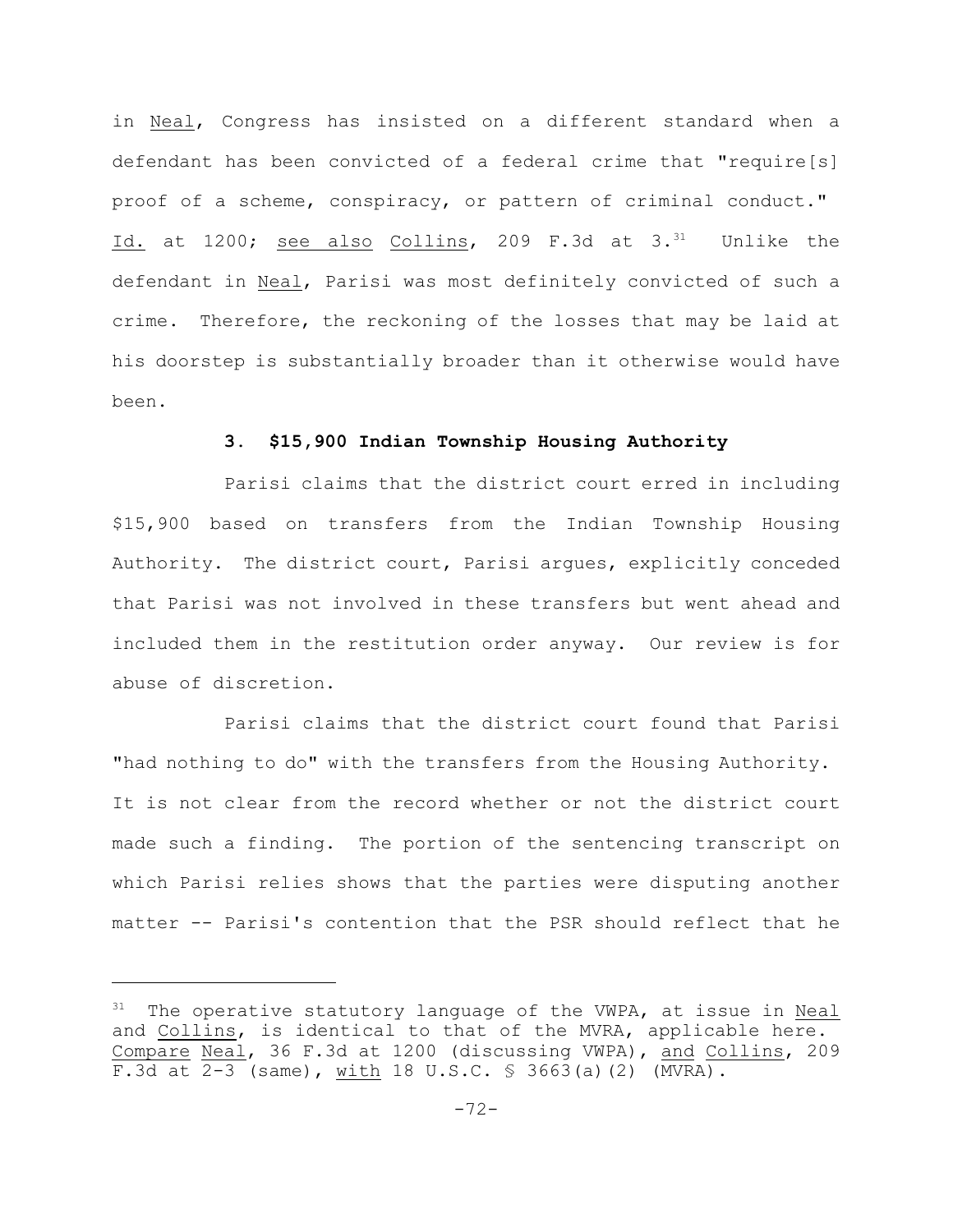never transferred money to accounts outside the tribal government's control. The court overruled Parisi's objection, and stated that it "takes into account the parenthetical added to paragraph 26, and with that addition believes the paragraph to be accurate."<sup>32</sup> However, while the referenced parenthetical does include Parisi's insistence that he had nothing to do with the Housing Authority transfers, no actual discussion of that claim is reflected in the sentencing transcript, as the discussion instead was focused on the issue of his responsibility for transferring money to non-tribal accounts.

Also bearing on our analysis here is the fact that many of these transfers from the Housing Authority's funds appear to have been undertaken exclusively by Newell for his own purposes - e.g., a "donation" for the marriage of "Mr. and Mrs. Tammy Newell," unspecified "loans" in small amounts, compensation to Newell himself for "mileage," and medical assistance to Tribe members whose relationship to Newell and/or Parisi is unexplained. In the absence of an explicit ruling by the district court, we are left uncertain whether the district court viewed these transfers as not within the scope of the (tacit) agreement between Newell and

 $32$  The parenthetical reads, "Parisi advised that he never transferred any money from a federally-funded account to an account outside the control of the [Tribe]. He only transferred federal funds between [Tribe]-controlled accounts, and always at the Governor's direction. Parisi had nothing to do with Housing Authority transfers."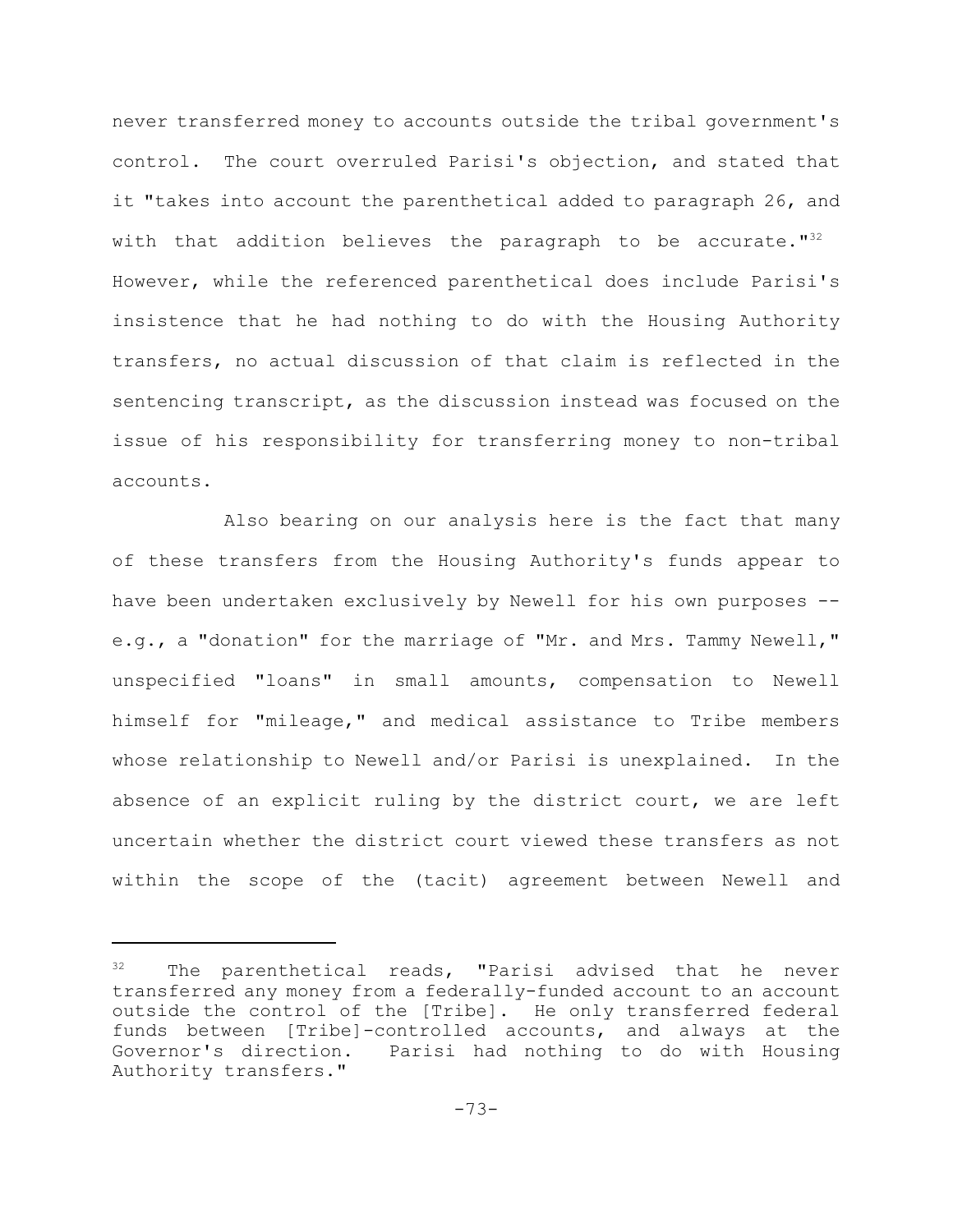Parisi, but mistakenly did not deduct them from the overall restitution order, or if the court concluded that they were, appearances notwithstanding, indeed part of the overall conspiracy. Particularly in light of the extensive number of transactions involved, and the factual complexity of the case, both possibilities seem equally plausible. Because of the ambiguity in the record, we remand the restitution order to the district court to clarify its disposition of the \$15,900 Indian Township Housing Authority transfers.

### **4. \$30,000 DOJ COPS grant**

Parisi raises a similar contention in his reply brief as to the inclusion of \$30,000 based on the misapplication of a DOJ COPS grant. The district court stated that "[b]oth sides seem to agree that the PSR is inaccurate to the extent it states that Mr. Parisi requested the transfer of those funds. The statement will not be considered by the court." Nevertheless, the restitution order included this amount. Parisi's suggestion is that this was an oversight. The government's somewhat gnostic counter-suggestion is that the district court ruled only that it "would not consider at sentencing" the PSR's claim that Parisi had requested the transfer, but that it nevertheless intended to include the \$30,000 in the restitution order.

Once again, it is simply unclear on the record what the district court intended. It is possible that the district court

-74-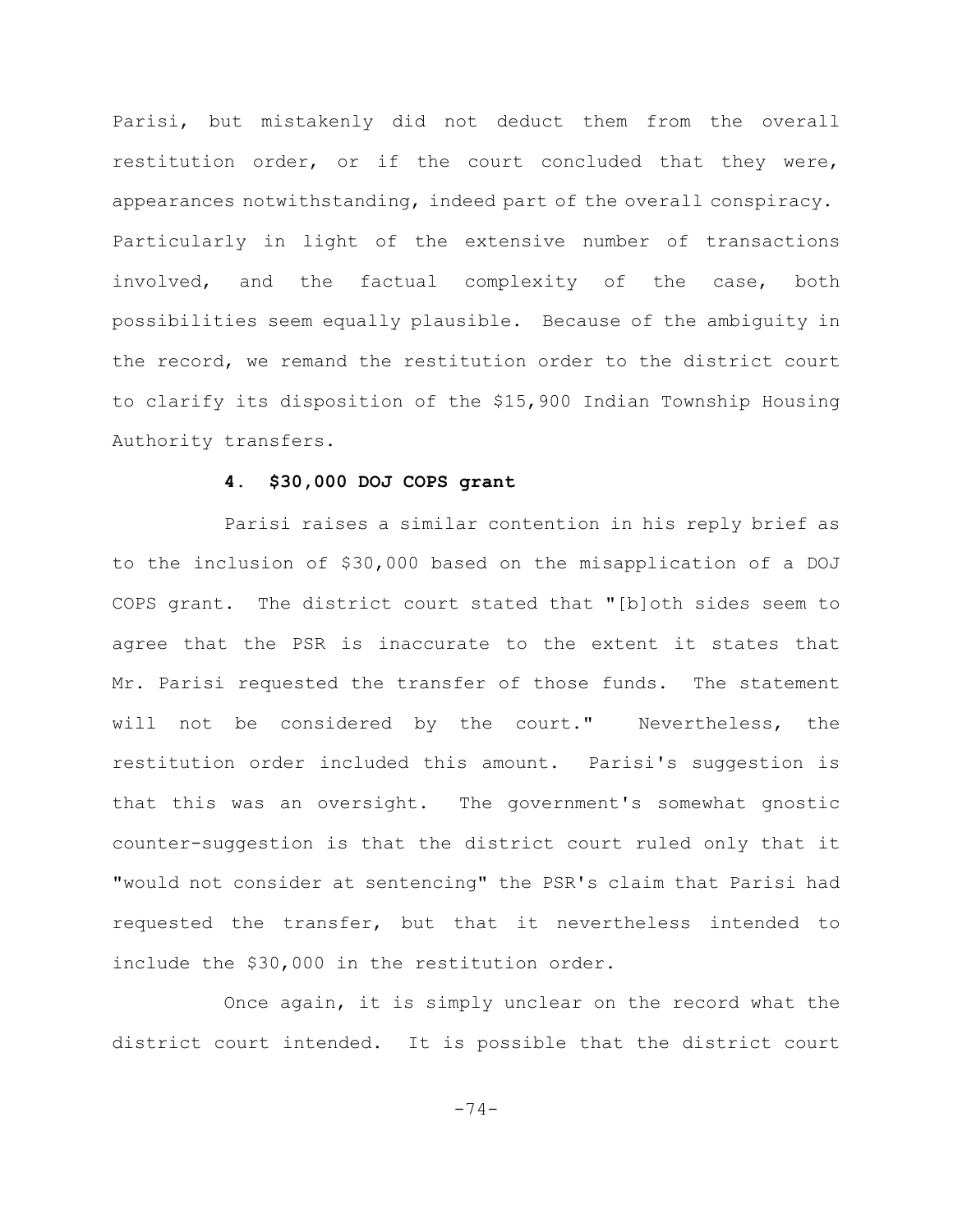concluded that the \$30,000 DOJ COPS transfer was to be excluded from consideration. But we are not in a position to assert as much with any confidence.

However, Parisi only raised this issue in his reply brief. As we have noted, "issues raised for the first time in an appellant's reply brief are generally deemed waived." United States v. Torres, 162 F.3d 6, 11 (1st Cir. 1998). Parisi attempts to circumvent this rule by characterizing the DOJ COPS grant issue as merely another instance of the restitution order including "acquitted conduct." But Parisi was not in fact acquitted of this conduct. He was convicted of count 30, which, among other things, alleged misapplication of the COPS grant. The claim is therefore procedurally defaulted.

### **C. Repayment of misapplied funds**

Parisi next argues that the district court failed to consider "amounts that were misapplied but subsequently repaid." As before, our review is for abuse of discretion.

Parisi argues that some of the moneys that were transferred from the federal grants into the Tribe's general accounts were subsequently repaid by the Tribe. Therefore, it was error to base the restitution order on the initial quantity transferred rather than the amount net repayments. Parisi argues that the restitution order "grossly exaggerates" the actual losses, and notes that restitution must be gauged by "actual loss" to the

-75-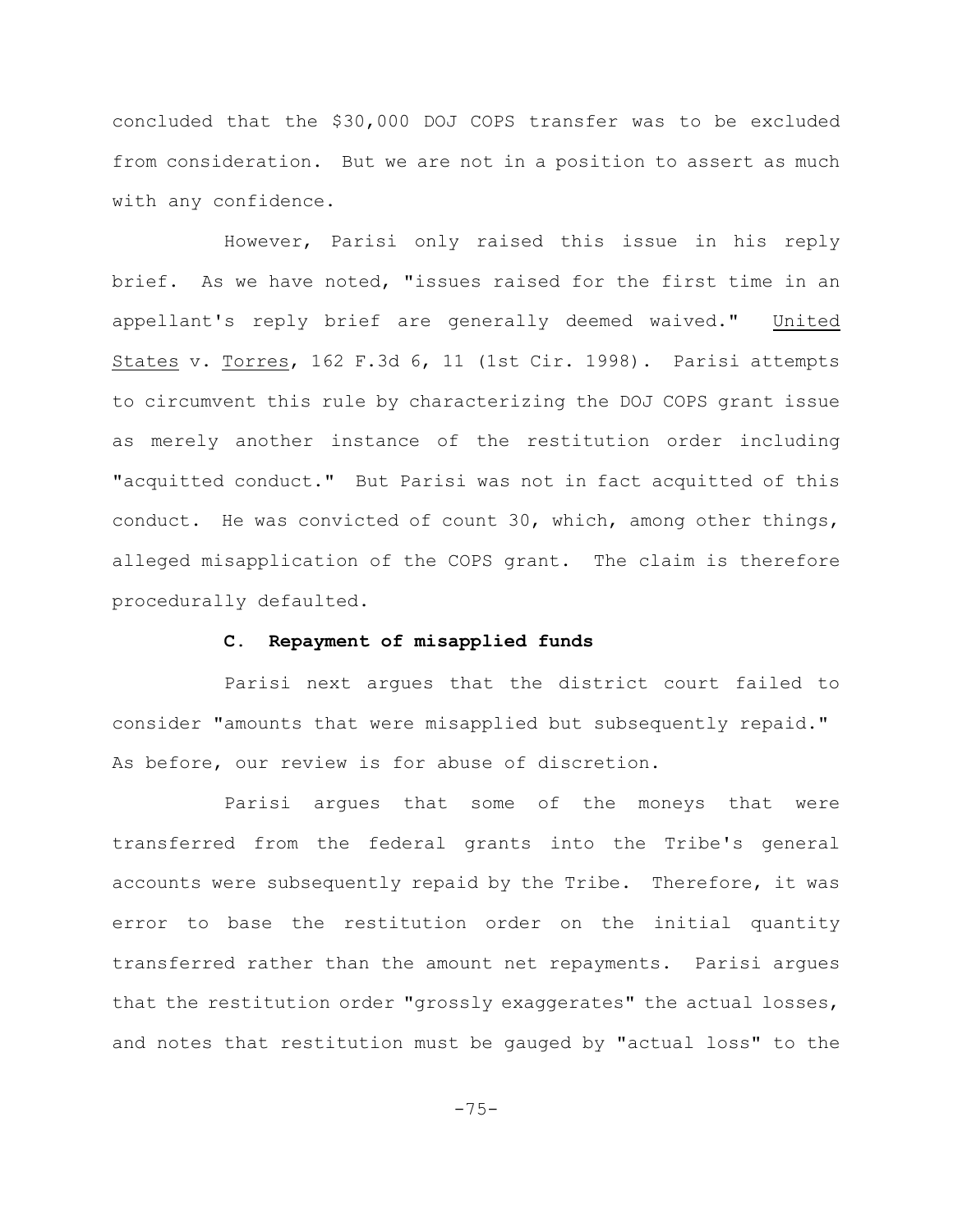victim, United States v. Galloway, 509 F.3d 1246, 1253 (10th Cir. 2007), and that the burden is on the government to establish the amount of the loss. 18 U.S.C. § 3664(e).

Unfortunately, Parisi fails to provide any details about the alleged repayments. He fails to specify to whom the payments were made, who they were made by, when they were made, or how much was repaid. At sentencing, the district court heard from the parties as to whether those Tribe members whose retirement accounts had been affected by the misuse of earmarked money had been compensated, and that the government conceded that "five or six" such individuals had in fact been repaid. Neither party put forward a specific dollar amount that had been repaid. $33$ 

The MVRA stipulates that "[a]ny dispute as to the proper amount or type of restitution shall be resolved by the court by the preponderance of the evidence." 18 U.S.C. § 3664(e). As it does not appear that Parisi disputed the inclusion of allegedly repaid amounts in the PSR or at sentencing, we do not discern any abuse of discretion on this score.

#### **D. The Excessive Fines clause**

Finally, Parisi claims that the imposition of the approximately \$1.6 million restitution order is a violation of the

<sup>33</sup> Count 30 of the indictment charged Newell and Parisi of misapplying \$45,824 from the Tribe's retirement fund; the judgment entered against Parisi ordered restitution in the amount of \$43,367.50.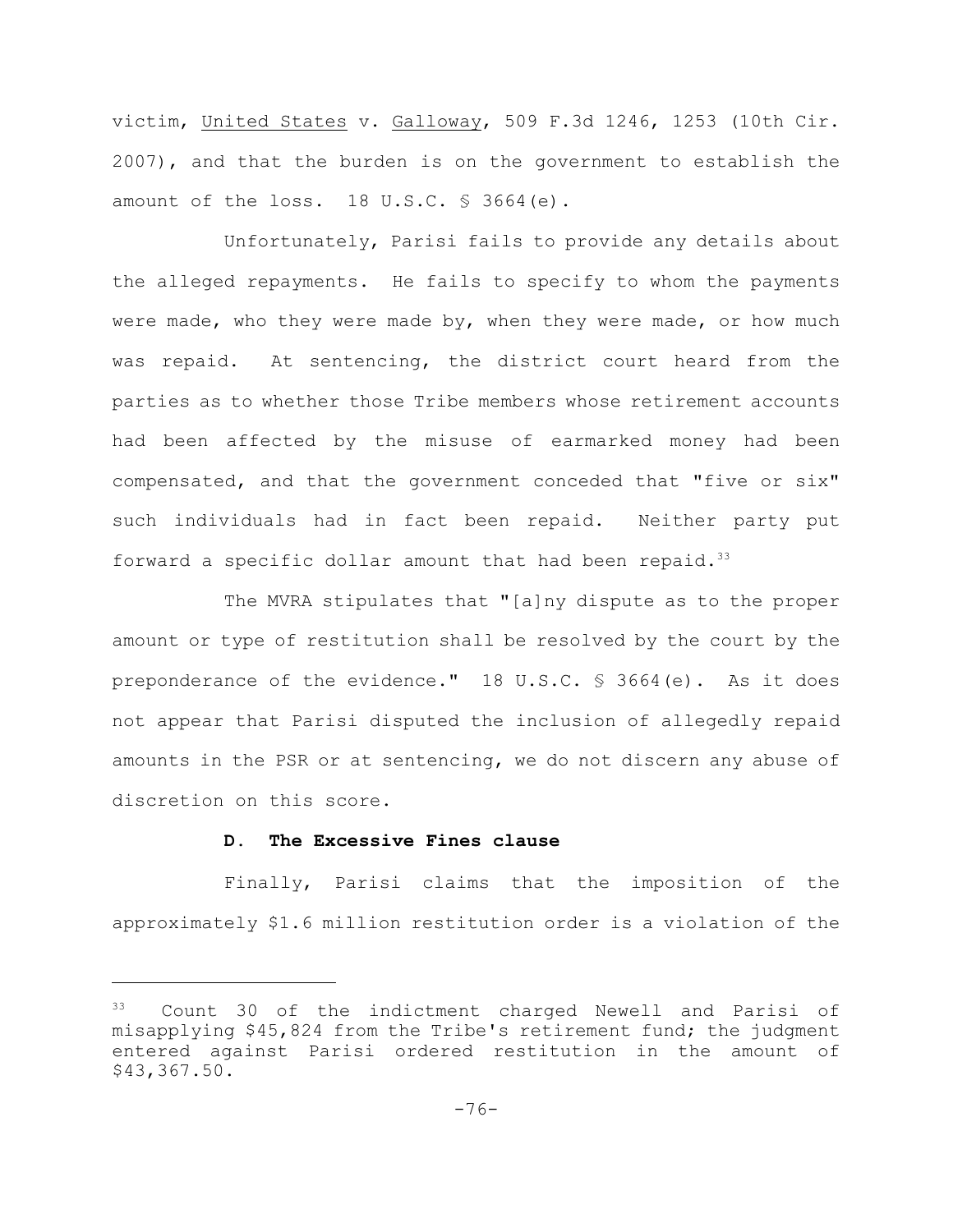Excessive Fines Clause of the Eighth Amendment because (a) the funds were spent on tribal government expenses, (b) Parisi did not personally benefit from the funds in question, (c) he does not have the resources to repay such an amount, and (d) the size of the order will "prevent him from achieving any reasonable livelihood."

We have never held that the Excessive Fines Clause of the Eighth Amendment applies to restitution. The circuits that have considered challenges to restitution orders under the Excessive Fines clause have held that where the restitution order reflects the amount of the victim's loss no constitutional violation has occurred. See United States v. Lessner, 498 F.3d 185, 205-06 (3d Cir. 2007); United States v. Newsome, 322 F.3d 328, 342 (4th Cir. 2003); United States v. Dubose, 146 F.3d 1141, 1145 (9th Cir. 1998) (noting that "[w]here the amount of restitution is geared directly to the amount of the victim's loss caused by the defendant's illegal activity, proportionality is already built in."). This is not surprising, as restitution is inherently proportional, insofar as the point of restitution is to restore the victim to the status quo ante. Restitution is distinct in this regard from forfeiture, as Parisi concedes.

In this case, the amount of restitution ordered was the sum of the moneys that Parisi was found to have misapplied or for which he submitted false claims. Even assuming that restitution orders may be challenged under the Excessive Fines clause, the

-77-